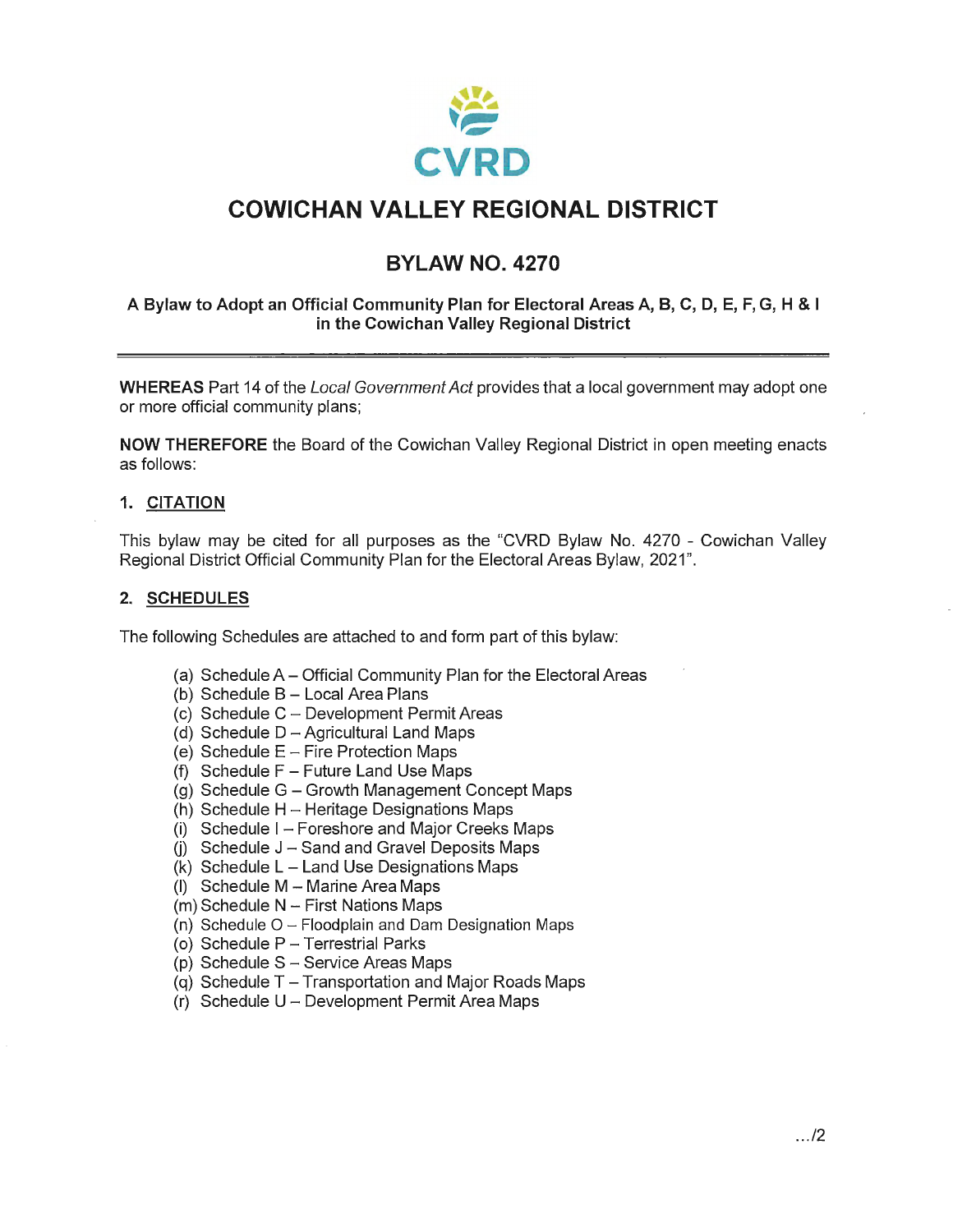#### **3. ADOPTION OF HARMONIZED OFFICIAL COMMUNITY PLAN**

The official community plan attached to this bylaw as Schedule A is adopted as the official community plan for all electoral areas of the Cowichan Valley Regional District and replaces the official community plans adopted by the following bylaws:

- 1. CVRD South Cowichan Official Community Plan Bylaw No. 3510, 2011, Electoral Area A -Mill Bay/Malahat, Electoral Area B - Shawnigan Lake, Electoral Area C - Cobble Hill
- 2. CVRD Electoral Area D Cowichan Bay Official Community Plan Bylaw No. 3605, 2013
- 3. Cowichan-Koksilah Official Community Plan Bylaw No. 1490, 1994
- 4. CVRD West Cowichan Official Community Plan Bylaw No. 1945, 1999, Electoral Area F  $-$ Cowichan Lake South/Skutz Falls
- 5. CVRD Official Community Plan Bylaw No. 2500, 2005, Electoral Area G Saltair
- 6. Cowichan Valley Regional District Official Community Plan Bylaw No. 1497, 1993, Electoral Area  $H -$  North Oyster/Diamond
- 7. CVRD Official Community Plan Bylaw No. 2650, 2005, Electoral Area I Youbou/Meade Creek

#### **4. TRANSITION**

Development permits for which complete applications had been made on or before the date of adoption of this bylaw may be issued in accordance with the applicable guidelines that were in force prior to that date, provided that the permit is issued within 12 months of the date of adoption of the bylaw.

Considered in conjunction with the Cowichan Valley Regional District Financial Plan and the Liquid Waste Management Plan under Section 477(3) of the Local Government Act.

Referred to the Agricultural Land Commission under Section 477(3) of the Local Government Act.

Referred to the boards of education of School Districts No. 68 and 79 under section 476.

| <b>READ A FIRST TIME this</b>                                                                              | 9 <sup>th</sup> day of | December, | 2020 |
|------------------------------------------------------------------------------------------------------------|------------------------|-----------|------|
| READ A SECOND TIME this                                                                                    | $9th$ day of           | December, | 2020 |
| RESCIND SECOND READING this                                                                                | $28th$ day of          | July,     | 2021 |
| READ A SECOND TIME, AS AMENDED this                                                                        | $28th$ day of          | July,     | 2021 |
| <b>PUBLIC HEARING</b><br>CONDUCTED PURSUANT<br>TO PART 14, section 464 of the Local<br>Government Act this | $21st$ day of          | September | 2021 |
| READ A THIRD TIME this                                                                                     | $13th$ day of          | October,  | 2021 |

ADOPTED this  $\qquad \qquad 13^{\text{th}}$  day of  $\qquad \qquad$  October,  $\qquad \qquad 2021$ 

Corporate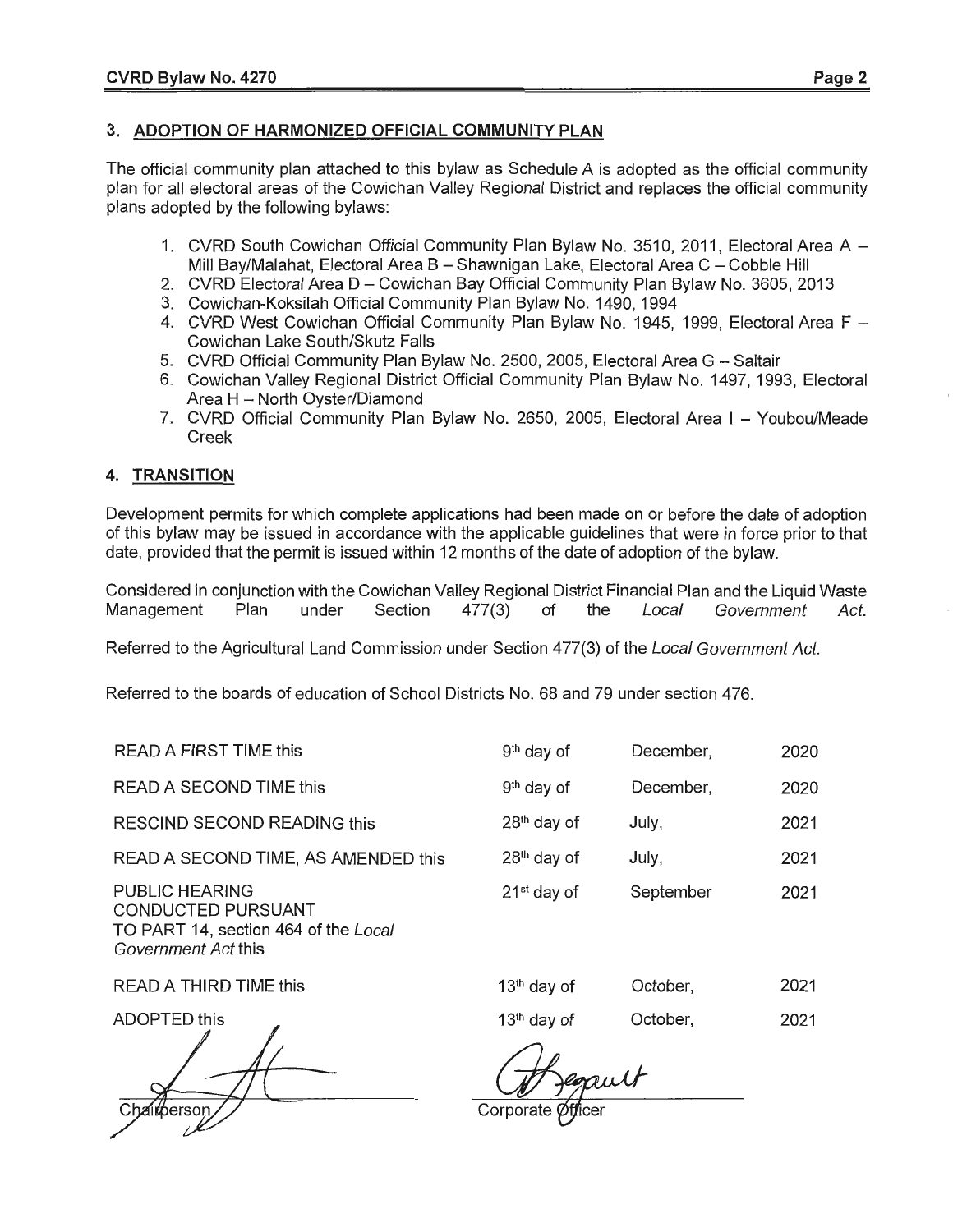# **COWICHAN VALLEY REGIONAL DISTRICT OFFICIAL COMMUNITY PLAN**

## **BYLAW NO. 4270, 2021**

### **AN OFFICIAL COMMUNITY PLAN FOR THE ELECTORAL AREAS**

**A BYLAW TO GUIDE AND DIRECT DECISION-MAKING ON ALL ASPECTS OF PLANNING AND LAND USE MANAGEMENT WITHIN THE ELECTORAL AREAS OF THE COWICHAN VALLEY REGIONAL DISTRICT**

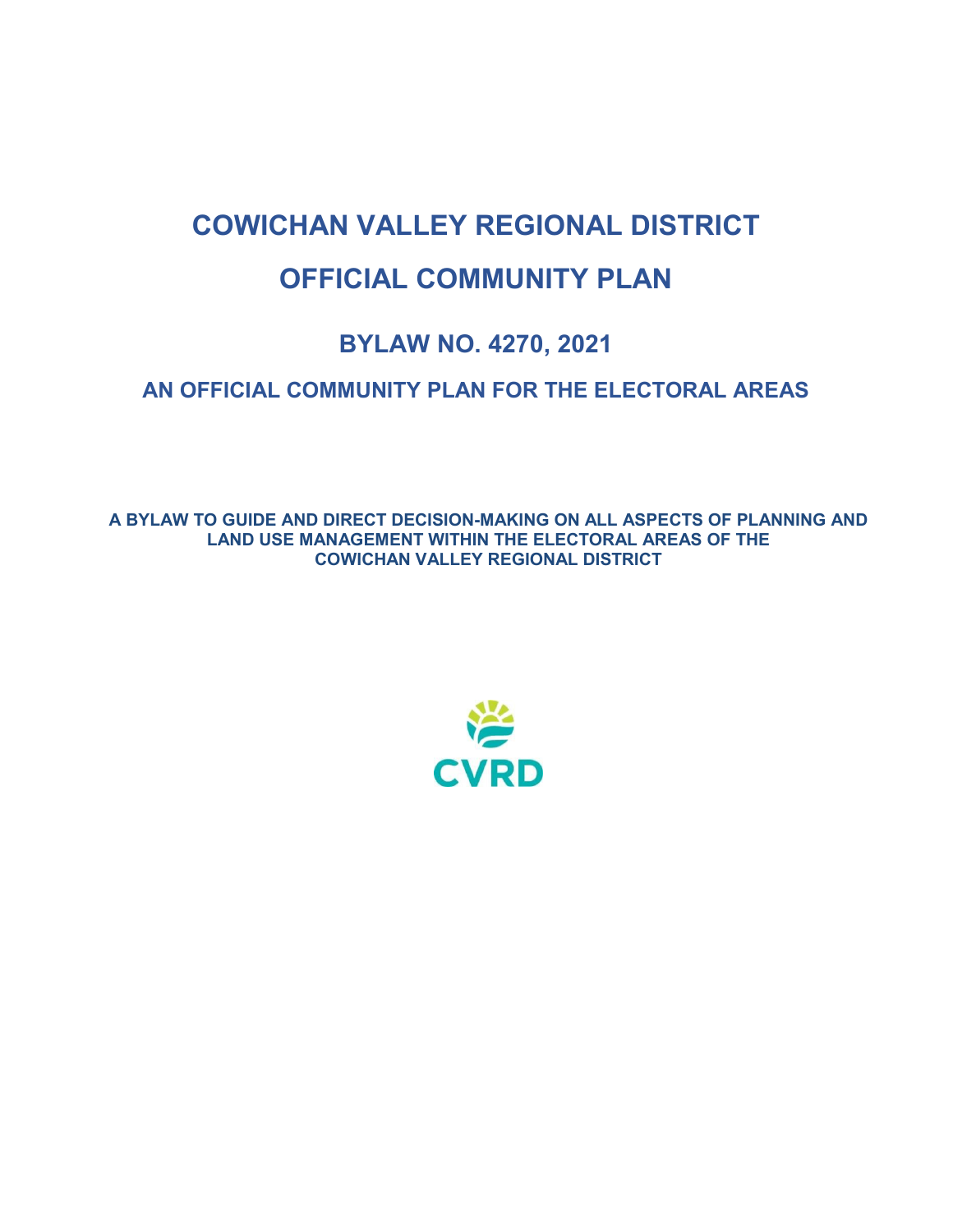**THE COWICHAN VALLEY REGIONAL DISTRICT OFFICIAL COMMUNITY PLAN FOR THE ELECTORAL AREAS (SCHEDULE A TO OFFICIAL COMMUNITY PLAN BYLAW NO. 4270)**

**PREPARED BY**

**COWICHAN VALLEY REGIONAL DISTRICT**

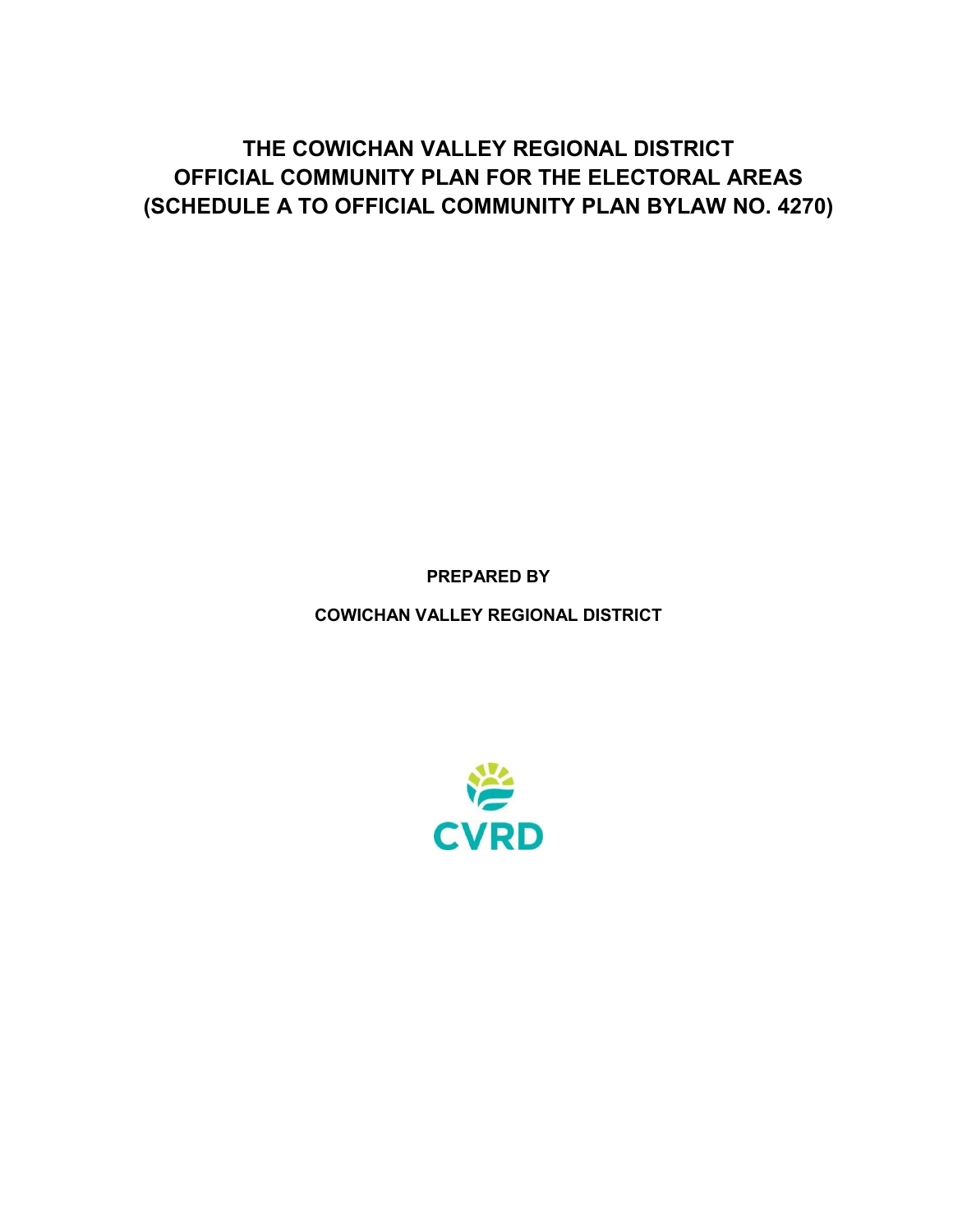### **TABLE OF CONTENTS**

| PART <sub>1</sub> | <b>VISION AND INTRODUCTION</b>                                                                                   | 1                                         |
|-------------------|------------------------------------------------------------------------------------------------------------------|-------------------------------------------|
| 1.1               | The Purpose and Scope of the Official Community Plan                                                             | 1                                         |
| 1.1.1             | Purpose                                                                                                          | $\mathbf 1$                               |
| 1.1.2<br>1.1.3    | Geographical Area<br>Scope of Local Area Plans                                                                   | $\overline{\mathbf{c}}$<br>$\overline{c}$ |
| <b>PART 2</b>     | <b>TRANSLATING THE PLAN VISION INTO BROAD GOALS</b>                                                              | 3                                         |
| 2.1               | Six Policy Area Directions for Responsive Official Community Planning                                            | 3                                         |
| <b>PART 3</b>     | <b>LAND USE POLICY AREAS</b>                                                                                     | 4                                         |
| 3.1               | <b>Policy Areas and Goals</b>                                                                                    | 4                                         |
| 3.2               | <b>Land Use Policy Areas</b>                                                                                     | 4                                         |
| 3.2.1             | <b>Policy Area: Our Communities</b>                                                                              | 4                                         |
|                   | Goal 1. Manage Growth Holistically<br>Goal 2. Improve and Expand the Range of Housing and Type of Construction   | 8<br>8                                    |
| 3.2.2             | Policy Area: Our Natural Environment                                                                             | 9                                         |
|                   | Goal 3. Protect and Enhance Natural Areas                                                                        | 10                                        |
|                   | Goal 4. Protect Water Quality and Quantity                                                                       | 11                                        |
| 3.2.3             | Policy Area: Our Services and Infrastructure                                                                     | 12                                        |
|                   | Goal 5. Manage Infrastructure Sustainably                                                                        | 14                                        |
| 3.2.4             | Policy Area: Our Well-being<br>Goal 6. Strengthen Food and Agricultural Systems for Food Security                | 15<br>16                                  |
|                   | Goal 7. Preserve Heritage and Strengthen Arts and Culture                                                        | 17                                        |
| 3.2.5             | Policy Area: Our Livelihoods                                                                                     | 18                                        |
|                   | Goal 8. Realize the Region's Economic Potential                                                                  | 19                                        |
| 3.2.6             | <b>Policy Area: Our Commitments</b>                                                                              | 20                                        |
|                   | Goal 9. Mitigate and Adapt to Climate Change<br>Goal 10. Strengthen Relationships with First Nations Communities | 22<br>24                                  |
|                   |                                                                                                                  |                                           |
| PART <sub>4</sub> | <b>LAND USE DESIGNATIONS AND POLICIES</b>                                                                        | 25                                        |
| 4.1               | <b>General Development</b>                                                                                       | 25                                        |
| 4.2               | Communities                                                                                                      | 26                                        |
| 4.3<br>4.4        | Renewable Resource - Agriculture Designation<br>Renewable Resource - Forestry Designation                        | 27<br>29                                  |
| 4.5               | <b>Industrial Designation</b>                                                                                    | 30                                        |
| 4.6               | Institutional Designation                                                                                        | 31                                        |
| 4.7               | Parks Designation                                                                                                | 32                                        |
| 4.8               | Marine and Freshwater Designations                                                                               | 33                                        |
| 4.9               | <b>Commercial Designation</b>                                                                                    | 36                                        |
| 4.10<br>4.11      | <b>Residential Designation</b><br><b>Settlement Nodes</b>                                                        | 37<br>38                                  |
| 4.12              | <b>Future Growth Areas</b>                                                                                       | 38                                        |
| 4.13              | Roads and Servicing                                                                                              | 39                                        |
| 4.14              | <b>Temporary Use Permits</b>                                                                                     | 39                                        |
| 4.15              | <b>Development Permit Areas</b>                                                                                  | 39                                        |
| 4.16              | Development Approval Information                                                                                 | 40                                        |
| 4.17              | <b>Community Amenity Objectives</b>                                                                              | 41                                        |
| <b>PART 5</b>     | <b>IMPLEMENTATION AND EVALUATION</b>                                                                             | 42                                        |
| 5.1               | <b>Monitoring and Review of the Plan</b>                                                                         | 42                                        |
| 5.2               | <b>Performance Measures</b>                                                                                      | 43                                        |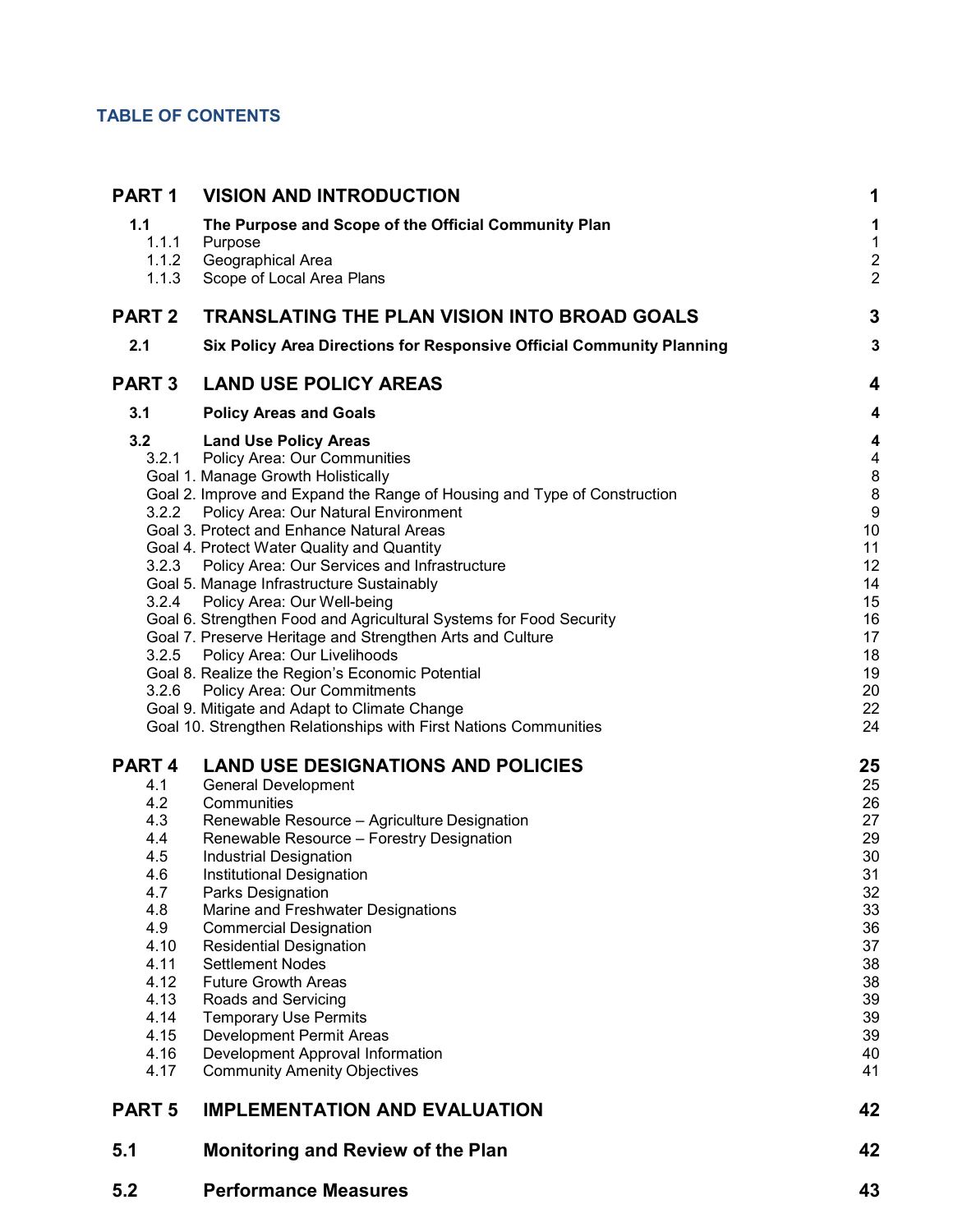| <b>LIST OF TABLES</b>                                        | 49 |
|--------------------------------------------------------------|----|
| <b>APPENDICES</b>                                            | 49 |
| <b>SCHEDULE B - LOCAL AREA PLANS</b>                         | 49 |
| <b>SCHEDULE C - DEVELOPMENT PERMIT AREAS</b>                 | 49 |
| <b>SCHEDULE D - AGRICULTURAL LANDS MAPS</b>                  | 49 |
| <b>SCHEDULE E - FIRE PROTECTION MAPS</b>                     | 49 |
| <b>SCHEDULE F - FUTURE LAND USE MAPS</b>                     | 49 |
| <b>SCHEDULE G - GROWTH MANAGEMENT CONCEPTS MAPS</b>          | 49 |
| <b>SCHEDULE H - HERITAGE DESIGNATIONS MAPS</b>               | 49 |
| <b>SCHEDULE I - FORESHORE AND MAJOR CREEKS MAPS</b>          | 49 |
| <b>SCHEDULE J - SAND AND GRAVEL DEPOSITS MAPS</b>            | 49 |
| <b>SCHEDULE L - LAND USE DESIGNATIONS MAPS</b>               | 49 |
| <b>SCHEDULE M - MARINE AREA MAPS</b>                         | 49 |
| <b>SCHEDULE N - FIRST NATIONS MAPS</b>                       | 49 |
| <b>SCHEDULE O - FLOODPLAIN &amp; DAM DESIGNATION MAPPING</b> | 49 |
| <b>SCHEDULE P - TERRESTRIAL PARKS</b>                        | 49 |
| <b>SCHEDULE S - SERVICE AREAS MAPS</b>                       | 49 |
| <b>SCHEDULE T – TRANSPORTATION AND MAJOR ROADS MAPS</b>      | 49 |
| <b>SCHEDULE U - DEVELOPMENT PERMIT AREAS MAPS</b>            | 50 |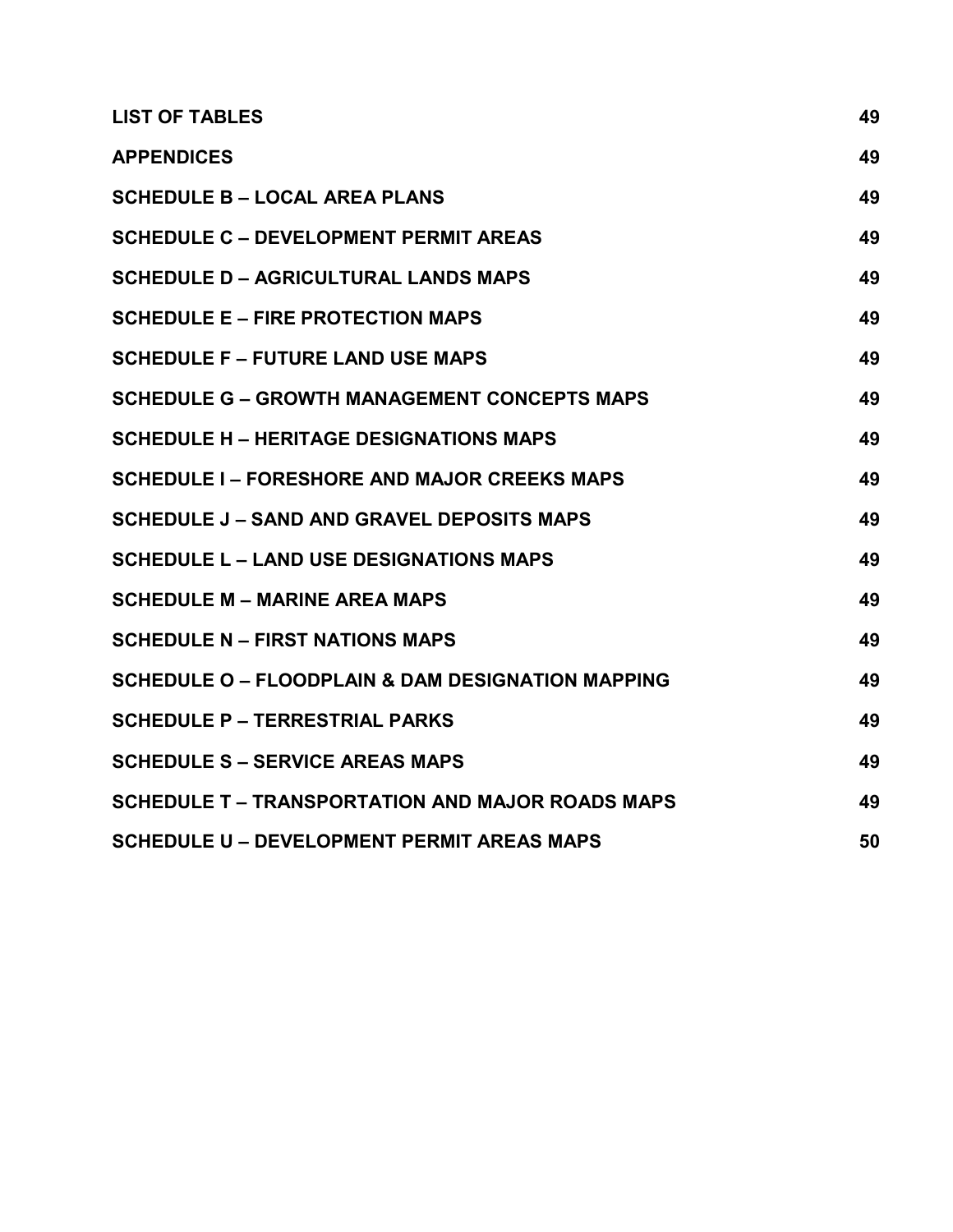### **ABBREVIATIONS**

| ac           | acre                                                       |
|--------------|------------------------------------------------------------|
| <b>ALC</b>   | <b>Agricultural Land Commission</b>                        |
| <b>ALR</b>   | <b>Agricultural Land Reserve</b>                           |
| <b>CMHC</b>  | Canada Mortgage and Housing Corporation                    |
| <b>CHR</b>   | <b>Community Heritage Register</b>                         |
| <b>CEEMP</b> | Cowichan Estuary Environmental Management Plan             |
| <b>CVRD</b>  | <b>Cowichan Valley Regional District</b>                   |
| <b>DPA</b>   | development permit area                                    |
| <b>GCB</b>   | growth containment boundary                                |
| <b>GHG</b>   | greenhouse gas                                             |
| <b>LAP</b>   | local area plan                                            |
| <b>MOCP</b>  | Modernized Official Community Plan for the Electoral Areas |
| ha           | hectare                                                    |
| km           | kilometre                                                  |
| m            | metre                                                      |
| <b>PMFL</b>  | <b>Private Managed Forest Land</b>                         |
| <b>OCP</b>   | Official Community Plan for the Electoral Areas            |
| <b>TFL</b>   | tree farm licence                                          |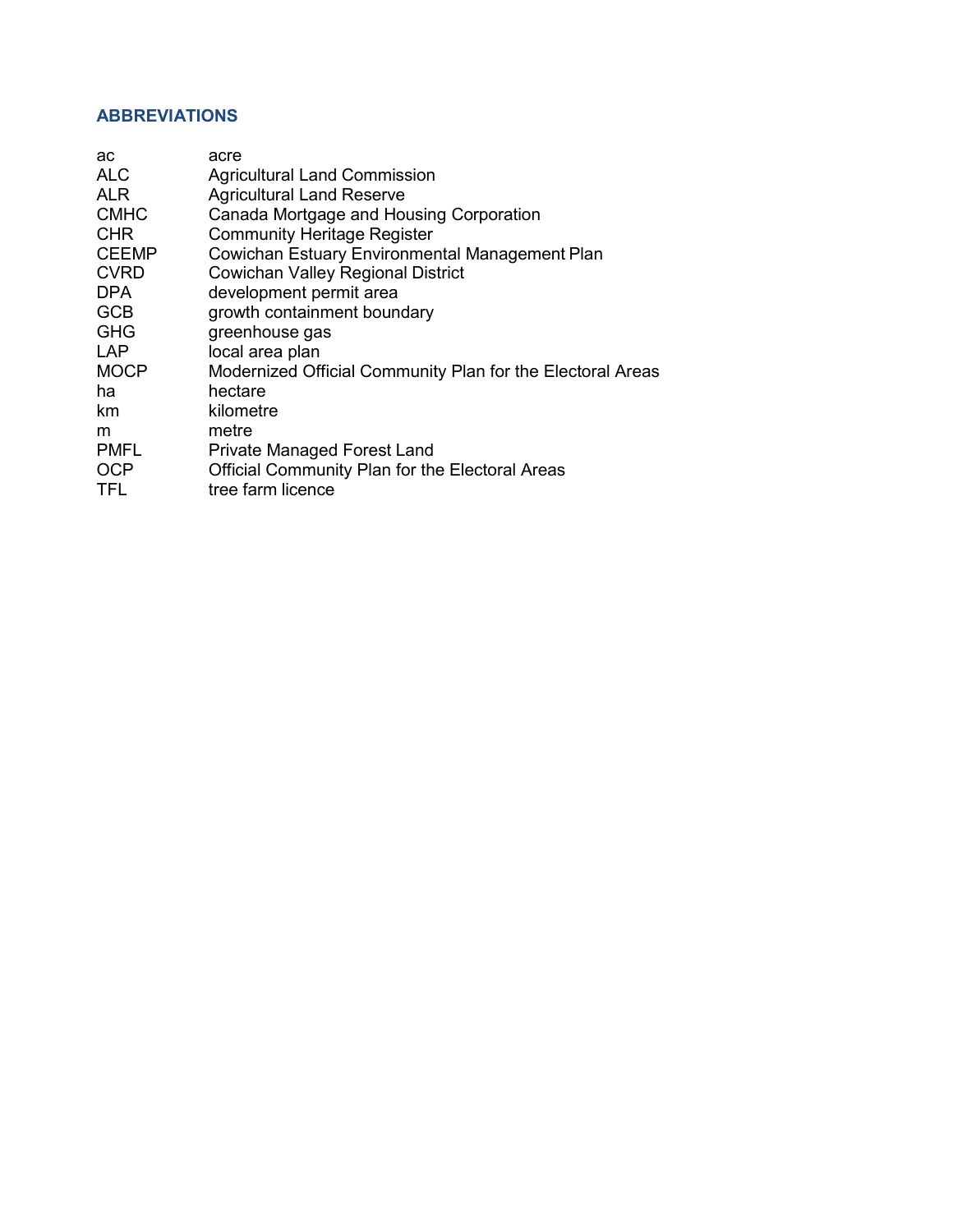#### <span id="page-7-0"></span>**PART 1 VISION AND INTRODUCTION**

The Cowichan Valley Regional District Official Community Plan for the Electoral Areas (OCP) positions electoral area Cowichan communities to manage the coming period of regional growth and economic transition while ensuring a sustainable future and adapting effectively to climate change. The OCP outlines the community's values, vision, goals, objectives and policies.

The existing electoral area official community plans (seven plans covering nine electoral areas) were harmonized to create this OCP (Schedule A). Through this OCP, communities in the Cowichan Valley's electoral areas are united in their commitment to the following vision for their future:

*The Cowichan Valley in 2050 enjoys a vibrant, diverse and sustainable economy, natural environment and society in a resilient community that has adapted effectively to climatic, technological and other change.*

This OCP includes growth management objectives and policies that will be revisited and strengthened in the Modernized Official Community Plan for the Electoral Areas (MOCP).

#### <span id="page-7-1"></span>**1.1 The Purpose and Scope of the Official Community Plan**

#### <span id="page-7-2"></span>1.1.1 Purpose

The OCP is the primary policy document at the local government level—local governments include municipalities and regional districts. It must address a broad range of matters required by British Columbia's *[Local Government Act](http://www.bclaws.ca/civix/document/id/complete/statreg/r15001_01)*; articulate comprehensive policies for matters such as housing, agriculture and public infrastructure; and describe and map the variety of land designations applicable to the area it covers. Policies guide decisions to achieve desired outcomes; regulatory and zoning bylaws give them legal force. All bylaws adopted and works undertaken by the CVRD Board, following the adoption of the OCP, must be consistent with the OCP's objectives and policies.

The OCP may also have an impact on decisions made by other levels of government, such as provincial approving officers responsible for subdivision and other provincial decision-makers, who may consider the OCP when making decisions affecting land use management in rural areas.

Development permit guidelines provide direction on how to design sites, buildings and developments that are sensitive to the existing character of an area and contribute positively to the community through environmental sensitivity and performance, agricultural protection, improved streetscapes, pedestrian mobility and quality green or open spaces. They can provide guidance on land use issues in and around sensitive ecosystems and within hazard areas, such as floodplains and areas susceptible to wildfires. Hazard areas, such as areas subject to flooding or below dams, can also be designated outside of development permit areas, as shown in Schedule O.

The OCP includes development permit designations, justifications and maps. Each designation must include a justification based on specific data and guidelines for the issuance of the permits. The development permit areas for this OCP are shown in Schedule C.

The OCP also includes the CVRD Board's wishes—listed as broad objectives—on matters beyond its jurisdiction, such as federal land (including First Nation reserves) and provincial Crown land.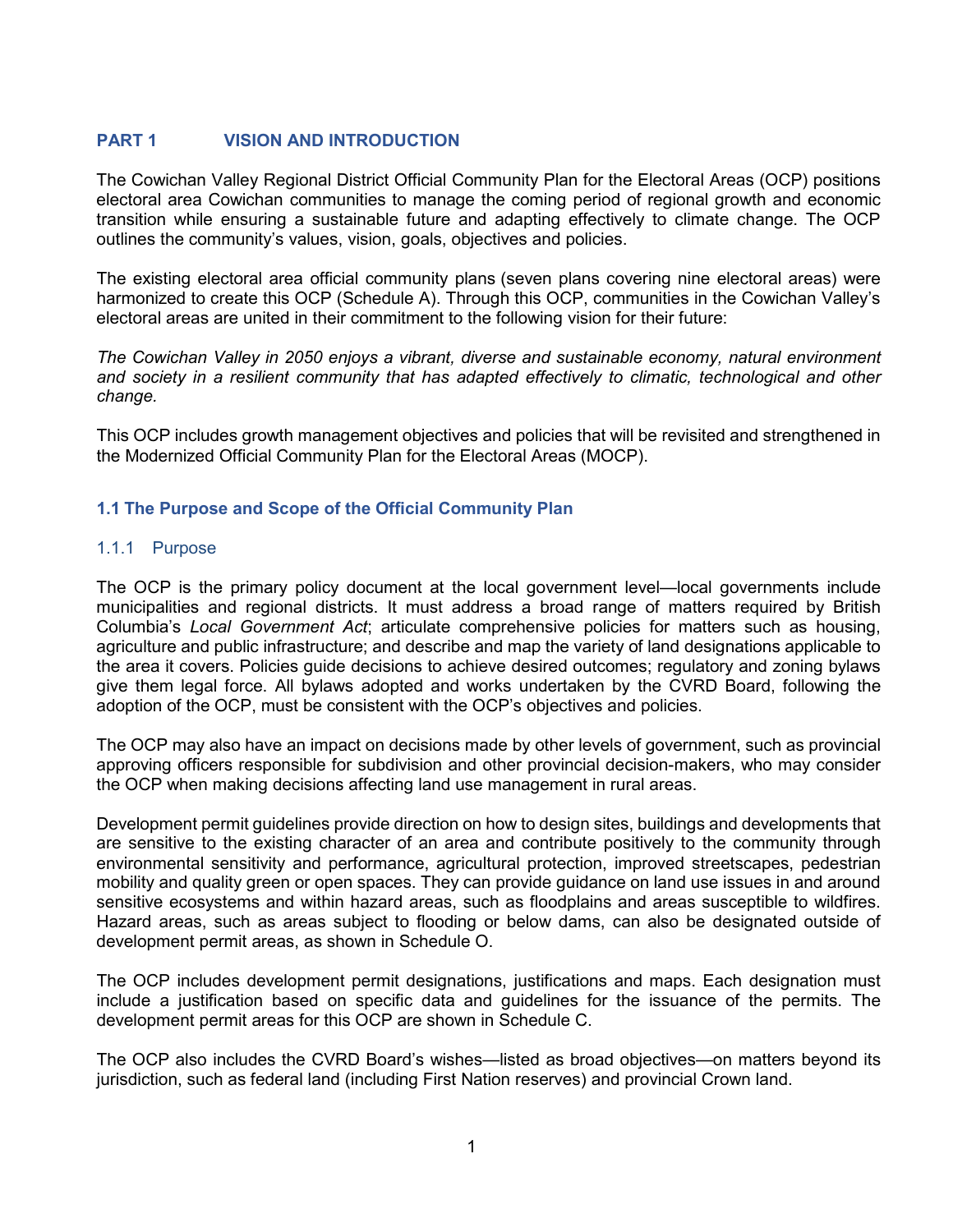#### <span id="page-8-0"></span>1.1.2 Geographical Area

The Cowichan Valley Regional District on southern Vancouver Island is bordered by the [Nanaimo](https://en.wikipedia.org/wiki/Regional_District_of_Nanaimo%2C_British_Columbia) and [Alberni-Clayoquot R](https://en.wikipedia.org/wiki/Alberni-Clayoquot_Regional_District%2C_British_Columbia)egional Districts to the north and northwest and by the [Capital Regional](https://en.wikipedia.org/wiki/Capital_Regional_District%2C_British_Columbia) [District](https://en.wikipedia.org/wiki/Capital_Regional_District%2C_British_Columbia) to the south and east. It covers the area between Stuart [Channel](https://en.wikipedia.org/wiki/Stuart_Channel) and [Saanich](https://en.wikipedia.org/wiki/Saanich_Inlet) Inlet on the east coast of Vancouver Island and the southern part of the West [Coast](https://en.wikipedia.org/wiki/West_Coast_Trail) Trail on the Island's west coast, with [Cowichan](https://en.wikipedia.org/wiki/Cowichan_Lake) [Lake](https://en.wikipedia.org/wiki/Cowichan_Lake) located in its central region. It also includes a number of southern [Gulf](https://en.wikipedia.org/wiki/Gulf_Islands) [Islands,](https://en.wikipedia.org/wiki/Gulf_Islands) including [Thetis,](https://en.wikipedia.org/wiki/Thetis_Island) [Penelakut](https://en.wikipedia.org/wiki/Kuper_Island) and [Valdes.](https://en.wikipedia.org/wiki/Valdes_Island) Planning jurisdiction for these Islands is under the Islands Trust. The total land area is 3,473 km², and the region is home to over 80,000 people, most of whom live along the eastern edge of Vancouver Island.

While the CVRD provides a number of services to the Islands Trust area, such as permitting and inspection related to building construction, land use permitting such as development permits, temporary use permits and rezoning of land are the jurisdiction of Islands Trust. Islands Trust and the municipalities within the CVRD geographic area have their own official community plans and land use bylaws that are separate and apart from this OCP.

The OCP applies to the entire area of the regional district except for those areas within the jurisdiction of Islands Trust, First Nation reserves and the four municipalities within the CVRD: City of Duncan, Town of Lake Cowichan, District of North Cowichan and Town of Ladysmith. The regional district electoral area boundaries are outlined on Schedule G, G1 Growth Management Concept Index – Regional.

#### <span id="page-8-1"></span>1.1.3 Scope of Local Area Plans

Local area plans (LAP) capture issues unique to each electoral area (formerly described in the electoral area official community plans) and identify action plans to address specific issues within the electoral areas. These are located in Schedule B.

#### Marine Area Plan

Existing marine objectives and policies are included in the OCP and LAPs. The MOCP will involve development of a marine plan and a marine floodplain bylaw.

#### Natural Hazard Area Planning

The OCP may consider land use designations in known natural hazard areas. Natural hazard planning areas are identified in this OCP in Schedule C – Development Permit Areas and Schedule O – Floodplain and Dam Designation Maps. Natural hazard planning areas will be further considered in the MOCP.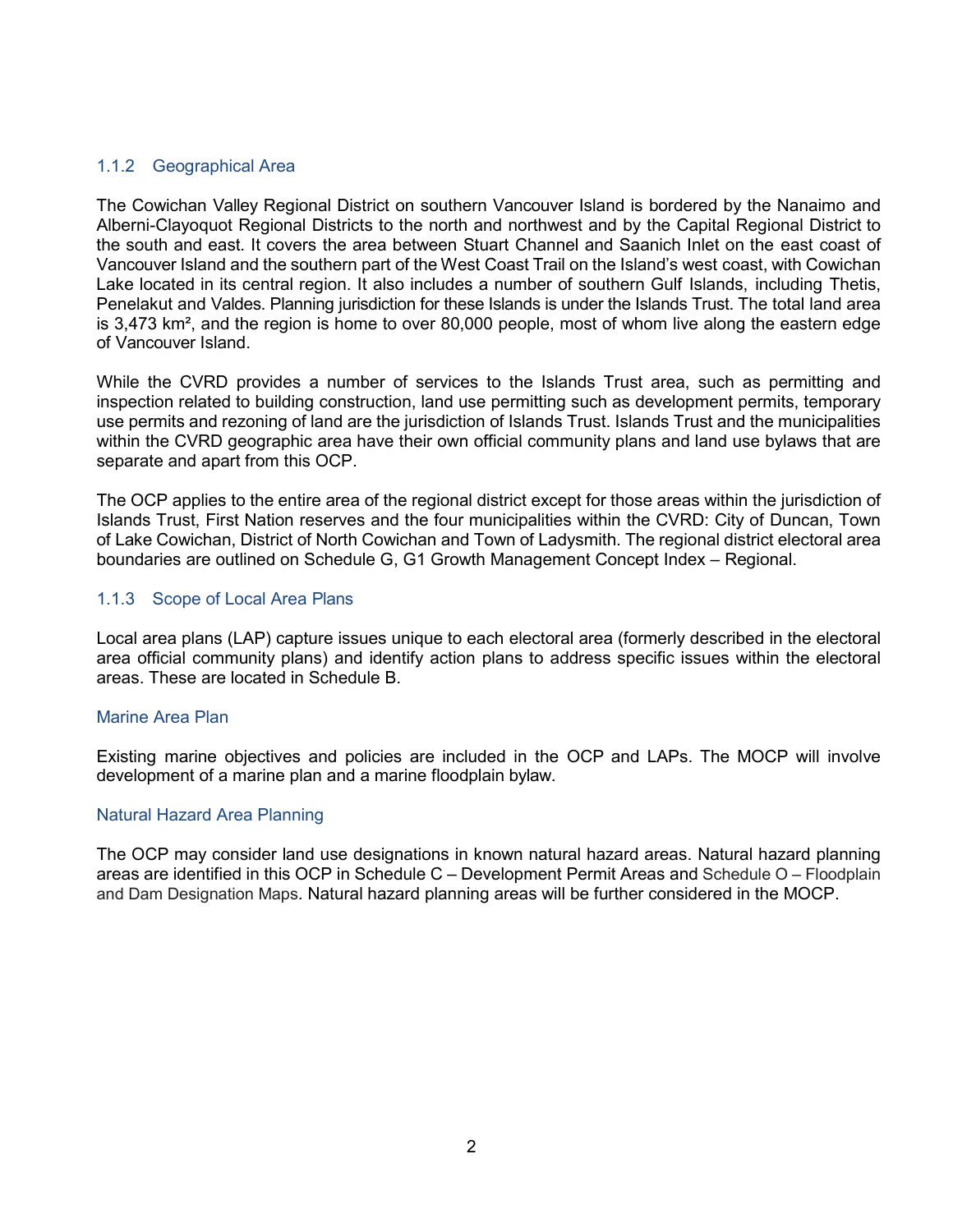### <span id="page-9-0"></span>**PART 2 TRANSLATING THE PLAN VISION INTO BROAD GOALS**

#### <span id="page-9-1"></span>**2.1 Six Policy Area Directions for Responsive Official Community Planning**

British Columbia's *Local Government Act* sets out the general requirements regarding the content of an official community plan, but the community determines how the plan will address current and foreseeable needs.

The plan's policy framework, including the OCP goals, also reflects the following six Cowichan 2050 directions:

- 1. Our Communities: Housing, Growth Management
	- Ensure that long-term residential development of the community will retain the character of current neighbourhoods while responding to the need for seniors' and affordable family housing and aging in place*.*
	- Plan for compact communities that can accommodate significant population growth and demographic change mostly within the growth containment boundary.
- 2. Our Natural Environment: Ecosystems and Biodiversity; Watershed Stewardship
	- Commit to the protection and, where possible, the restoration of the natural environment and the enhancement of regional parks, land, air and water qualities, and biodiversity.
- 3. Our Well-being: Health, Safety and Emergency Planning; Food Security; Recreation; Heritage, Arts and Culture
	- Support the concept of a socially inclusive and culturally diverse community while promoting the protection of multiple heritage values.
	- Commit to the protection of farmland for food security.
- 4. Our Services and Infrastructure: Water, Liquid Waste,Solid Waste; Transportation • Retain the existing levels of servicing in the community.
	- Align servicing with the growth containment boundary.
	- Protect the receiving environment, which eliminates waste. Resources to protect include groundwater, fresh surface water, marine water and soil.
- 5. Our Livelihoods: The Regional Economy; Agriculture
	- Preserve and protect Agricultural Land Reserve lands and support initiatives of the Ministry of Agriculture to assist farming to be economically viable.
	- Support economic activity in select areas that is compatible with the region's fundamental characteristics and may broaden the tax base, recognizing an evolving regional economy and job market*.*
- 6. Our Commitments: First Nations Relations and Reconciliation; Climate Change
	- Commit to mitigation of and adaptation to climate change.
	- Foster cooperation, respect and understanding with neighbouring First Nation communities through consultation and referral processes on land use issues, recognizing a changing local governance context as First Nations expand land management authorities, capacities and opportunities.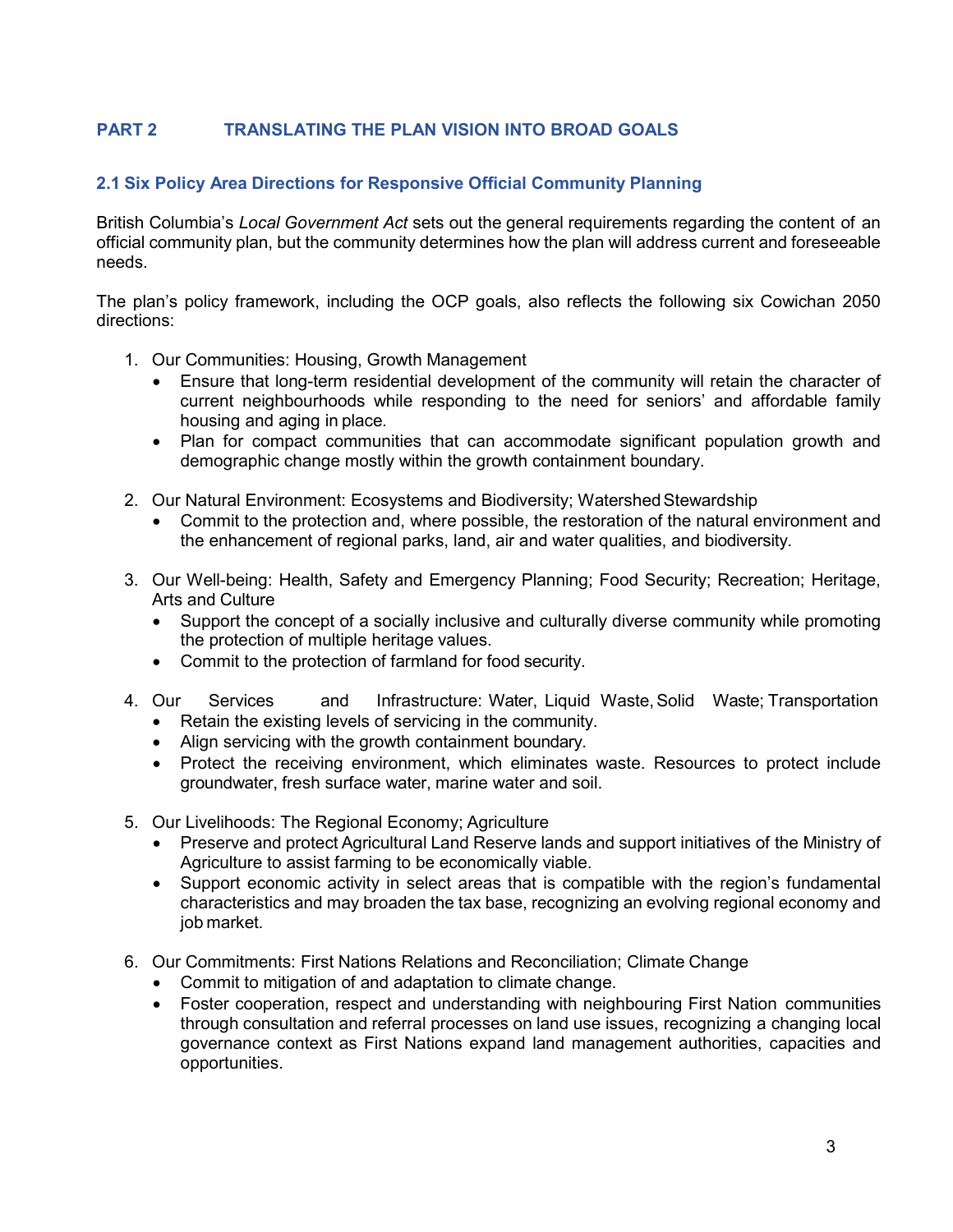#### <span id="page-10-0"></span>**PART 3 LAND USE POLICY AREAS**

This OCP comprises a series of goals that describe the Regional District's approach to regulating the use and designation of land. Development should be responsive to the opportunities and constraints offered by the unique geography of each site, respect the past, and be compatible with the current values of the community. The land use policy areas described below will be more fully developed in the MOCP.

#### <span id="page-10-1"></span>**3.1 Policy Areas and Goals**

The policy areas and the broad goals they encompass are as follows:

#### **Policy Area Goals**

- Our Communities 1. Manage growth holistically.
	- 2. Improve and expand the range of housing.
- Our Natural Environment 3. Protect and enhance natural areas.
	- 4. Protect water quality and quantity.
- Our Services and Infrastructure 5. Manage infrastructure sustainably.
- Our Well-being 6. Strengthen food and agricultural systems for food security.
	- 7. Preserve heritage and strengthen arts and culture.
- Our Livelihoods 8. Realize the region's economic potential.
- Our Commitments 9. Mitigate and adapt to climate change.
	- 10.Strengthen relationships with First Nations communities.

#### <span id="page-10-2"></span>**3.2 Land Use Policy Areas**

The policy areas described in this part of the plan guide relationships among land uses, built form, natural heritage, cultural heritage, mobility and regional infrastructure and form a framework to guide investment for the next five to 25 years towards a resilient future.

Land use policy areas guide where settlement should be focused and the type of settlement in each area, as well as the location of natural spaces and of commercial, employment, industrial, institutional and residential lands.

#### <span id="page-10-3"></span>3.2.1 Policy Area: Our Communities

#### Growth Containment Boundary

Growth containment boundary is a refinement and reassessment of the former village containment boundaries and urban containment boundaries in electoral area official community plans. It identifies lands that will support housing and employment growth and to which new transportation, community water and liquid waste service investments will be directed. During future OCP modernization, technical expertise and public consultation will inform the growth containment boundary and align service provision with existing developed areas and projected growth areas. In the current harmonization phase, the areas remain the same as in the individual official community plans. The growth containment boundaries are shown on Schedule G, G1 Growth Management Concept Index – Regional and in the LAPs.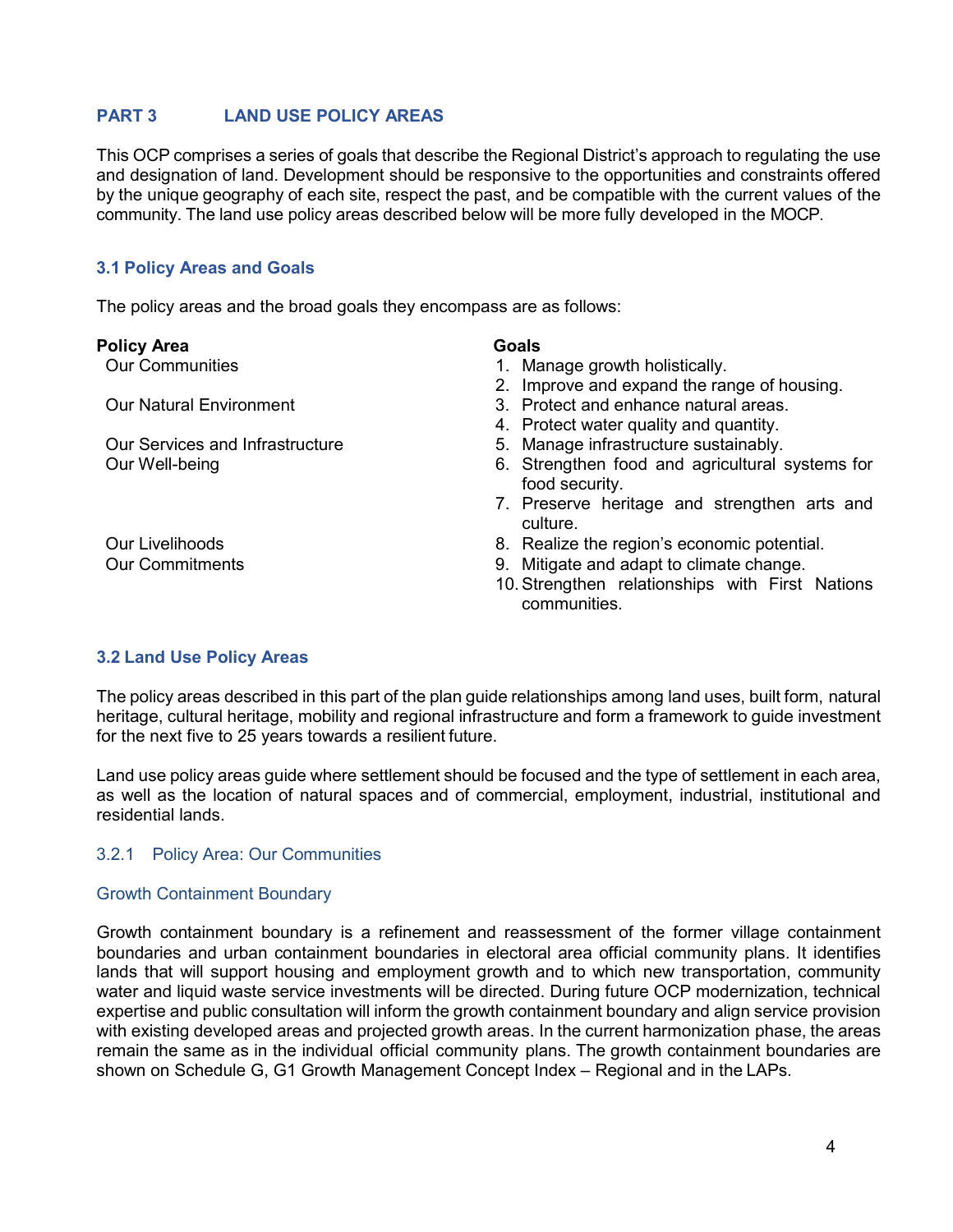#### Settlement Nodes

To implement the master plan or growth strategy, four settlement nodes will direct growth at different growth rates and are intended to mix density ranges, transportation, commercial and industrial use relative to population and employment projections and watershed capacity with a low to medium threshold risk. See [Table 3-1 Settlement Typologies.](#page-13-0)

Four main types of settlement nodes reflect regional diversity:

#### 1. Regional Centre

While the four municipalities in the regional district are outside the scope of this plan, the electoral areas will have coordinated planning relationships with the regional centre in asset management, growth management, climate change and transportation. The scale and intensity of development supports regional employment, business and cultural destination and transportation hubs. There is a dense mix of residential, employment and cultural uses.

#### 2. Major Village Centre

The scale and intensity of development in a major village centre supports sub-regional employment and commercial and community destinations and serves as a commuter destination from within the subregion to the region and bi-regionally. Surrounding areas feature a mix of uses and higher density residential development.

3. Rural Centre and Neighbourhood Nodes

The scale and intensity of development supports local-serving employment and commercial and community services and serves as a destination for residents near to the node. Surrounding areas feature residential uses of varying densities.

#### 4. Rural Settlement Area

The scale and intensity of development is rural with few services. These are generally in the rural/rural residential policy area but may fringe to the growth containment boundary. They may be in the rural protection area.

The settlement nodes are conceptually shown on Schedule G, G1 Growth Management Concept Index – Regional. This plan acknowledges that the region includes many types of communities. The character, scale and role of growth centres reflect geographic, historic, economic and social contexts as well as servicing provision considerations.

#### Future Growth Areas—Settlement Expansion Areas

Future growth land policy areas include land that is identified for future growth and intended to have services and infrastructure. Future growth areas ensure development is consistent with the policies and objectives set out in this plan. Future Land Use areas are shown on Schedule F, F1 Future Land Use – Regional.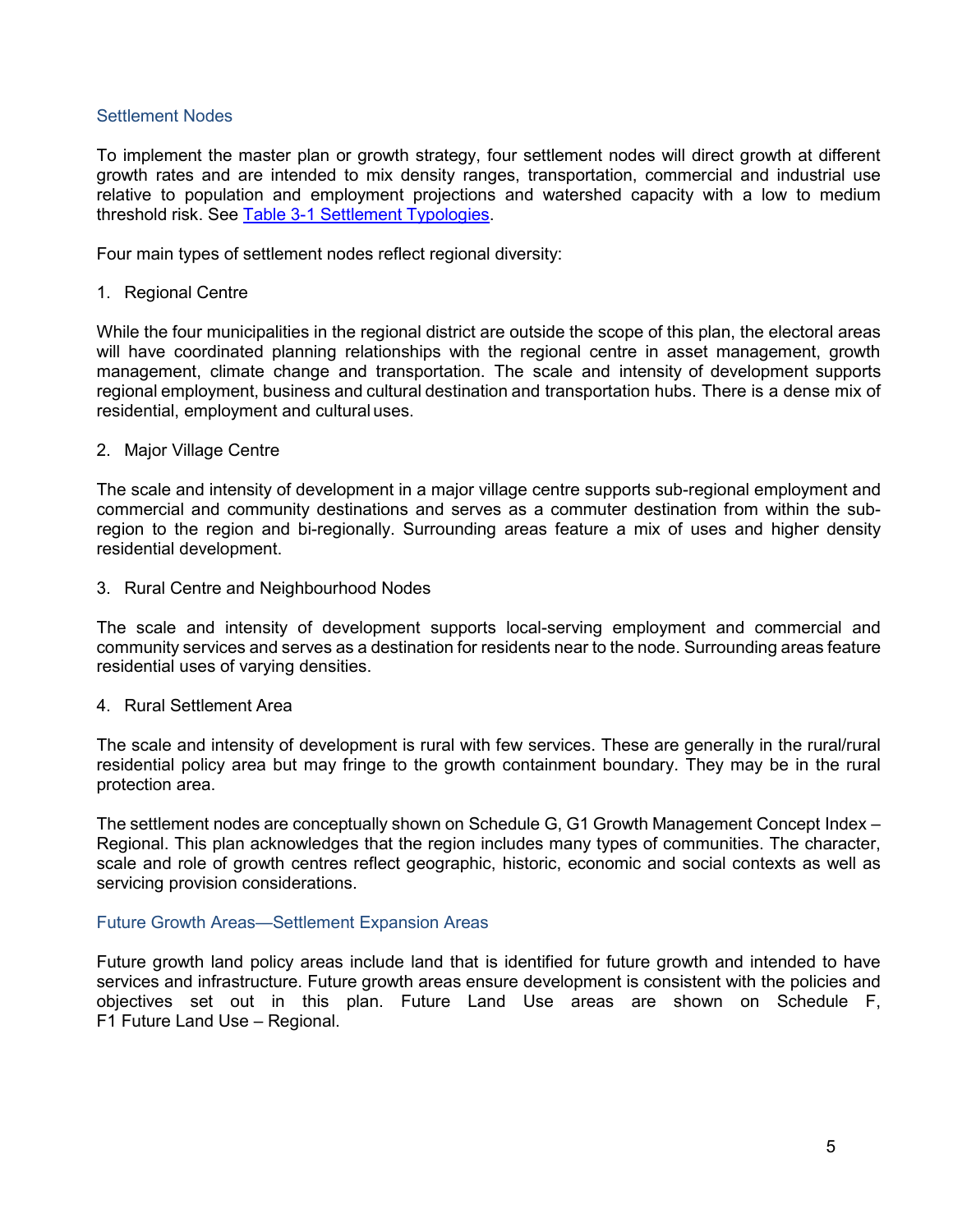#### Complete Communities and Affordable Housing

Complete communities offer a mix of housing to accommodate people at all stages of life, a good range of jobs and easy access to stores and services to meet daily needs. They also provide residents with choices about how to get to, from and around their neighbourhoods. Complete communities exist at different scales—from small neighbourhoods to medium and large urban centres, from historic and rural communities to new developments near frequent transit.

The Cowichan region faces the challenges of rising housing costs, insufficient rental stocks and homelessness. Communities in the region are concerned with affordability issues, and housing is a key determinant of many aspects of health, well-being and economic prosperity.

According to the Canada Mortgage and Housing Corporation (CMHC), housing is considered affordable when a household spends less than 30% of its pre-tax income on adequate shelter. Households that spend more than 30% of their income on shelter are deemed to be in core housing need. Affordable housing can also be defined to account for regional differences and can be based on a housing continuum. Regional and continuum-based definitions of affordability allow for tools and policies that specifically target segments of the housing and affordability continuum (such as emergency shelters, transitional housing, social housing, non-market rental, market rental, high market rental, affordable ownership and market home ownership).

As a core land use planning issue, housing is an area where more coordinated planning across the region can have a significant impact.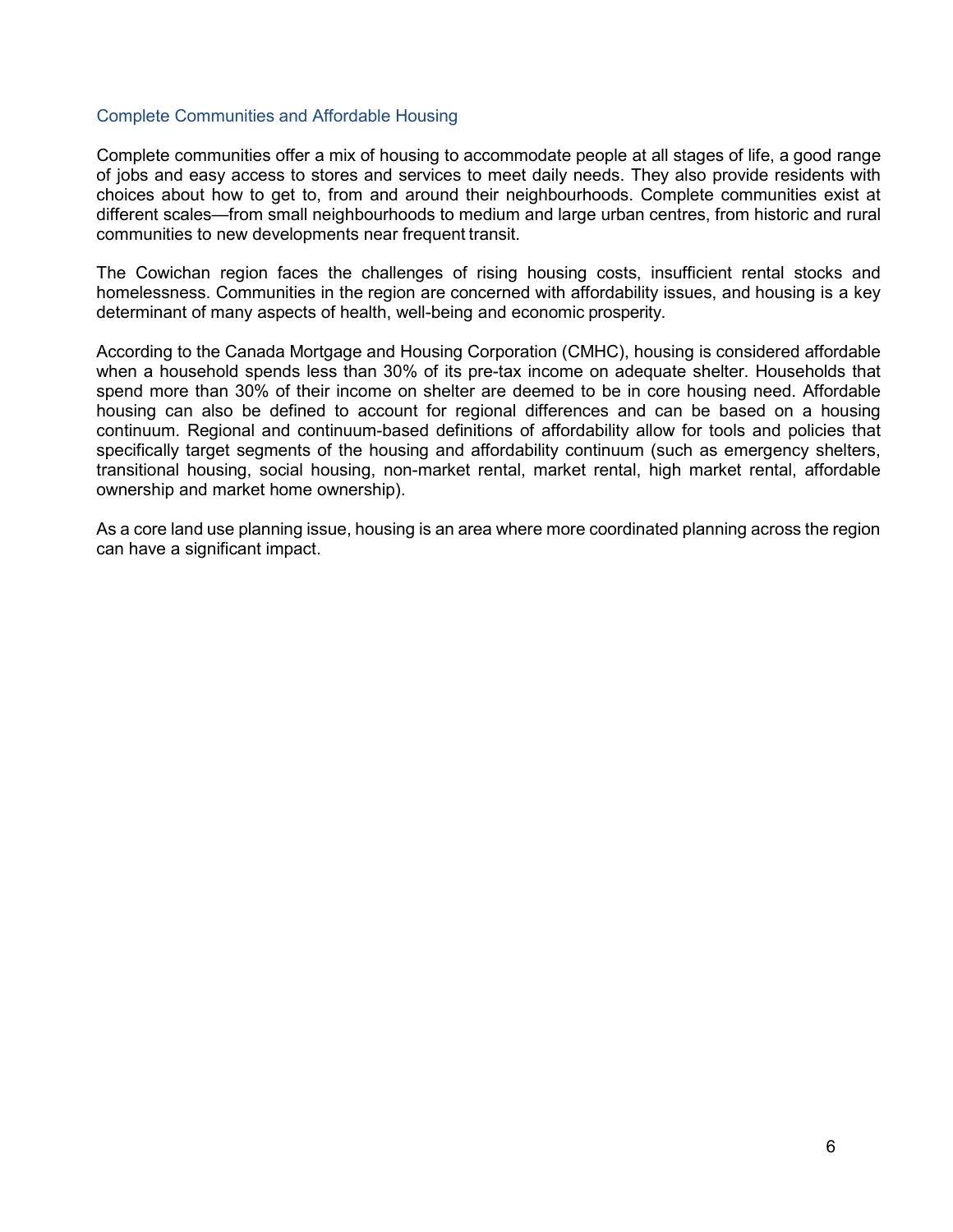<span id="page-13-0"></span>

| <b>Function &amp;</b>          | <b>Major Functions</b> | <b>Land Use</b>                                              | <b>Transportation</b>                        | <b>Parks, Public Realm</b>                          | Targets to be         |
|--------------------------------|------------------------|--------------------------------------------------------------|----------------------------------------------|-----------------------------------------------------|-----------------------|
| <b>Characteristics</b>         |                        |                                                              | <b>Guidelines</b>                            |                                                     | Developed in the      |
|                                |                        |                                                              |                                              |                                                     | <b>MOCP</b>           |
| Regional Centre Historical and |                        | Medium- to high-density                                      | Land use and                                 | Provincially and regionally                         | Municipal OCPs        |
| Duncan, North                  | cultural centres for   | residential and employment densities that support            |                                              | significant public gathering                        | represented for       |
| Cowichan,                      | the region             | development located in                                       | higher-order dedicated places and parks that |                                                     | information purposes  |
|                                |                        | _adysmith, Lake High concentration walkable, compact, mixed- | transit                                      | support social interaction,                         | only in the one OCP   |
| Cowichan                       | of office              | use, transit-supportive                                      | Regional multi-modal                         | enhance the vitality of the                         |                       |
|                                | employment             | centres                                                      | transportation hub                           | centre and reinforce sense                          |                       |
|                                |                        | Provincial, regional Highest density mixed-use               | potentially served by                        | of place                                            |                       |
|                                | and civic centres      | development within 400 m                                     |                                              | future regional network High-quality connections    |                       |
|                                | Tourism                | radius from current/future                                   | connections                                  | with trail systems; high-                           |                       |
|                                | destinations           | transit stations                                             |                                              | quality public realm design                         |                       |
| <b>Major Village</b>           | Growth centre          | Major centre and hub of                                      | Land use and                                 | Public gathering places and Jobs+ Housing+          |                       |
| Centre                         | supporting wide        | activity (retail, services,                                  | densities that support                       | parks that support social                           |                       |
| Cowichan Bay                   | range of medium-       | arts, culture and some                                       |                                              | higher-order dedicated interaction, enhance the     |                       |
| Eagle                          | to high-density        | recreational facilities)                                     | transit                                      | vitality of the centre and                          |                       |
| Heights/Koksilah housing       |                        |                                                              | Regional multi-modal                         | reinforce sense of place                            |                       |
| <b>Business Park</b>           | Employment area        |                                                              | transportation hub                           | High-quality connections                            |                       |
| Mill Bay Village               |                        |                                                              | potentially served by                        | with trail systems; high-                           |                       |
|                                |                        |                                                              |                                              | future regional network quality public realm design |                       |
|                                |                        |                                                              | connections                                  |                                                     |                       |
| Neighbourhood                  | Typically have         | Provide goods, services                                      | Walkable and                                 | Public space or gathering                           | Neighbourhood Nodes   |
| <b>Nodes</b>                   | historic basis         | and amenities that serve                                     | accessible by foot and places                |                                                     | - Land use            |
| Caycuse                        | Mixed-use              | local population                                             | bicycle                                      |                                                     | designations for      |
| Cowichan                       | development            |                                                              | Good transit                                 |                                                     | information purposes  |
| <b>Station Glenora</b>         | focused on an          |                                                              | connections with other                       |                                                     | recognized in the OCP |
| Honeymoon Bay intersection     |                        |                                                              | centres                                      |                                                     | and LAPs              |
| <b>Mesachie Lake</b>           |                        |                                                              |                                              |                                                     |                       |
| Sahtlam                        |                        |                                                              |                                              |                                                     |                       |
| Stonebridge*                   |                        |                                                              |                                              |                                                     |                       |
| Ocean Terrace*                 |                        |                                                              |                                              |                                                     |                       |
| <b>Rural Centre</b>            |                        | Provides goods and Small nodes that meet                     | Regional multi-modal                         | Public gathering places as                          | Jobs+                 |
| Cobble Hill                    | services within        | residents' basic commercial transportation hub;              |                                              | per Major Village Centre                            |                       |
| Village                        | close proximity to     | and service needs; typically typically serviced by a         |                                              |                                                     |                       |
| Shawnigan                      | residents living in    | have a historic                                              | single bus route                             |                                                     |                       |

#### Table 3-1 Settlement Node Typologies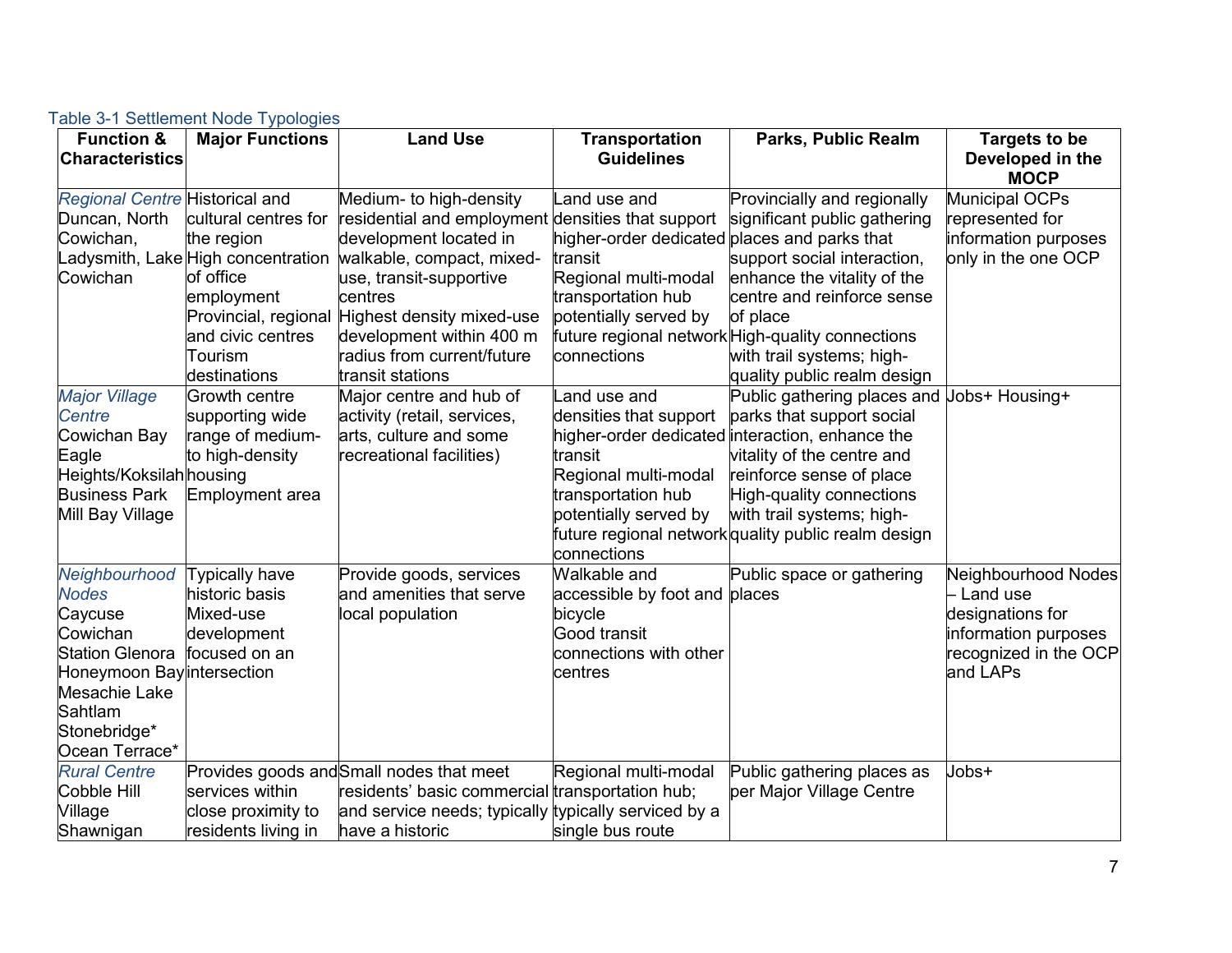| Village Youbou         | rural areas   | basis; may provide a limited                                  |                                         |                       |
|------------------------|---------------|---------------------------------------------------------------|-----------------------------------------|-----------------------|
|                        |               | amount of multi-family                                        |                                         |                       |
|                        |               | lhousina                                                      |                                         |                       |
|                        |               | Rural Settlement Contain residential Small or large lot rural | May be supported by                     |                       |
| Area                   |               | settlement in a rural residential, agriculture,               | infrequent public                       |                       |
| <b>Malahat Saltair</b> | larea         | resource extraction,                                          | transit                                 |                       |
| <b>Yellow Point</b>    |               | commercial, industrial,                                       |                                         |                       |
| The Diamond            |               | lrecreational                                                 |                                         |                       |
| <b>Future Growth</b>   |               | Areas identified for Residential, Commercial                  | Should be aligned with Parks identified | As per settlement     |
| Areas                  | future growth |                                                               | existing transportation                 | typology – settlement |
|                        |               |                                                               | features                                | expansion areas       |

\*Approved rezonings, not yet developed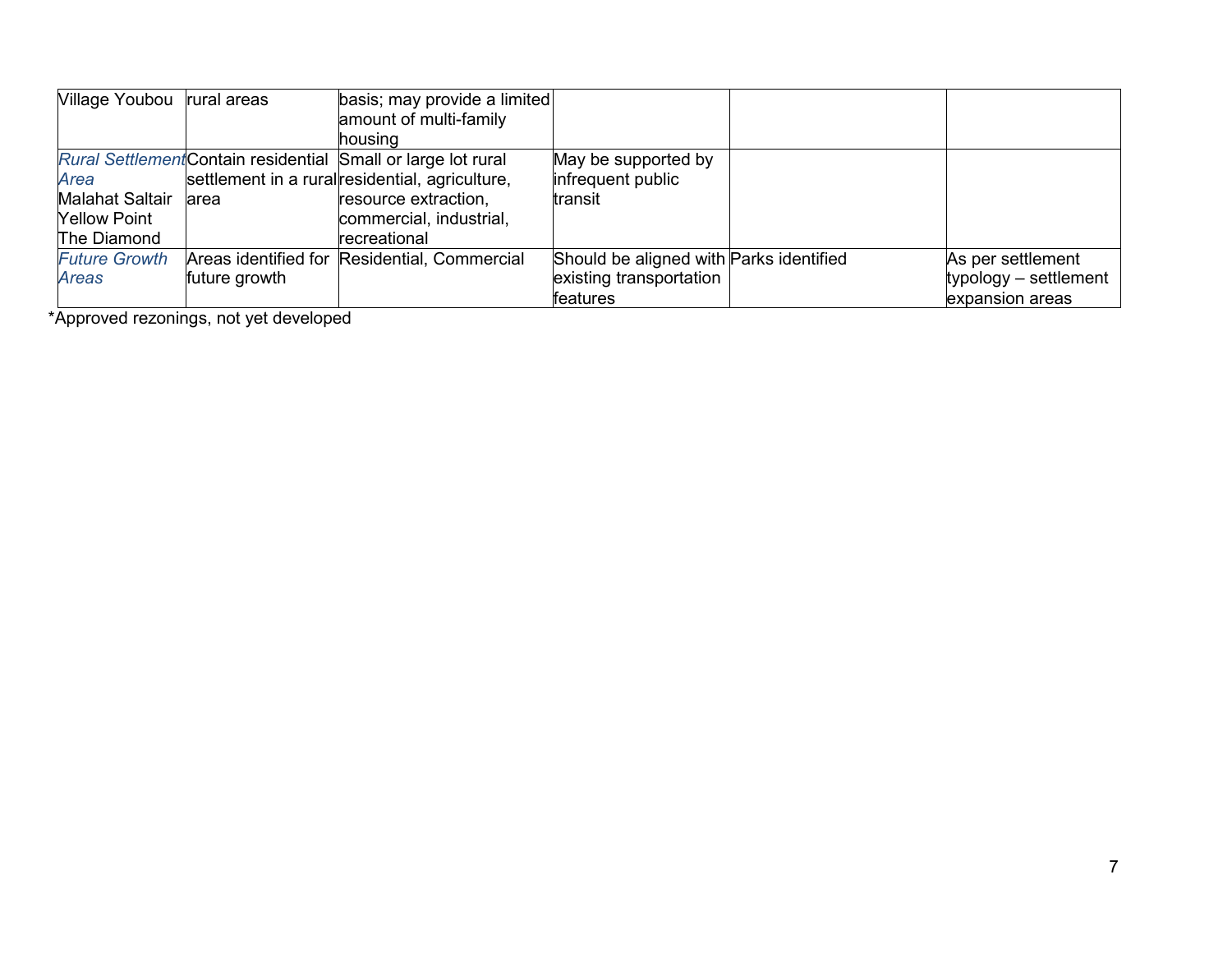#### <span id="page-15-0"></span>Goal 1. Manage Growth Holistically

#### 3.2.1.1 Objectives

- 1. Protect the rural character of rural lands and settlement areas.
- 2. Align growth containment boundaries with service provision.
- 3. Focus development to settlement nodes within the growth containment boundary.
- 4. Preserve rural, agricultural and environmentally significant lands.
- 5. Support high quality development that enhances and benefits the whole community.
- 6. Direct new development away from hazard areas, including dams, floodplains, steep slopes and areas prone to wildfires.
- 7. Minimize public and environmental health risks from air and noise pollution.

#### 3.2.1.2 Policies

The CVRD Board:

- 1. Supports the development of inter-jurisdictional policies to support the objectives of the OCP.
- 2. Consults with jurisdictions dependent on a given water supply prior to approving new development within that watershed or water supply.
- 3. Supports new development in growth containment boundaries consistent with servicing capacity.
- 4. Discourages subdivision of rural settlement areas and all land in the Agricultural Land Reserve (ALR) to smaller parcels for residential use.
- 5. Supports compact development near transit and within serviced areas that have capacity for growth.
- 6. Encourages appropriately located commercial, institutional and light and heavy industrial development.
- 7. Discourages non-farm use of land in the ALR other than those non-farm uses permitted in the Agricultural Land Reserve Use Regulations.

#### <span id="page-15-1"></span>Goal 2. Improve and Expand the Range of Housing and Type of Construction

#### 3.2.1.3 Objectives

- 1. Foster complete communities.
- 2. Develop a regional specific housing continuum and increase the right supply of housing across the spectrum of affordability.
- 3. Develop a shared regional response to existing and emerging housing demand.
- 4. Protect and maintain existing non-market and market rental housing stock.
- 5. Foster community understanding and support for affordable housing developments.
- 6. Establish rental housing affordability targets for households living on low incomes.
- 7. Develop strategies to support higher density housing developments that meet housing affordability targets.
- 8. Increase affordable housing options by increasing the supply of secondary suites, mobile home parks/manufactured homes and support eco-friendly homes and increased infill development.
- 9. Consider incentive-based ways to lower the costs of housing, such as waiving development application fees for subsidized, cooperative or non-market affordable housing, and using local natural building materials.
- 10. Implement a regional affordable housing strategy.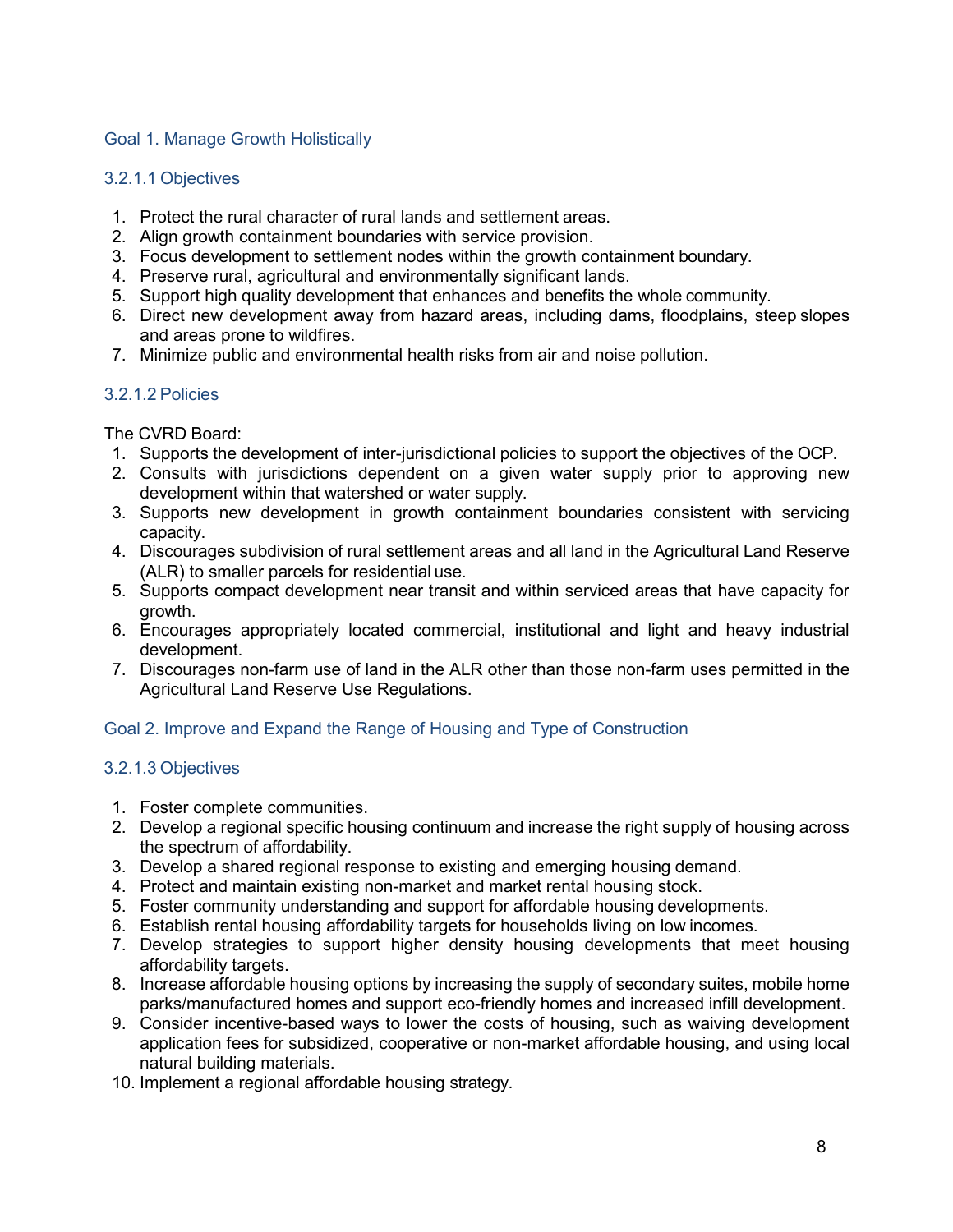#### 3.2.1.4 Policies

The CVRD Board:

- 1. Supports partnerships with local governments and housing providers to increase housing development within identified housing affordability targets.
- 2. Supports housing that is consistent with the surrounding context, including character of existing neighbourhoods and rural areas.
- 3. Supports provision of housing to people with special needs and seniors, including housing that gives people the ability to age in place.
- 4. Encourages buffering of commercial and industrial uses from adjacent rural and residential uses and the preservation of access and views from adjacent rural and residential uses.
- 5. Does not support subdivision within rural areas or on parcels within the ALR.

#### <span id="page-16-0"></span>3.2.2 Policy Area: Our Natural Environment

#### The Natural Environment

This policy area identifies marine water and tidal zones within regional and municipal jurisdictions. It also includes federal, provincial, regional and local parks and ecological reserves as well as lands to protect water supply. Freshwater, marine and parks are shown on Schedule L, L1 map series. The Foreshore and Major Creeks are shown on Schedule I, I1 Foreshore and Major Creeks – Regional.

As one of the most biologically rich areas in Canada, the Cowichan region consists of a complex mosaic of rare bio-geoclimatic zones, habitats and species. However, due to challenges related to population growth, urban development, climate change and invasive species, natural assets are under significant pressure. Development has severely impacted sensitive local ecosystems, such as Garry oak woodlands, wetlands and riparian areas, and old-growth forests.

The regional district has many high-quality features and habitats including marine birdlife, shellfish areas, marshes, ponds, streams, hedgerows and rich plant communities in many wooded areas and at high elevations. As the OCP supports agricultural activities, this implies that a strong commitment to the land base, its water resources and overall ecology is required. The policies in this section are intended to ensure that future land and waterfront development is compatible with the physical nature, resources and limitations of the land base, and that growth is planned to ensure a high level of protection for the environment. In addition to the formal development policies contained within this plan, the Board may wish to develop informal education programs as required to encourage awareness of and environmental protection of the major creeks, watercourses and foreshore areas as identified on Schedule I, I1 Foreshore and Major Creeks – Regional.

Opportunities to protect sensitive ecosystems should be considered in all new development proposals.

#### Water Supply

The developed areas of the Cowichan region largely sit on the eastern coastal zone, which is characterized by major water deficits in the summer. The current effects of climate change and growing populations need for water is becoming increasingly evident as ecological flows and groundwater levels are impacted.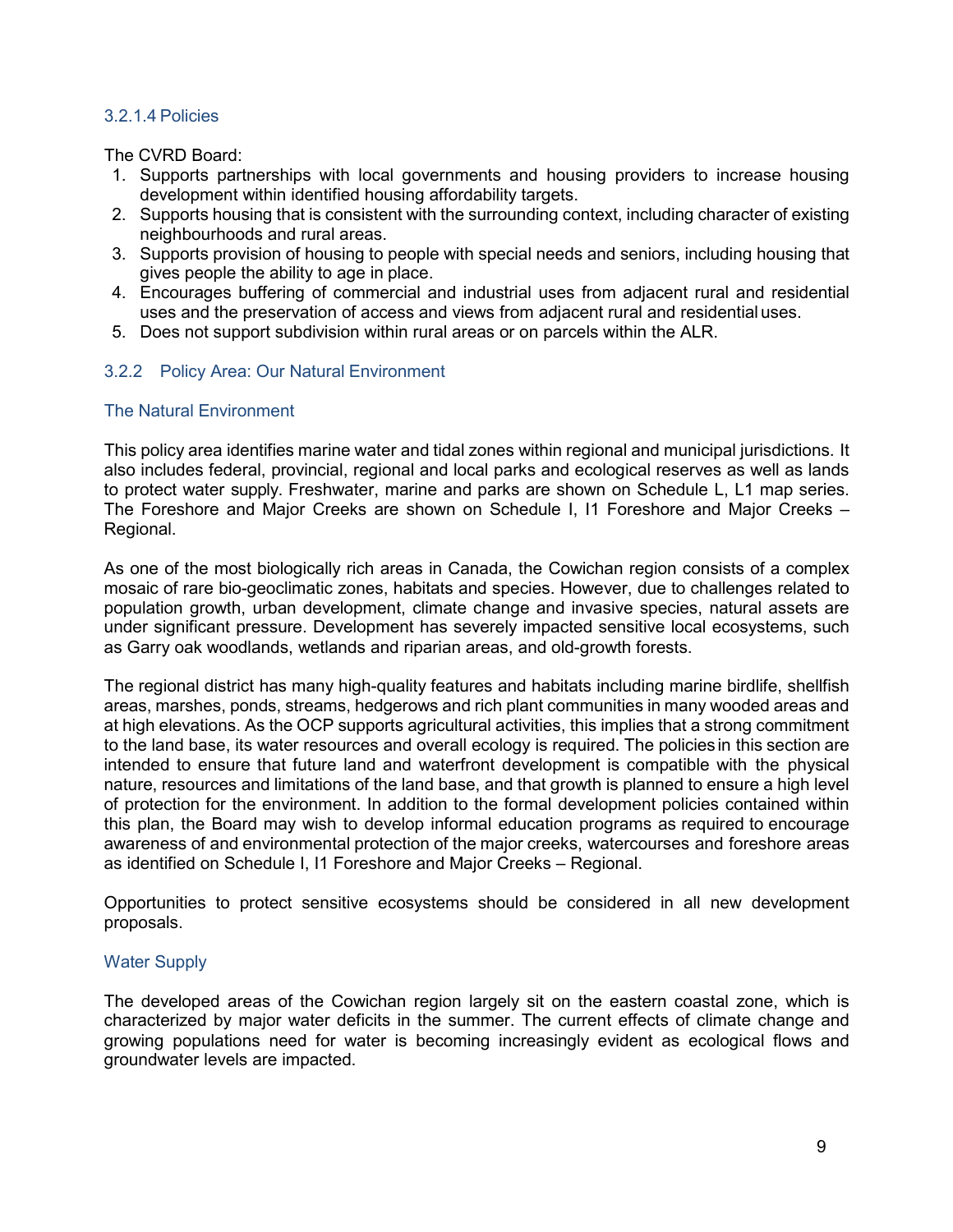There are multiple watershed plans in the region focused on specific localized issues; however, the CVRD's challenge going forward will be to not only consider how best to integrate upper watershed management but also a wide range of other issues, such as long-term water supply, impacts to fisheries and flood management in an integrated fashion. The CVRD's new Drinking Water and Watershed Protection program will be focused on this in the years to come and will inform the MOCP process with respect to watershed and aquifer carrying capacity, as well as water quality and watershed targets to be achieved.

The CVRD will continue to work with partners on the implementation of the Cowichan Water Use Plan and long-term water supply objectives as well as the unique issues affecting the Koksilah River and South Cowichan groundwater supply issues.

#### <span id="page-17-0"></span>Goal 3. Protect and Enhance Natural Areas

#### 3.2.2.1 Objectives

- 1. Protect the quality of air, land and water and encourage stewardship.
- 2. Protect sensitive environmental areas and ecological functioning within our watersheds.
- 3. Protect the natural environment for future generations.
- 4. Protect life and property from hazardous conditions by limiting, controlling and mitigating development on hazardous lands, including lands subject to dam hazards, erosion, flooding, landslides and wildfire.
- 5. Foster shared responsibility among all levels of government and the community for protecting and restoring mud flats, watershed, estuary and coastline health, wetlands, alpine meadows, vernal pools and Garry oak ecosystems.
- 6. Develop and maintain a list—and up-to-date mapping if available—of ecosystems and wildlife corridors, older second-growth forest and seasonally flooded agricultural fields.
- 7. Protect ecologically sensitive areas by identifying and conserving special wildlife, plant and marine shore environments in their natural state.
- 8. Encourage environmentally sensitive lot clearing, drainage and individual water supply and effluent disposal systems, recognizing that these systems are interrelated.
- 9. Build resilience through design to reduce environmental, social and economic vulnerabilities.
- 10. Reduce and eradicate the introduction of invasive species, pests and diseases that affect native ecosystems.
- 11. Improve and protect connectivity between sensitive ecosystems, parks and protected areas and allow for the movement of species among them.
- 12. Provide ongoing public education on regional environmental stewardship.
- 13. Protect coastal development from the growing flood hazard related to sea levelrise.
- 14. Coordinate watershed management plans for regional watersheds.
- 15. Plan to adapt to climate change.
- 16. Coordinate development that is consistent with the protection of watercourses, wetlands, riparian areas, aquifers and sensitive ecosystems.
- 17. Review Invasive Species bylaw.
- 18. Protect against the loss of life and minimize property damage associated with flooding events by encouraging agricultural, park and open-space recreational uses of flood susceptible lands. Where floodable lands are required for development, the construction and siting of buildings and manufactured homes to be used for habitation, business or the storage of goods damageable by floodwaters shall be floodproofed to those standards specified by the Ministry of Water, Land and Air Protection.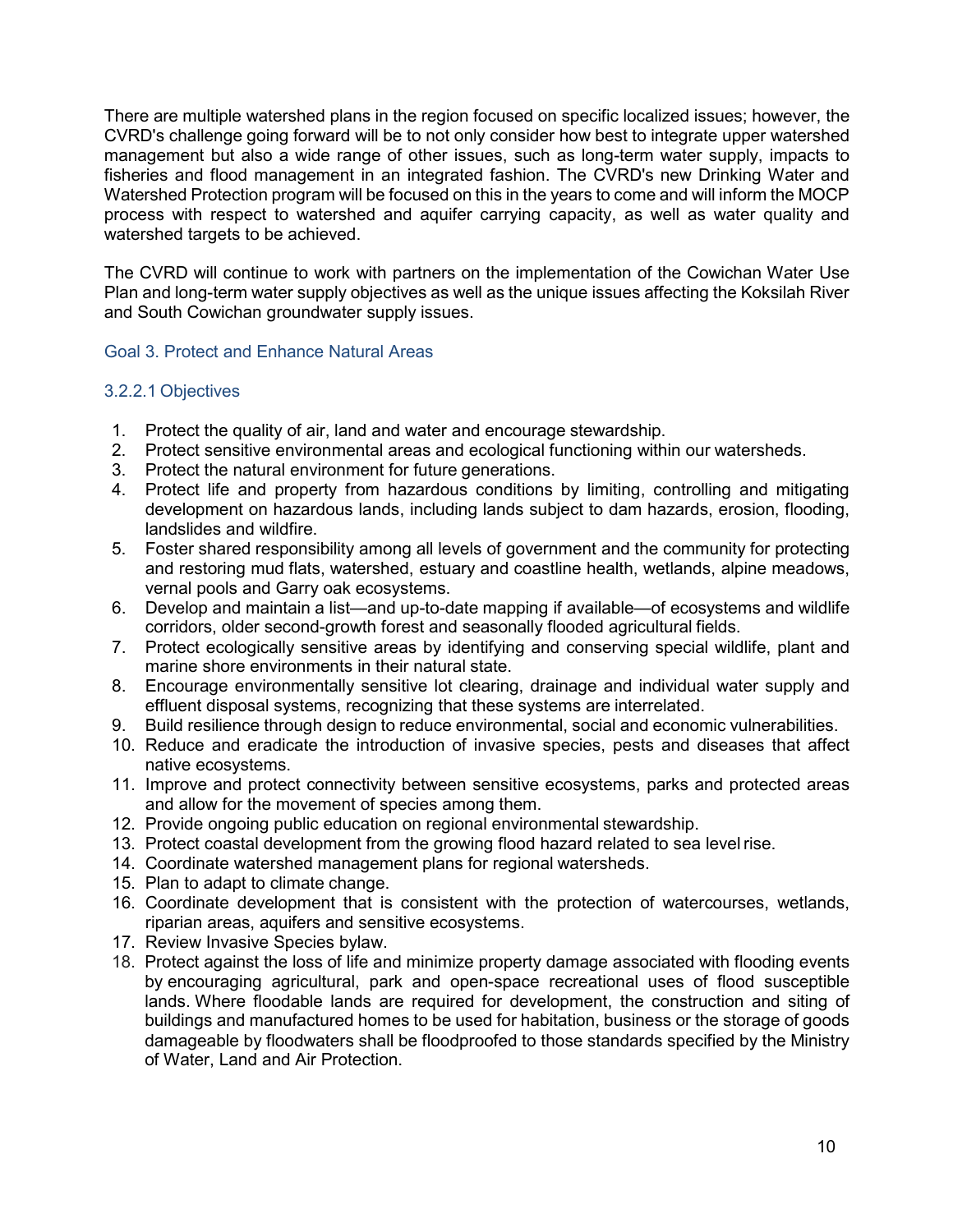#### 3.2.2.2 Policies

The CVRD Board:

- 1. Supports best management practices to protect natural systems, landforms, the marine environment and habitat.
- 2. Supports identification, protection and restoration of priority ecological areas and wildlife corridors to increase resilience of the natural environment.
- 3. Supports the rehabilitation of damaged natural aquatic spawning and rearing areas in consultation with the local and senior levels of government, community groups and property owners.
- 4. Discourages development immediately adjacent to a mudflat, marsh or delta area, wetlands, floodplains, important bird breeding areas and at-risk Garry Oak complexes.
- 5. Supports best management practices in all rural and urban land development.
- 6. Supports retaining areas of mature tree cover and preserving other natural features for all development, particularly any development in environmentally sensitive areas and areas of steep slopes.
- 7. Supports the retrofitting of existing development and infrastructure in all redevelopments.
- 8. Supports reduction of illumination of the night sky.

#### <span id="page-18-0"></span>Goal 4. Protect Water Quality and Quantity

#### 3.2.2.3 Objectives

- 1. Protect the region's water resources and promote sustainable water use.
- 2. Preserve or restore the natural hydrologic regimes of watersheds.
- 3. Promote and support water conservation and storage measures with residents, business owners and industry (e.g., xeriscaping, water audits).
- 4. Ensure that development and land use activities support the natural hydrologic cycle, including groundwater recharge.
- 5. Preserve watercourses and natural drainage channels in their natural state and, where feasible, develop them as drainage rights-of-way.
- 6. Manage streambank erosion to maintain or enhance fish habitat and other natural resources.
- 7. Minimize the impacts of development on downstream watercourse erosion.
- 8. Establish aquifer protection development permit areas for aquifers with community water supplies.

#### 3.2.2.4 Policies

The CVRD Board:

- 1. Recognizes aquatic habitats and resources as environmentally sensitive sites to be protected and restored.
- 2. Supports rainwater management techniques in the design and construction of new development to control quantity and quality of rainwater runoff.
- 3. Supports rainwater quality control for development sites near freshwater and marine environments.
- 4. Supports consideration of impacts to ground and surface water resources during development application reviews. Applications that pose negative impacts will not be supported unless those impacts are mitigated on the subject parcel or an adjacent parcel containing similar habitat such that the end result represents an overall improvement to the function of the ecosystem being impacted.
- 5. Supports the establishment and use of watershed-based objectives and targets to monitor the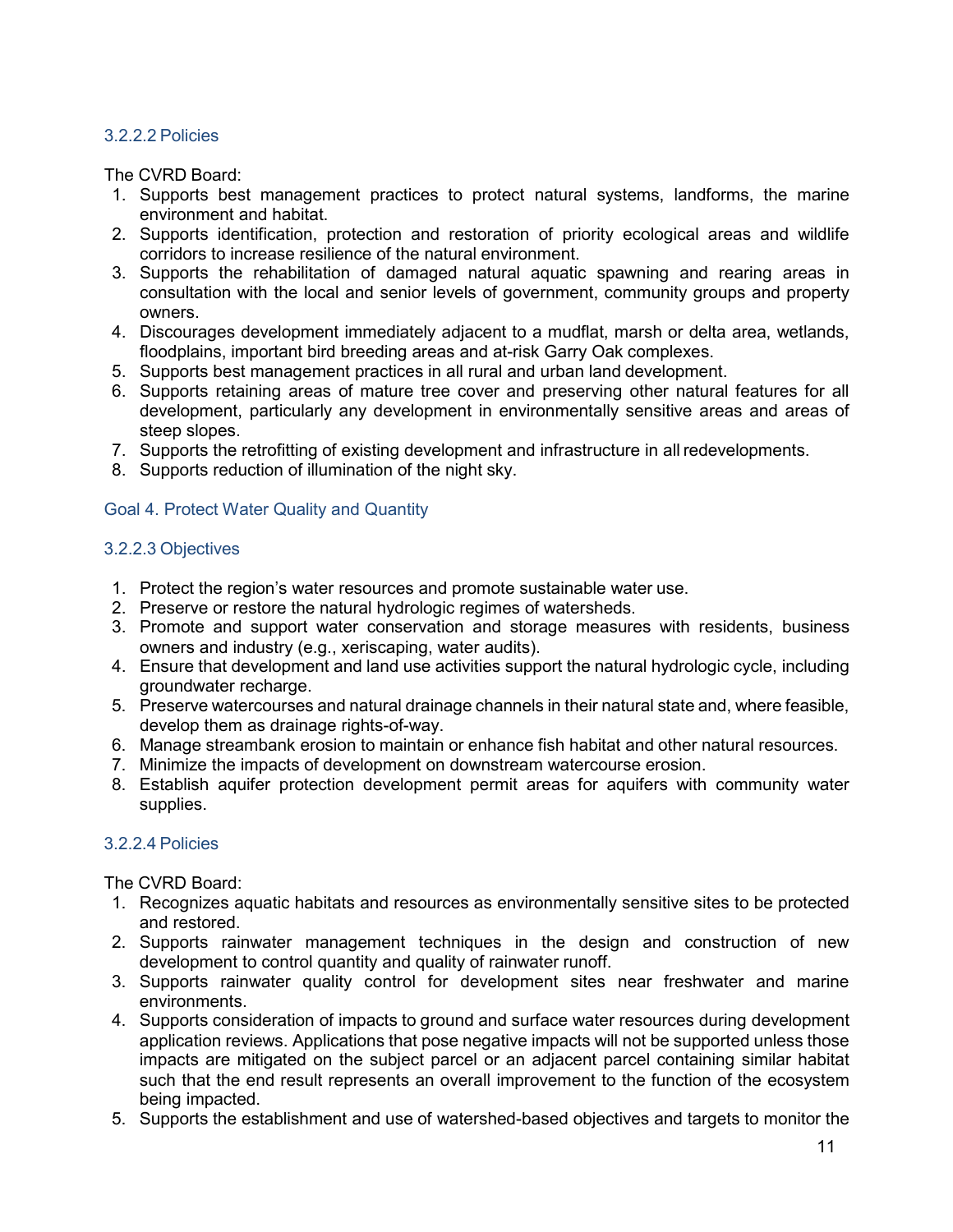effectiveness of land use planning and policy instruments.

#### <span id="page-19-0"></span>3.2.3 Policy Area: Our Services and Infrastructure

This policy area identifies regional district water, liquid waste, solid waste, transportation services and infrastructure. Private services are identified where possible. The serviced areas are shown on the Schedule S, S1 map series.

#### Sustainable Infrastructure Management

One of the key objectives of the plan is to align the growth containment boundaries with service provision. Key focuses include planning for growth through long-range plans that address growth demands, operational efficiency and financial sustainability.

Many existing water and sewerage utilities are reaching their end of life and require replacement and/or upgrading to meet provincial standards. While some local governments have completed recent upgrades or are in the process of upgrading specific utilities, funding (provincial and federal) is limited. Across the region, studies have indicated negative environmental impacts associated with current sewage discharges into the ocean, Cowichan River (joint utilities sewage lagoons) and Cowichan Lake, while other systems require upgrading to meet current standards and to comply with the Ministry of Environment's regulations (e.g., Mesachie Lake). Regional Services are shown on Schedule S, S1 map series.

Liquid waste is managed in the region through community sewer systems and wastewater treatment facilities operated by the CVRD and municipally operated systems in Ladysmith, North Cowichan (Crofton, Chemainus, Maple Bay), Duncan, Lake Cowichan and many private operators. The Regional District's Water Management Division manages the CVRD utility services including 16 sewer systems (as of December 2019). Some wastewater treatment plants are at or nearing capacity and require expansion and or amalgamation with neighbouring utilities. Population growth will continue to drive up the need for increased capacity, as the existing systems are purpose built to meet only the needs of the original development and not future growth.

On-site sewage disposal and treatment systems are generally regulated through the Sewerage System Regulation, under the *Public Health Act*. If a sewage treatment and disposal system or septic system is not maintained properly, effluent quality can decline sharply, overloading the drain field and possibly posing health risks in the general community. Such a situation may also lead to environmental degradation, if not addressed appropriately. Design and construction of septic systems by registered onsite wastewater practitioners or professional engineers and long-term maintenance of these systems are important. Furthermore, the cumulative impacts of septic systems should be considered in the approval process.

Many residents have expressed a desire for a publicly-owned and operated septic collection and treatment system.

Solid waste management is a necessary service for any community and one of the key mandated responsibilities of a Regional District. The accumulation of garbage is unsightly, unhealthy and unsafe for residents, and waste should be removed to a designated transfer site to be disposed of in an approved manner. The CVRD SolidWaste Management Plan contains the regional solid waste strategy, which includes a curbside recycling program and a public education program. The CVRD diverts a substantial portion of the waste generated in the region under its recycling and waste management programs and has been recognized as a provincial leader in this respect.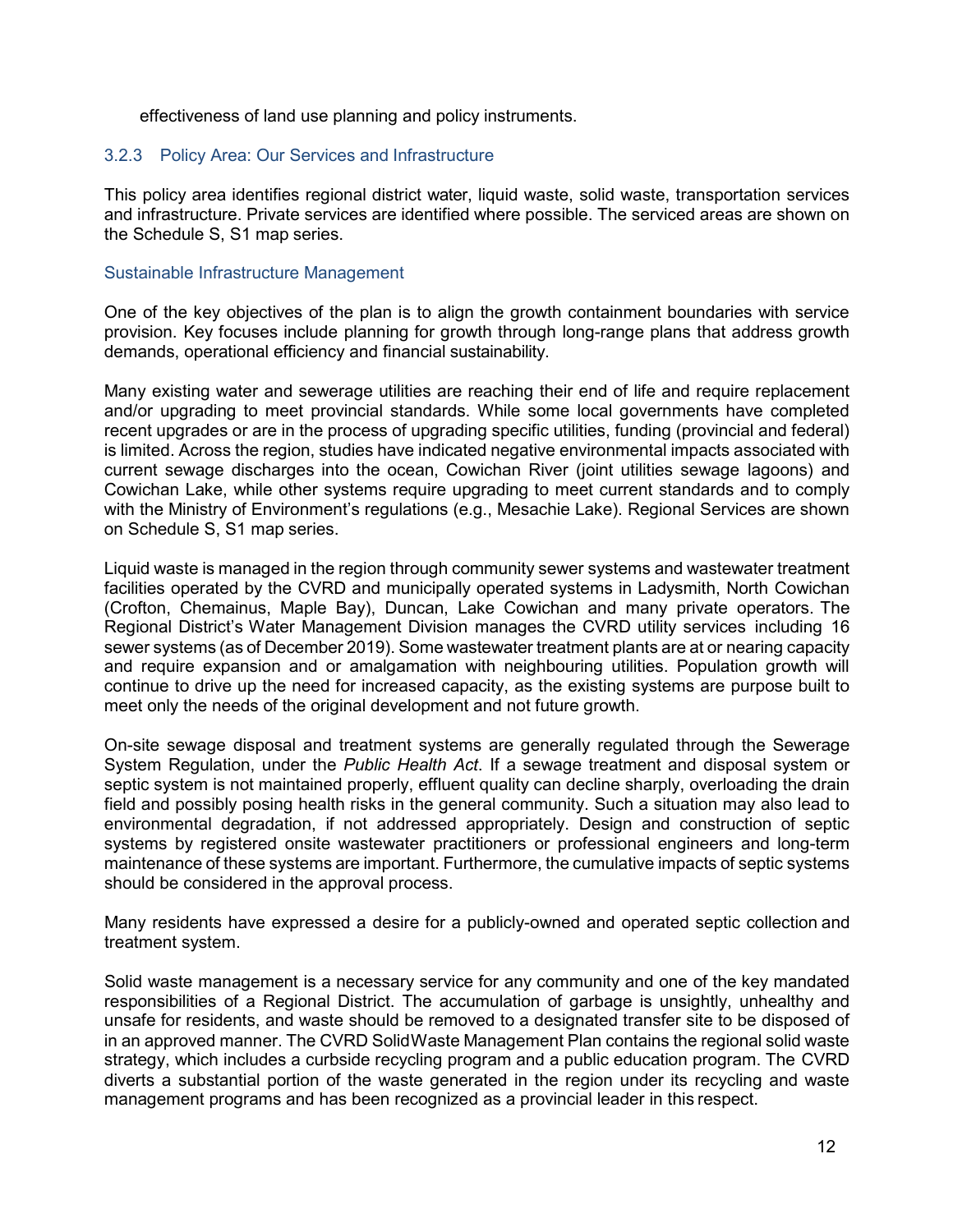The CVRD operates and maintains 19 water systems, which, in 2019, provided 3,700 connections to residents and commercial operators within the region. In the CVRD, water is supplied through both groundwater and surface water sources, with a heavy reliance on groundwater across the region. There are approximately 25 private water system operators in the regional district.

#### South Cowichan Service Expansions and Constraints

The region has three existing liquid waste management zones, which are charged with the development of infrastructure master plans to support or respond to development needs as well as coordinating infrastructure development: The South (covering the Shawnigan, Cobble Hill and Mill Bay watersheds), the Central area (focused on the lower Cowichan and Koksilah watersheds) and the West (yet to be developed for the Mesachie, Honeymoon Bay area).

The CVRD will expand sewer service capacity in Mill Bay, which may enable further development, dependent on additional capacity of water provision by the Mill Bay Improvement District.

Shawnigan Village has a private water service and capacity for expansion but there is no sewer service. The addition of sewer service in Shawnigan Village could support further development.

The Cobble Hill village area is currently undergoing an upgrade to its sewerage system and capacity. Similar to Mill Bay, Cobble Hill's water system, also an improvement district, can support additional single-family housing but not commercial or multi-family due to fire flow constraints.

#### Other Servicing Constraints

Cowichan Bay does not have surplus sewer capacity and is unable to support any further connections or increases in demand from existing customers. It is not known when additional units may be obtained. The Cowichan Bay sewer service covers almost all of the urban containment boundary in the village area, while the CVRD's Lambourn Estates Sewer System provides service in the Lambourn area. The Cowichan Bay system in turn conveys sewage to the Duncan-North Cowichan Joint Utilities Board (JUB) treatment system on the basis of capacity units. The JUB for the central area is currently discharging to the Cowichan River below the City of Duncan but is anticipating approval to move the discharge to the mouth of Cowichan Bay. Planned future upgrades will provide additional capacity. The timing is not known, however.

The only area in electoral area F served by a CVRD sewer system is Mesachie Lake. It is about 70 years old, dilapidated and does not meet modern standards. An infrastructure grant for \$1.2 million was received to replace the disposal system with a pump station and pipeline to property held by Couverdon in Honeymoon Bay where a new disposal field would be developed.

Couverdon would transfer the property to the CVRD in exchange for rezoning. This new disposal area could also serve connections from Honeymoon Bay in future. The Mesachie pipeline and disposal system is complete. CVRD water systems serve both Mesachie Lake and Honeymoon Bay with ample surplus capacity. The CVRD is working on a phase 2 to add treatment capacity, which would help accommodate Honeymoon Bay in future. Pebbles West would be a contributor as well.

All of the Youbou area is served by a CVRD water system with substantial surplus capacity. A small CVRD sewer service serves the Creekside development at the East end of Youbou in electoral area I. The system is underloaded and could provide for additional connections. Additional ground disposal capacity was also acquired, so further expansion is possible but would require expansion of the treatment works. The Woodland Shores development continues growing with regular phases. The CVRD water and sewer service areas are under the title of "Bald Mountain".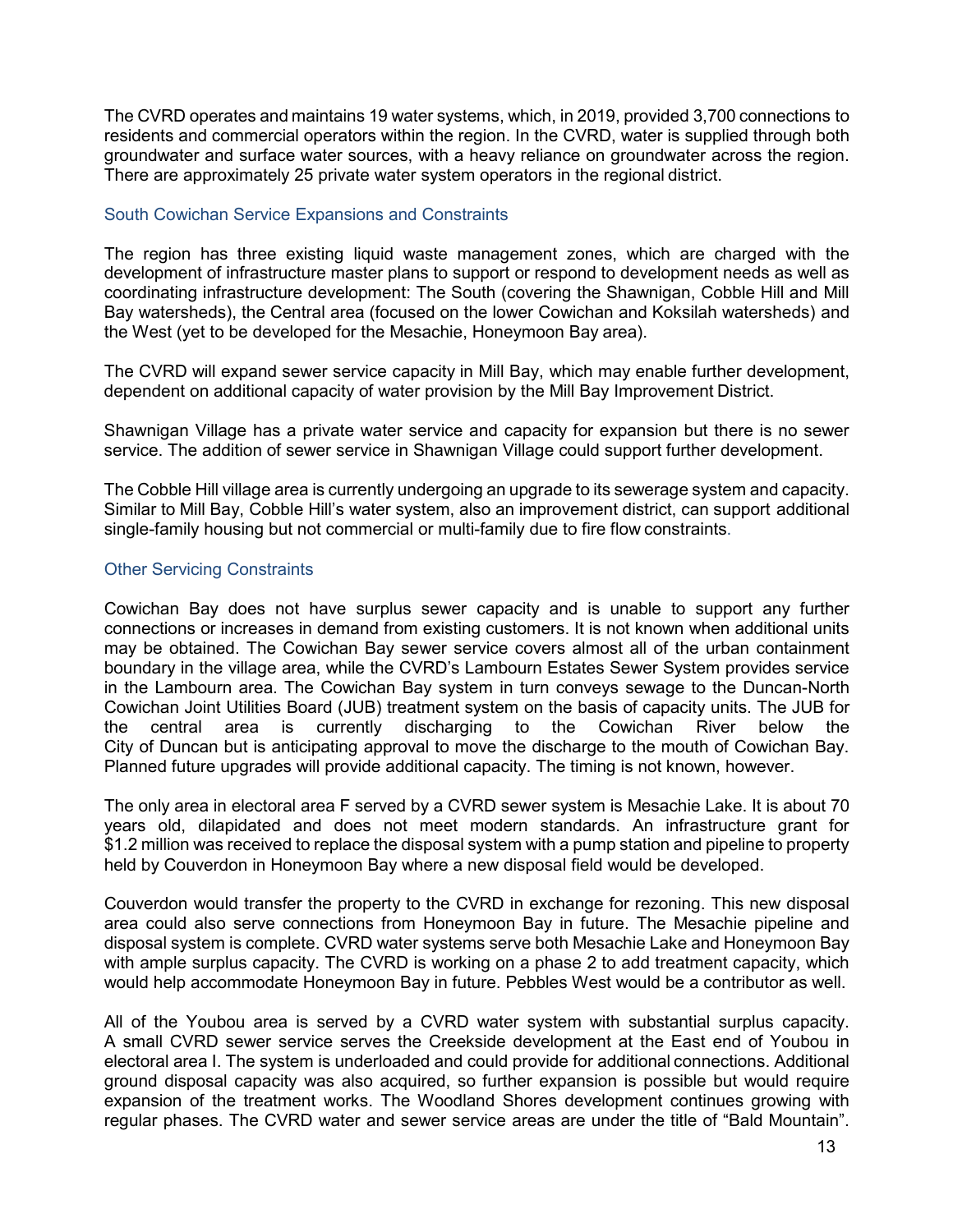Water treatment and storage infrastructure including water supply wells are in place to provide capacity through to build out. The sewer system is adequate currently but will require more works in future. Onsite effluent disposal capacity has been proved out for the whole development. Additional odour control equipment is currently being investigated.

Other considerations for managing infrastructure are transportation and roads. As introduced in the regional challenges section of the OCP, the CVRD could facilitate coordination and cooperation across agencies, as well as some high-level objectives. These would include ensuring technical collaboration between municipalities and other local planning authorities particularly in highlighting the connection between transportation and land use.

#### <span id="page-21-0"></span>Goal 5. Manage Infrastructure Sustainably

#### 3.2.3.1 Objectives

- 1. Where appropriate, design, manage and construct climate change-adaptive and risk-adaptive infrastructure and utilities.
- 2. Identify the appropriate level of services to meet the community's current and future projected needs.
- 3. Manage assets in a way that supports regional priorities and is consistent with asset management policies.
- 4. Encourage existing and new residents and businesses to contribute to upgrades.
- 5. Consider the impact of natural hazards on any new development, including infrastructure.
- 6. Develop a cooperation protocol with Ministry of Transportation and Infrastructure on infrastructure investment and maintenance priorities.
- 7. Identify highest priority opportunities for consolidation of private and public water and septic systems in village centres.
- 8. Review floodplain designations using up-to-date hydrological models to protect floodplains and minimize risks to buildings and infrastructure.
- 9. Reduce reliance on single-occupant car travel.
- 10. Increase opportunities for residents to walk, bicycle and use public transit.
- 11. Increase the proportion of trips made by non-vehicle modes.
- 12. Improve coordination of transportation infrastructure and services within electoral areas and between adjacent municipalities and jurisdictions.
- 13. Ensure individual onsite sewerage systems meet standards outlined in the [BC Sewerage](https://www2.gov.bc.ca/gov/content/environment/waste-management/sewage/onsite-sewage-systems/sewerage-system-standard-practice-manual) [System Practice Manual](https://www2.gov.bc.ca/gov/content/environment/waste-management/sewage/onsite-sewage-systems/sewerage-system-standard-practice-manual) and prevent ecological degradation.
- 14. Develop rainwater management plans for Cowichan watersheds to ensure chemical and biological contaminants do not enter rainwater flows in the first place and to reduce the impacts of localized flooding. Plans should
	- a. include review storm water management and other nonpoint sources of pollution with all new development applications; and
	- b. develop stormwater and runoff management guidelines.
- 15. Reduce the environmental impacts of treated wastewater discharges on the surface waters of the Cowichan River or on the environment.
- 16. Develop public education communications on individual sewerage system maintenance rules and practices for new and aging systems.
- 17. Conduct ongoing identification of specific community roads and roadside pathways to support multi-modal transportation.
- 18. Consider the full lifecycle of infrastructure in new developments.
- 19. Support equitable investments in infrastructure and supporting transportation services to improve transportation accessibility to all population segments.
- 20. Ensure telecommunication infrastructure minimizes health impacts and appearance.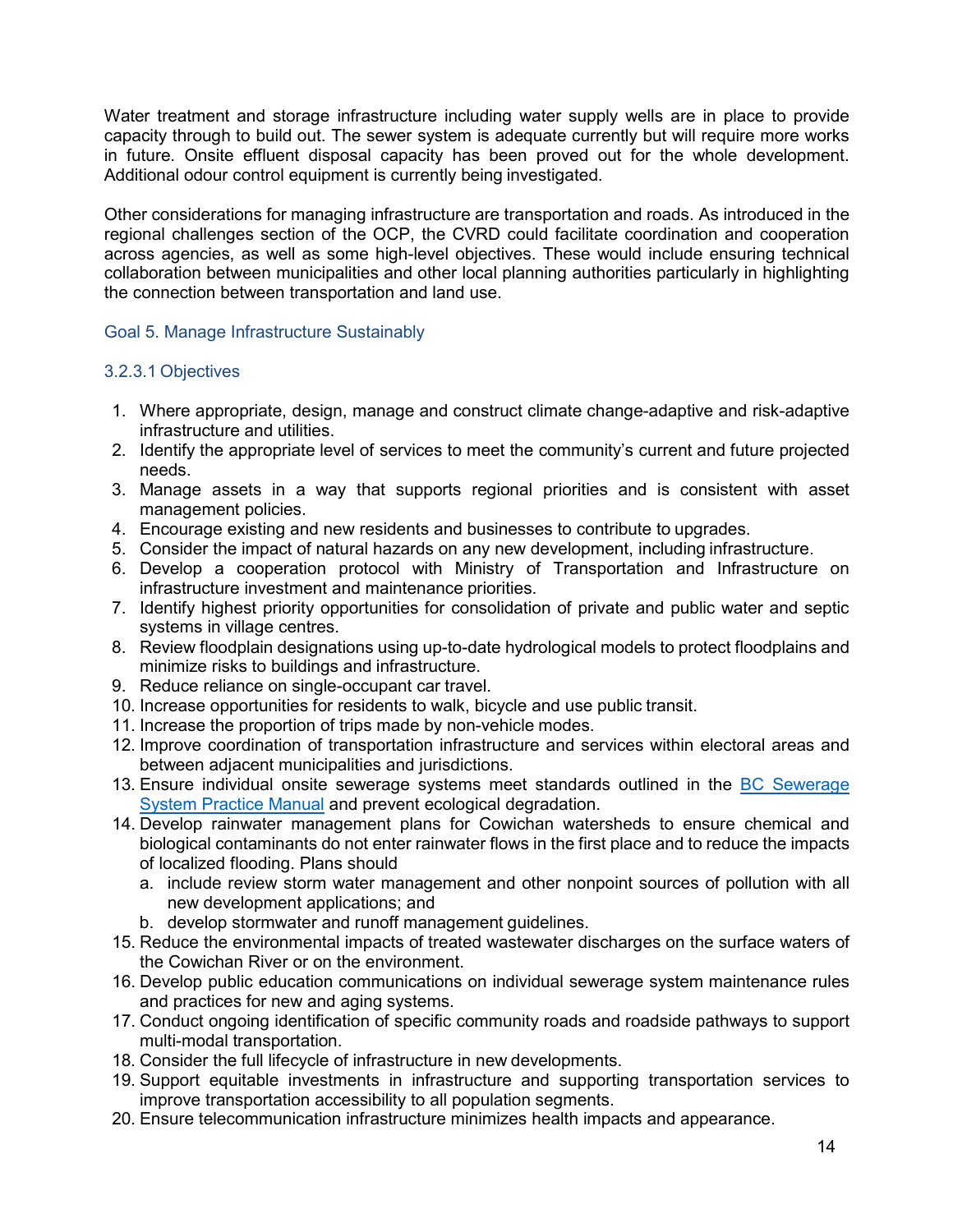#### 3.2.3.2 Policies

The CVRD Board:

- 1. Supports new development to include climate change adaptation methods and technologies in the design, change or modification of existing infrastructure or new services.
- 2. Supports the use of green infrastructure solutions.
- 3. Supports ongoing water metering installation programs across the region, particularly the retrofitting of existing businesses and residences with water meters.
- 4. Supports the development of a regional watershed protection plan that considers growth consistent with capacities and limitations of each watershed and an approach for low-risk development.
- 5. Does not support expansion of any services outside of future growth areas except for health, fire safety, agricultural support or sea level rise adaptation reasons.
- 6. Supports the development of a regional transportation plan to improve intermodal coordination and safety of all travel modes.
- 7. Supports development that ensures infrastructure service efficiency and effectiveness and provides infrastructure upgrades at cost to the developer.
- 8. Encourages all wastewater disposal agencies to
	- a. evaluate areas with suspected problems;
	- b. consider cumulative effects of ineffective individual onsite sewage disposal systems;
	- c. ensure wastewater systems are not subject to flood inundation;
	- d. consult affected landowners with respect to corrective measures;
	- e. comply with class A effluent standard according to the BC Municipal Wastewater Regulation;
	- f. enforce legislative requirements;
	- g. encourage safe re-use of effluent and bio-solids in conjunction with agriculture and/or aquaculture operations; and
	- h. monitor the receiving environment for effluent impacts in coordination with the objectives and actions under the CVRD Drinking Water and Watershed Protection Plan.
- 9. Supports rural residents properly maintaining their own onsite sewage disposal systems in accordance with the [BC Sewerage System Standard Practice](https://www2.gov.bc.ca/gov/content/environment/waste-management/sewage/onsite-sewage-systems/sewerage-system-standard-practice-manual) Manual.
- 10. Supports new development proposals for subdivision considering greenway routes that improve pedestrian and cyclist pathways and connect to arterial roads per cycling and parks plans.
- 11. Supports zoning bylaws that restrict development on land that is downstream from dams and that may be at risk in the event of dam failure.

#### <span id="page-22-0"></span>3.2.4 Policy Area: Our Well-being

These lands are identified for health, safety and emergency planning, food security, recreation, heritage, arts and culture. Many of these uses are designated on institutional, commercial and agricultural lands. Transportation and Major Roads are shown on Schedule T, T1 map series.

#### Food and Agricultural Systems

A viable and resilient local food and agriculture system is integral to the regional district's health, security and cultural identity. The Cowichan Valley has the warmest climate in Canada, and some of the most diverse and fertile soils, suited to a wide variety of agricultural enterprises. Agriculture is an important sector of the economy and essential to regional food security and the rural ambience and beauty of the landscape.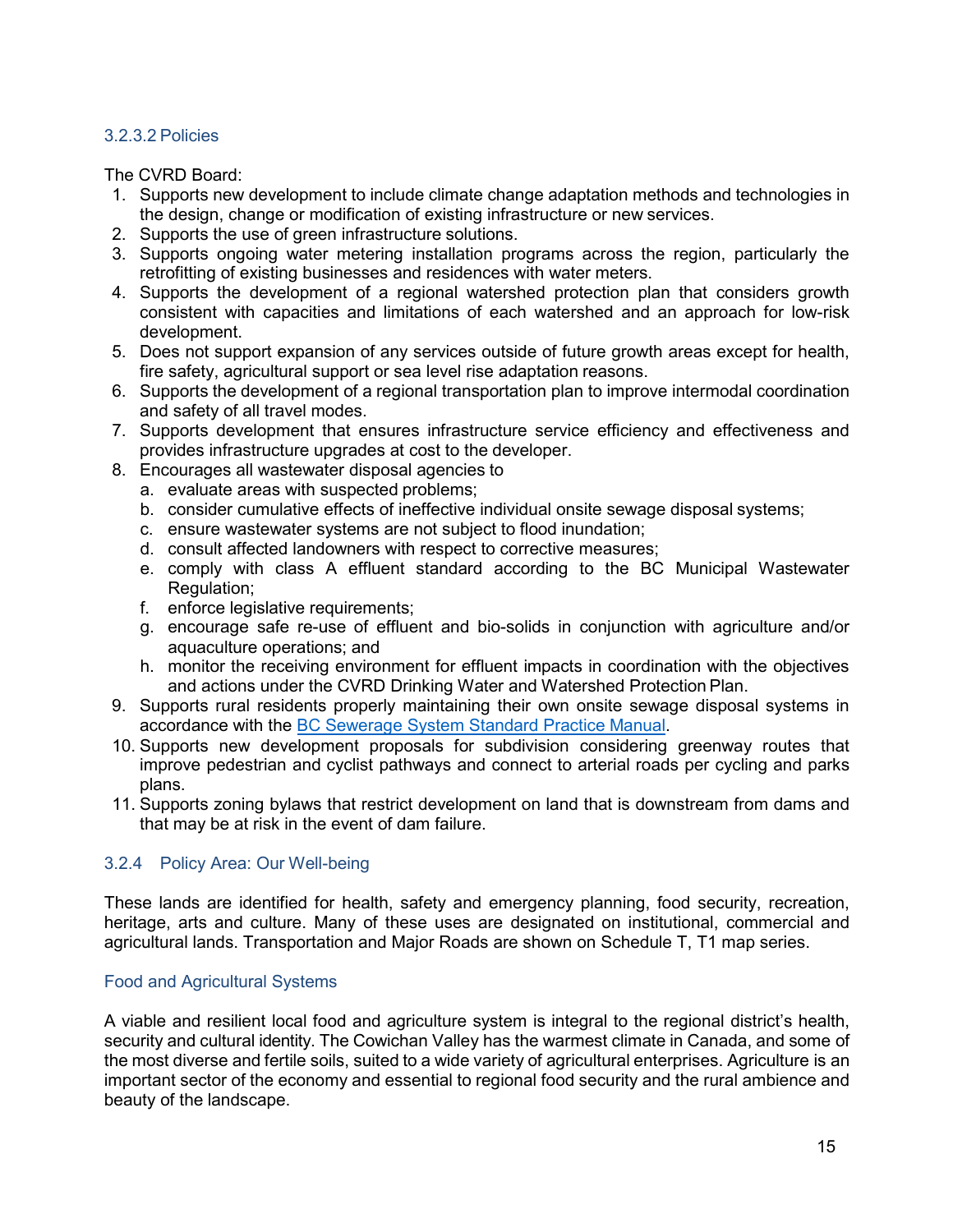Changes in climate, energy sources and costs, housing, land structure and water availability will impact agricultural production and provide challenges to regional food security. Achieving healthy and resilient agricultural and food systems while facing climate changes, water and energy shortages, and associated increased costs will require adherence to the policies set out in this plan as well as supporting plans and strategies.

Because the agricultural sector produces greenhouse gas (GHG) emissions, any policy changes that involve growing different crops or animals and/or using different methods to produce and transport food will impact potential contribution to GHG emissions. The main sources of GHG emissions from agriculture arise from decomposition of organic matter (plants, soils, manure). While BC is one of the lowest GHG emitters in North America, primarily due to the predominance of hydroelectricity in the provincial energy grid, the province's agricultural sector is quite small relative to other parts of Canada. Emissions from agriculture in BC represent 3.5% of all emissions in the province (2008). Of this, BC's agricultural sector livestock production accounts for 48%, emissions from agricultural soils account for 36% and emissions from manure account for 15%. Given these statistics and the challenges that a changing climate presents to agriculture, the BC government climate action initiative for agriculture identifies mitigation and adaptation strategies.

The land policy areas include Natural Resource Lands and the ALR. Eight First Nations reserves abut ALR lands and may have the same or similar soil capability for agriculture.

#### Heritage, Arts and Culture

The board has adopted an extended service bylaw that establishes services relating to heritage conservation. This land use regulation tool can be utilized to allow recognition of the historical value and character of certain sites within the plan area, as seen on Schedule H, H1 Heritage Designations – Regional. Heritage buildings or properties have sufficient historical value or character to justify conservation. Heritage designation is a legal protection and is mainly intended to record, recognize and commemorate heritage buildings and properties. There are three heritage designations in the electoral areas, named and described in the LAPs. First Nations cultural sites, archaeological sites, traditional use study (TUS) sites and important landscape features will be address in the modernization.

Decision-making within the context of this plan and its implementation should include the community in its entirety, recognizing the cultural diversity that exists and making special efforts to include groups that are not usually recognized.

#### <span id="page-23-0"></span>Goal 6. Strengthen Food and Agricultural Systems for Food Security

#### 3.2.4.1 Objectives

- 1. Preserve and protect agricultural land for agricultural purposes.
- 2. Increase local food production in both rural and urban areas to improve food security and reduce climate change impacts associated with food transportation.
- 3. Strive for regional food self-sufficiency.
- 4. Work collaboratively with regional partners and stakeholders to develop a regional agriculture and food security policy.
- 5. Identify areas where local agriculture plans, which would address agricultural infrastructure issues, cold storage, abattoirs, secondary processing and site-based retail, are needed.
- 6. Strengthen the retention of agriculture.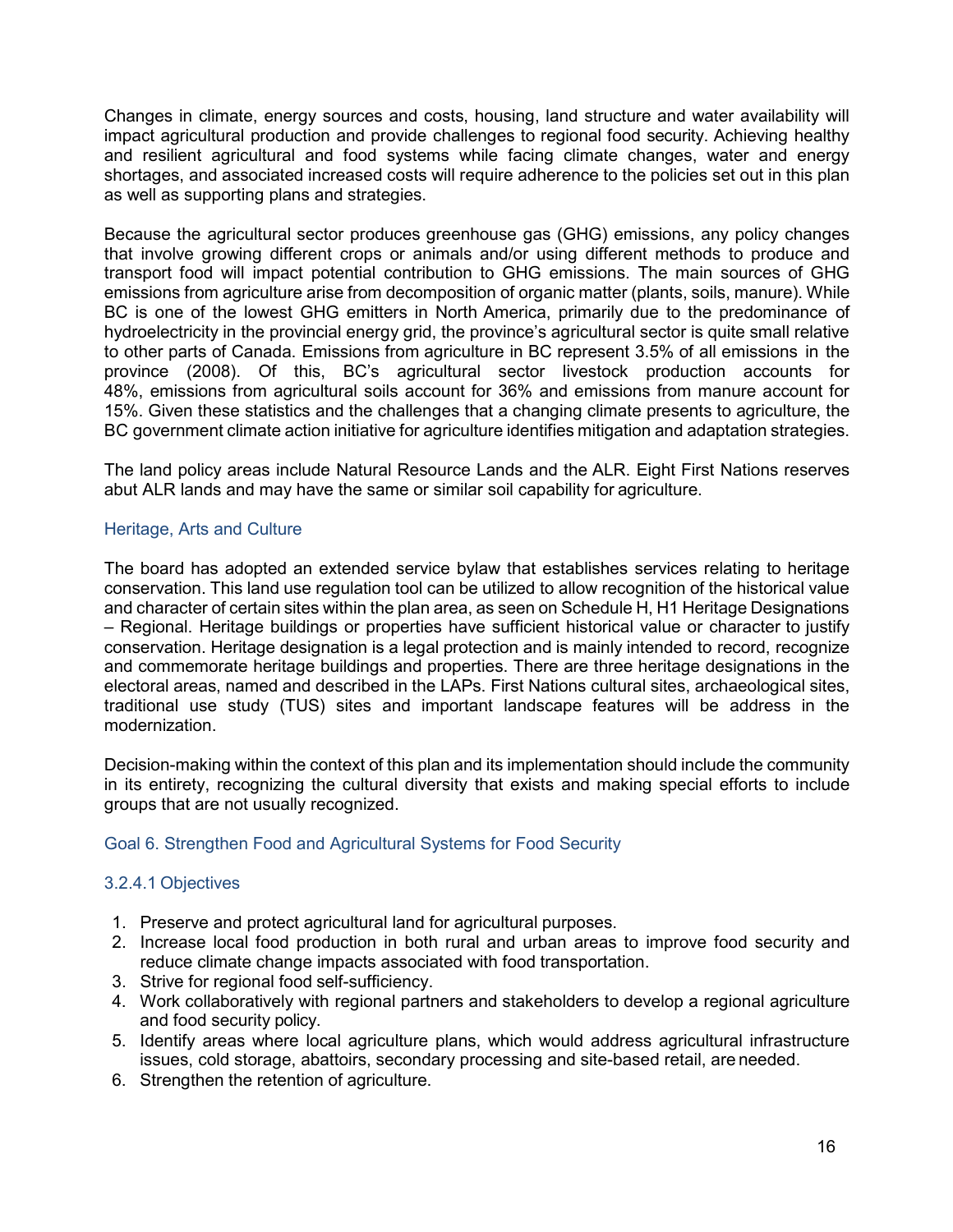- 7. Review aquaculture objectives and policies.
- 8. Diversify agricultural crops and aquaculture products reflecting climate changeprojections.
- 9. Protect groundwater as an important resource to support agriculture industries in locations where potential land use conflicts can be mitigated.
- 10. Expand local vegetable and fruit growing capacity.
- 11. Protect and strengthen water supply and quality to agriculture and aquaculture industries based on best environmental practices.
- 12. Increase residents growing food.
- 13. Supports the Province in the promotion and uptake of efficient agricultural water use techniques, such as drip irrigation instead of spray irrigation.

#### 3.2.4.2 Policies

The CVRD Board:

- 1. Encourages agriculture development to reduce GHG emissions and implement adaptation strategies consistent with provincial best practices.
- 2. Encourages agriculture production that increases local food security and reduces GHG emissions.
- 3. Supports a viable and diverse agricultural industry including new food processing, value-added and agri-tech initiatives.
- 4. Supports edge planning and the development of a buffer strip for the protection ofagriculture.
- 5. Does not support subdivision of farm parcels and lands within the ALR.
- 6. Encourages and supports value-added agricultural activities that improve farm economic viability.
- 7. Encourages and supports agri-tourism activities that improve farm economic viability.

#### <span id="page-24-0"></span>Goal 7. Preserve Heritage and Strengthen Arts and Culture

#### 3.2.4.3 Objectives

- 1. Improve accessibility to public places, including buildings and openspaces.
- 2. Identify cultural conservation issues early in the land use planningprocess.
- 3. Identify cultural heritage landscapes that contain heritage buildings, structures, vegetation and open space of architectural or historic significance and the arrangement of which represents distinctive cultural processes in the historical use of the land.
- 4. Develop and expand on a regional cultural heritage strategy and designation inventory.
- 5. Protect special features and heritage areas, including the E&N Railway.
- 6. Foster artistic and cultural pursuits and activities.
- 7. Provide recognition for designated heritage properties by means of, for example, a commemorative plaque and/or interpretive sign.
- 8. Conserve heritage land and objects.
- 9. Support the arts and culture by sponsoring events and funding infrastructure upgrades.

#### 3.2.4.4 Policies

The CVRD Board:

1. Supports the development of the Community Heritage Register (CHR).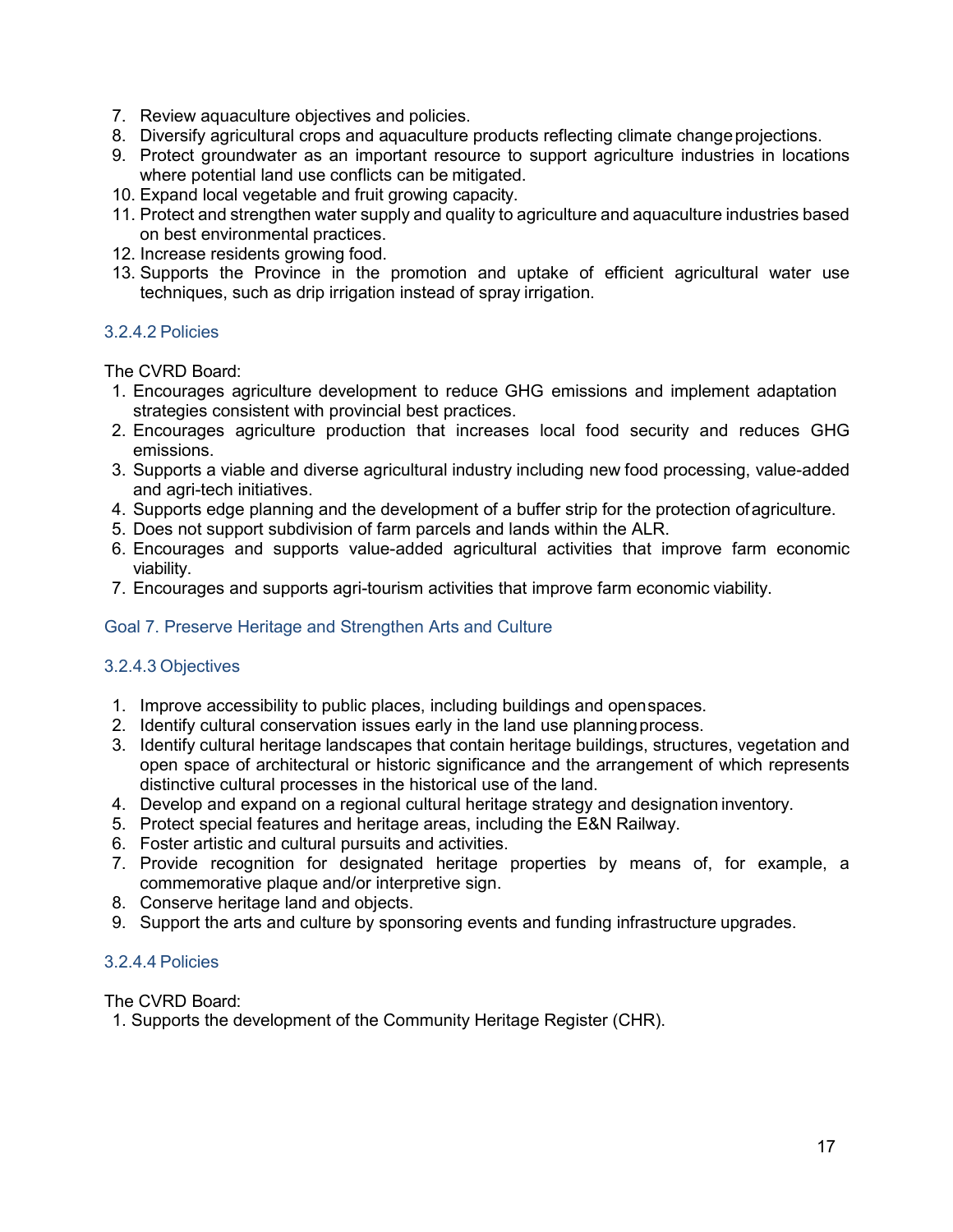#### <span id="page-25-0"></span>3.2.5 Policy Area: Our Livelihoods

This policy area considers the regional economy, including support of workers, child care and agriculture. Many of these lands are designated industrial, institutional, commercial and agriculture. Industrial, institutional, commercial and agriculture designations are shown on Schedule L, L1 map series.

#### Child Care in the Cowichan Region

The population of children in the Cowichan region is expected to decline by approximately 8%, or 850 children, by 2030. The largest declines will be seen in the 3-5 years and 6-12 years age groups. Despite this decline in population, aggressive increases in coverage rates are neededto respond to existing demand, and to anticipate a future surge in demand because of provincial government strides towards universal childcare coverage in B.C.

#### Employment Lands

This land use policy area includes lands in the major and minor urban centres and nodes that accommodate significant employment. These will be more fully considered in the MOCP. These lands may include lands designated industrial, institutional, commercial and other employment uses that support the regional economy. They may also accommodate co-located residential and commercial development with employment as the primary use. Employment lands are intended to accommodate medium to high densities of employment and generally in or near the settlement nodes. These lands are shown on Schedule L, L1 map series as commercial and industrial. This land use policy area includes lands that should be protected for long-term industrial use. Residential and commercial development should be restricted to caretaker and support commercial for employees.

#### Natural Resource Lands

This land use policy area includes land in the Agricultural Land Reserve (ALR), Private Managed Forest Land (PMFL) and Crown forestry lands, shown on Schedule D, D1 Agricultural Land Reserve and Agricultural Lands Index – Regional and Schedule L, L1 Land Use Designations Index – Regional. In the MOCP, mapping will distinguish between PMFL and Crown forestry lands. These lands are intended for forestry and agricultural uses and contain sand and gravel deposits. Sand and Gravel Deposits are shown on Schedule J, J1 Sand and Gravel Deposits Index – Regional.

#### Regional Economic Potential

While most of the region's employment activities are centred upon traditional resource-based activities and the services sector, a growing focus on technology, advanced manufacturing and value-added agriculture is shaping where and how people work in Cowichan. Policies to support home-based businesses and reduce commutes support the changing nature of work, economic diversity and regional aspirations to reduce our environmental footprint. The plan recognizes that having Cowichan residents enjoy shared prosperity is the foundation of a high regional quality of life. Identifying the highest and best use of key employment lands, including regional industrial lands and regional business parks, is a key objective of this plan.

The CVRD requires a region-wide economic and growth management strategy that includes federal, provincial, local and regional agencies, as well as non-government partners. A key element of this is the management of climate change, which will introduce benefits and challenges for the region's economy.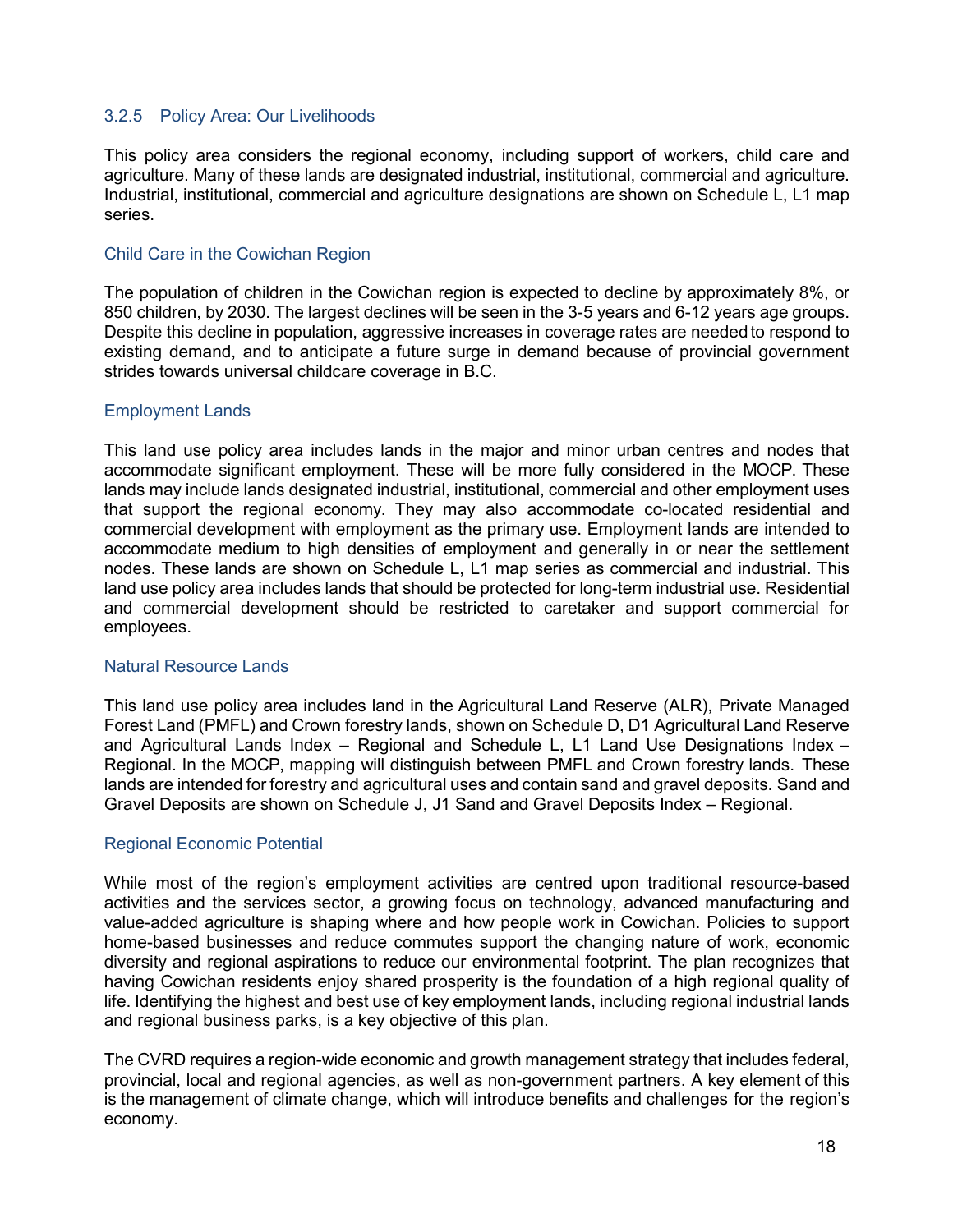Rising global energy needs remain a major challenge, with regions being central players in making energy more secure, clean and sustainable. To transform from a linear to a circular economy (an economy that is restorative and regenerative and keyed to local inputs) there is a growing need to take advantage of renewable resources, including energy.

#### <span id="page-26-0"></span>Goal 8. Realize the Region's Economic Potential

#### 3.2.5.1 Objectives

- 1. Align the regional economic strategy with CVRD growth management strategies.
- 2. Ensure that agricultural economic development strategies align with land use practices.
- 3. Develop the foundational infrastructure that supports new and existing businesses.
- 4. Identify future employment lands.
- 5. Develop key industrial business parks through a servicing and highest and best use lens.
- 6. Attract emerging industries to the Cowichan region.
- 7. Manage the interface between employment, residential and agricultural lands.
- 8. Foster stewardship of the land while encouraging sustainable economic development based on restorative and regenerative uses of the region's natural resources.
- 9. Work with other levels of government to ensure the provision of infrastructure that local industries and sectors require.
- 10. Communicate the value of economic activity in the region to the public.
- 11. Support home-based businesses in residential areas that contribute to the local economy, lessen auto dependency, respect the natural environment and water resources, and enhance neighbourhood character.
- 12. Develop a plan to complete the Cowichan Valley Trail as a regional transportation connector.
- 13. Expand tourism opportunities.
- 14. Enhance and expand child care in the areas of health and safety, workforce and programming consistent with the Cowichan Region Child Care Plan (2020).
- 15.Explore opportunities to acquire sites, either through purchase or lease agreements, to be made available to childcare operators to support target spaces and programs.
- 16.Develop indicators and targets for the creation and expansion of childcare spaces and programs.
- 17.Consider a childcare resource position to regularly collect information on diversity within child care centres and promote best practices in diversity to childcare centres.
- 18.Implement the regional energy strategy.

#### 3.2.5.2 Policies

The CVRD Board:

- 1. Encourages diverse economic opportunities that attract and retain young families.
- 2. Encourages businesses and development that attract and maintain a highly skilled workforce.
- 3. Supports a diversity of commercial and light industrial uses that provide living wage employment and contribute to the local economy.
- 4. Supports sustainable land development with economic development initiatives.
- 5. Supports employment land needs that are consistent with transportation, settlement nodes and growth projections.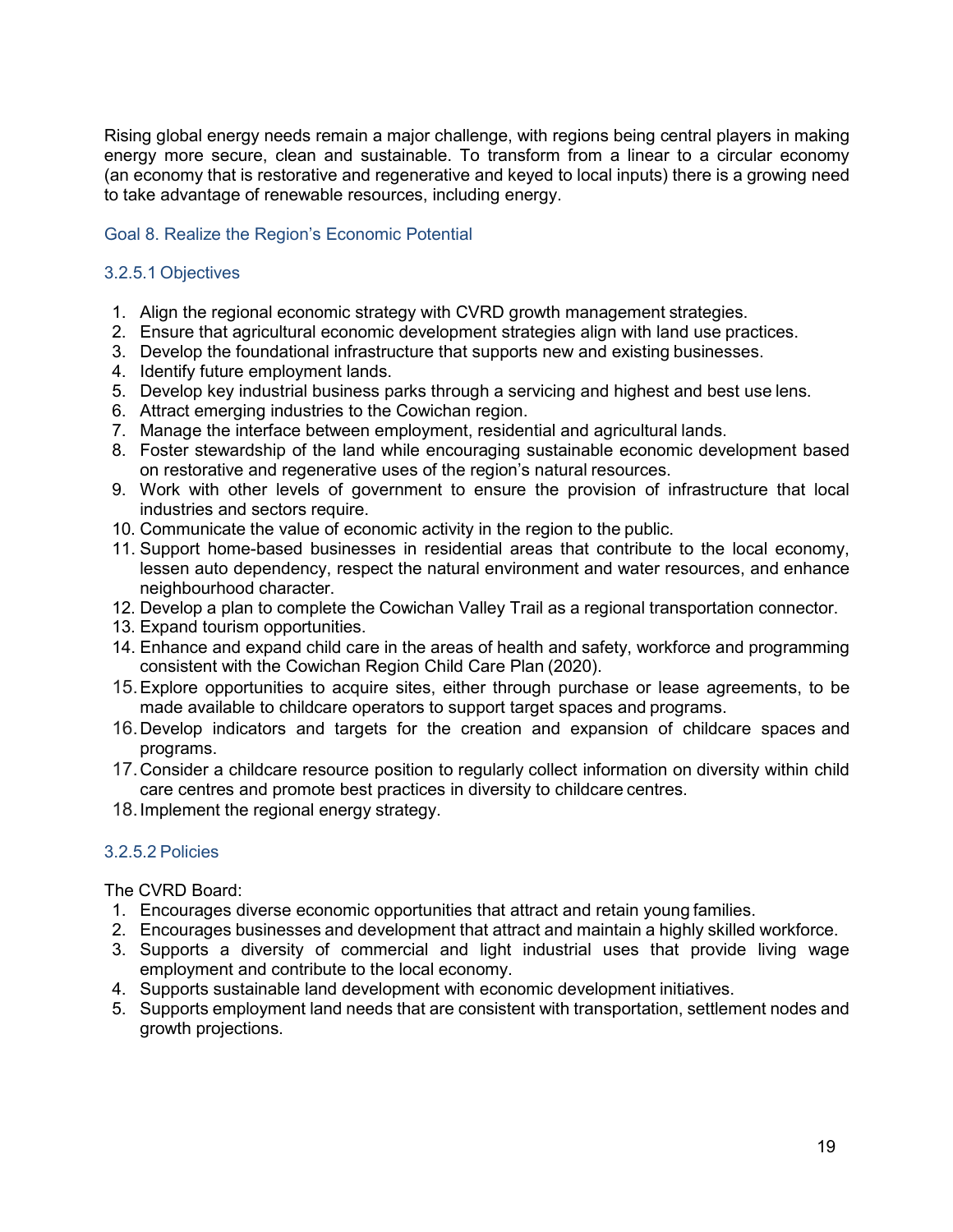- 6. Encourages economic activities that are resilient and adaptive to climate change.
- 7. Encourages the viability of a broad range of industrial sectors.
- 8. Supports public and private initiatives that enhance the aesthetics of light industrial areas and buffer areas.
- 9. Encourages economic growth and diversification reflective of the community's vision.
- 10. Encourages innovative industries, including developers of green technologies, health science research, food production and others to locate within the regional district.
- 11. Supports collaboration between educational providers, regional businesses and agencies, First Nations and other business and community stakeholders.
- 12. Supports the progressive rehabilitation of resource-based activities to an appropriate after- use, such as viable agricultural land or reforestation, that is compatible with the applicable OCP designation, surrounding environment and existing uses.
- 13. Encourages residential housing with new commercial and industrial developments.
- 14. Strengthens community economic development including First Nations through involvement in arts, heritage, cultural and community initiatives.
- 15. Encourages the growth of tourism industry associated products.
- 16. Expects heavy and resource-based industries to minimize impacts on surrounding land use, while ensuring and contributing to the quality of life and residents and the natural environment.
- 17. Promote a coherent and complementary policy approach to child care across all departments.
- 18. Support childcare sites to serve the entire community.
- 19. Ensure child care locations that are more accessible and affordable for equal opportunity.
- 20. Support eligible group, preschool or school age childcare facilities that are required to be relocated to enable them to quickly resume their services and remain in compliance with licensing requirements under the *Community Care and Assisted Living Act and Child Care Licensing Regulation*.

#### <span id="page-27-0"></span>3.2.6 Policy Area: Our Commitments

#### Climate Change

Current and projected changes to the Cowichan Valley's climate will affect water quality and quantity as well as services and infrastructure and, in turn, agriculture, businesses and residents. Biodiversity and ecosystem health will be particularly hard hit, with multiple expected impacts on the natural environment and natural ecosystems. In a region with significant low-lying coastal areas and floodplains, sea level rise will present multiple land use planning challenges across the region.

Climate models project an increase in annual average temperature of almost 3°C in our region by the 2050s. There will be a doubling in the number of summer days above 25°C from an average of 16 days/year to 39 days/year. This will impact future water and cooling demands, which in turn impacts our ecosystems, watersheds and communities. Summertime precipitation amounts are expected to decline, with more precipitation expected to fall in the other seasons and during extreme storm events.

Most rain in our region falls over the winter months, and this is projected to continue in the future. Decrease in snowpack, frost days and summer precipitation, combined with increasing temperatures, may cause tree growth to decline and mortality rates in vulnerable species to rise. Increased risk of extreme rain events in winter, with their increased erosion potential, can be expected to challenge harvest opening sizes, cut-block orientation, road-building and de-activation practices, slope-stability practices, blow-down prevention, rotation lengths and commercial viability. Certain tree species in our region's mountains may migrate to different elevations in search of suitable temperature and precipitation conditions. Water shortages during the dry spells and water costs associated with firefighting may have a significant impact on the viability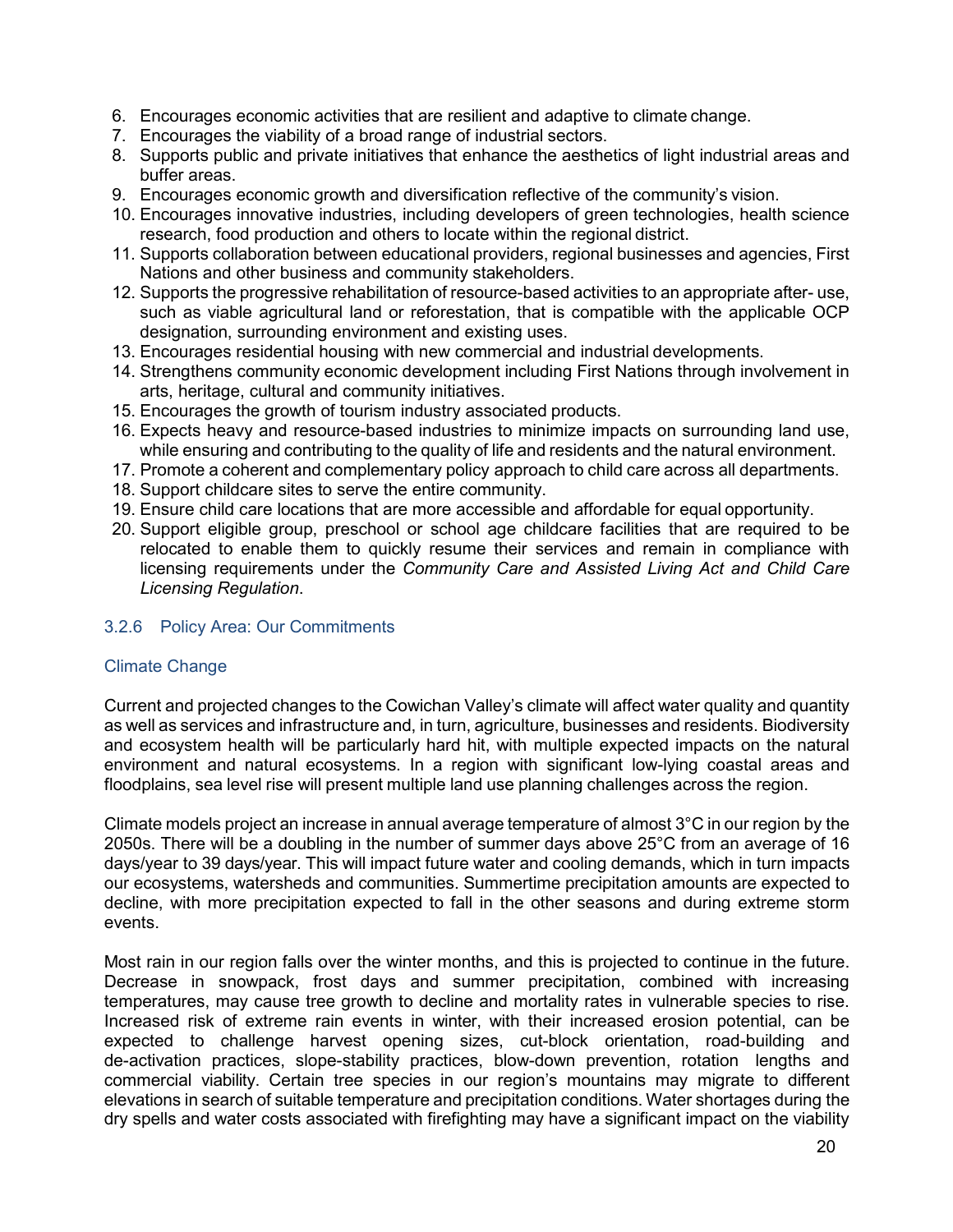of forestry in our region over the long term.

BC's provincial target is to achieve a 40% reduction of 2007 GHG emission levels by 2030, as part of the *Climate Change [Accountability](http://www.bclaws.ca/EPLibraries/bclaws_new/document/ID/freeside/00_07042_01) Act*. Reducing GHG emissions requires a multi-faceted strategy including transportation policies to reduce reliance on cars and increase transit ridership and alternative modes and moving agricultural systems to a more ecologically sustainable foundation with lowered GHG emissions and increasing food security.

Section 473 of the *Local Government Act* requires an official community plan to include targets for GHG emissions as well as policies and actions of the local government to assist in achieving those targets. The targets provided in [Table 3-2](#page-31-1) are drawn from the individual official community plans, which have been repealed and replaced with this plan, and reflect the former provincial targets from 2011. The targets in the MOCP will consider the new provincial targets in tandem with available data to measure performance (GHG emission targets using 2016 baseline data).

#### Hazard Mapping

Hazard areas will show coastal flooding mitigation areas and identify areas of managed retreat, areas to avoid and other hazard lands. Flood and erosion hazards are identified as part of Schedule C – Development Permit Area 6: Floodplain Hazard. The MOCP will identify additional hazard lands.

At the time of writing this OCP, Shawnigan Lake Bylaw No. 4348 and Riverbottom Bylaw No. 4358, have been drafted. Bylaw No. 4358 will replace relevant content in Schedule C – Development Permit Area 6: Floodplain Hazard. In addition, four dam risk assessment reports are completed, and affected areas have been mapped and designated, consistent with these technical reports:

- Ecora Engineering & Resource Group Ltd, 2019. [Dam Safety Review and Risk Assessment](https://www.cvrd.ca/DocumentCenter/View/99989/Ashburnham-Creek-Dam-Safety-Review?bidId=)  [of Ashburnham Creek Dam](https://www.cvrd.ca/DocumentCenter/View/99989/Ashburnham-Creek-Dam-Safety-Review?bidId=)
- Ecora Engineering & Resource Group Ltd, 2019. [Dam Safety Review and Risk Assessment](https://www.cvrd.ca/DocumentCenter/View/99990/Shawnigan-Lake-Dam-Safety-Review?bidId=)  [of Shawnigan Lake Weir](https://www.cvrd.ca/DocumentCenter/View/99990/Shawnigan-Lake-Dam-Safety-Review?bidId=)
- Ecora Engineering & Resource Group Ltd, 2019. [Dam Safety Review and Risk Assessment](https://www.cvrd.ca/DocumentCenter/View/99991/Stocking-Lake-Dam-Safety-Review?bidId=)  [of Stocking Lake Dam](https://www.cvrd.ca/DocumentCenter/View/99991/Stocking-Lake-Dam-Safety-Review?bidId=)
- Ecora Engineering & Resource Group Ltd, 2019. [Dam Safety Review and Risk Assessment](https://www.cvrd.ca/DocumentCenter/View/99992/Youbou-Creek-Dam-Dam-Safety-Review?bidId=)  of Youbou [Creek Dam](https://www.cvrd.ca/DocumentCenter/View/99992/Youbou-Creek-Dam-Dam-Safety-Review?bidId=)

These areas are identified in Schedule O – Floodplain and Dam Designation Maps.

#### First Nations

The Cowichan region is part of the traditional, unceded territories of the Cowichan, Ditidaht, Penelakut, Halaht, Stz'uminus, Lake Cowichan Lyackson and Malahat First Nations. The nine First Nations with reserve lands in the CVRD include Cowichan Tribes, Halalt First Nation, Lake Cowichan First Nation, Lyackson First Nation, Malahat First Nation, Penelakut Tribe, Ditidaht First Nation, Stz'uminus First Nation and Pauquachin First Nation. First Nations communities within the region range from rural/remote communities to town centres with a high population density. Each nation is responsible for administering its own affairs with support from the federal government.

First Nations are continuing to create ways to expand their land management authorities, capacities and opportunities. Some are also expanding their land base through the BC treaty process. Malahat First Nation is in Stage 5 (Final Agreement negotiations) of the six-stage BC treaty process while Ditidaht and the Hul'qumi'num Treaty Group (Stz'uminus, Cowichan Tribes, Halalt, Lake Cowichan, Lyackson, Penelakut) are in Stage 4 (Agreement in Principle negotiations).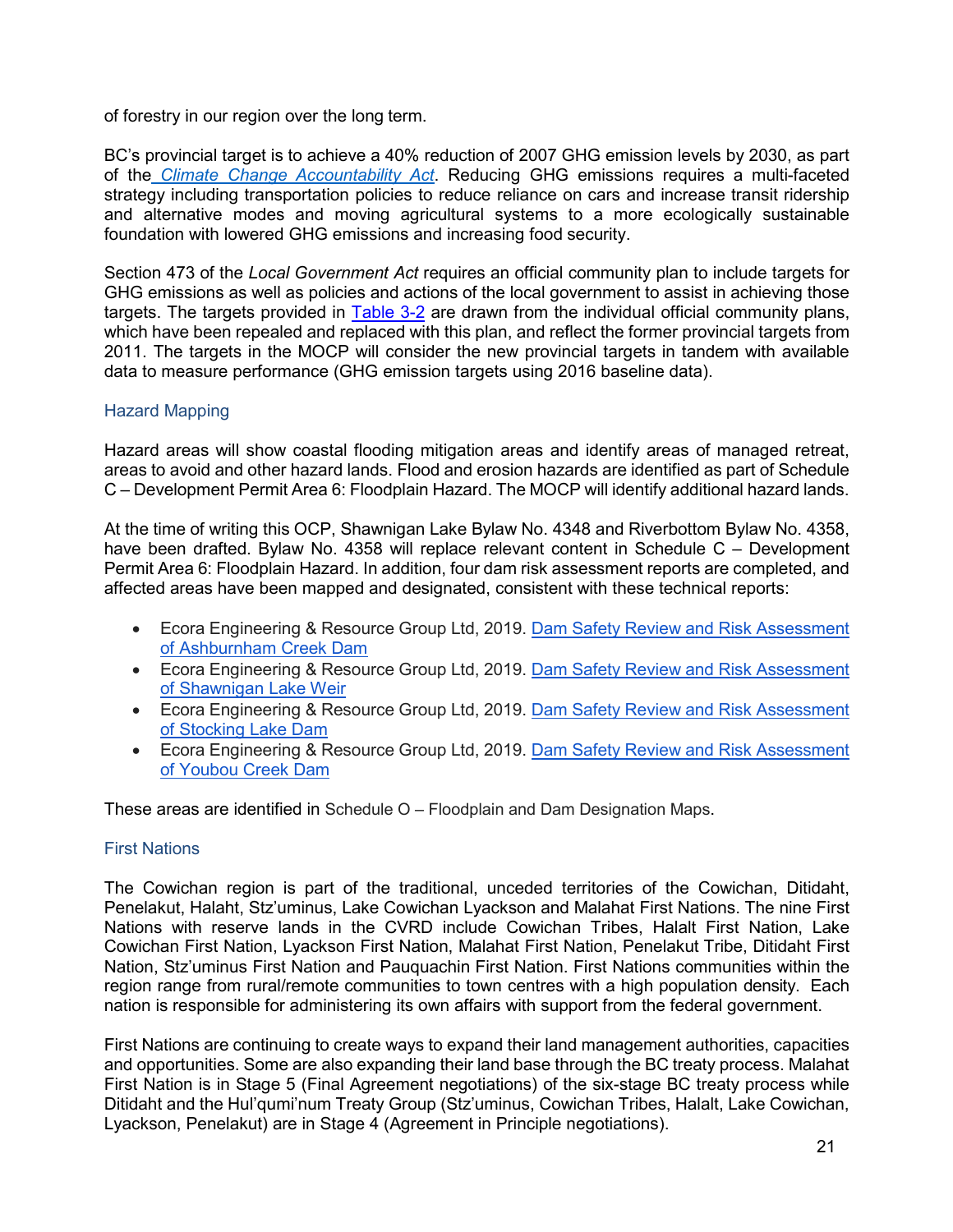The region has been inhabited by First Nations since before recorded time, with existing archaeological evidence dating habitation of the area back as far as 4,500 years. TheCowichan, Tsawout, Malahat, Penelakut, Pauquachin and Tsartlip nations are among the Coast Salish nations that historically occupied land, and some of them continue to live within the region today. At present, the CVRD South includes multiple distinct communities including three First Nations reserves, which range from rural/remote communities to town centres with high population density.

The CVRD will engage with First Nations in the Cowichan 2050 planning process and OCP modernization to work towards policies that are harmonious with the plans of First Nations Communities. The CVRD board seeks to build relationships with First Nations in the Cowichan region and collaborate on planning initiatives such as community accords and protocol agreements. The CVRD will continue to support engagement and reconciliation processes. First Nations reserve lands are shown on Schedule N, N1 First Nations Index – Regional.

#### <span id="page-29-0"></span>Goal 9. Mitigate and Adapt to Climate Change

#### 3.2.6.1 Objectives

- 1. Improve resilience to climate change impacts, including climate-related natural hazards.
- 2. Develop hazardous land mapping as a component of a climate change adaptation strategy.
- 3. Reduce GHG emissions.
- 4. Develop a coastal flooding mitigation strategy.
- 5. Develop policies to reduce GHG emissions from new development.
- 6. Develop guidelines to support improved energy efficiency and recovery from retrofits and new development.
- 7. Protect and improve the carbon sequestration and ecosystem values of natural systems, including forested lands, agricultural lands and wetlands.
- 8. Acquire green spaces, including planting additional trees that contribute to climate change mitigation.
- 9. Develop a Cowichan climate change mitigation strategy with municipalities.
- 10. Support the Cowichan Airshed Roundtable and associated workplan by
	- a. reducing the number of high-polluting wood burning fireplaces and old woodstoves and encouraging low-polluting heating sources;
	- b. discouraging vehicle idling;
	- c. supporting car-sharing programs and low-emissions vehicles;
	- d. reducing open outdoor burning on lands, including forest and agricultural lands, within the plan area by supporting or developing a mulching and composting system; and
	- e. supporting the elimination of pollution resulting from commercial shipping anchorages in Cowichan Bay and Saltair.
- 11. Encourage retrofitting of older buildings and green construction of new buildings to achieve energy efficiency and a reduction in GHG emissions.
- 12. Protect agricultural production develop local distribution to meet capacity.
- 13. Develop local action plans.

#### 3.2.6.2 Policies

The CVRD Board:

- 1. Supports ongoing studies to identify and understand the risks associated with climate change.
- 2. Encourages the integration of energy-efficient and built-green construction in all new development.
- 3. Encourages new developments to be energy efficient.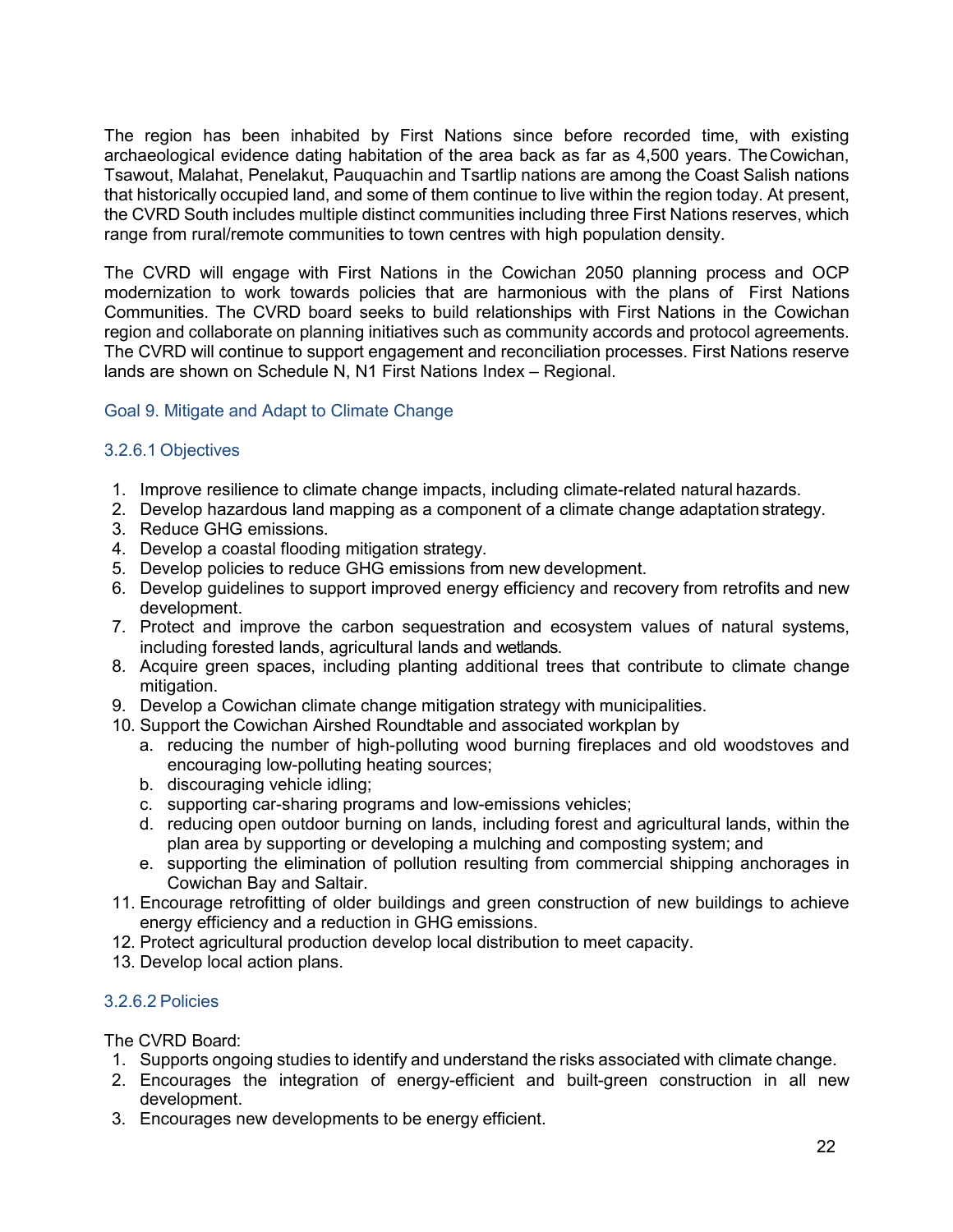- 4. Encourages citizens and stakeholders to foster climate excellence in communities.
- 5. Supports a transition towards vehicle electrification.
- 6. Encourages energy efficiency and the use of renewable, clean energy to reduce reliance on fossil fuels in all decision-making.
- 7. Supports air, noise and light pollution reduction measures.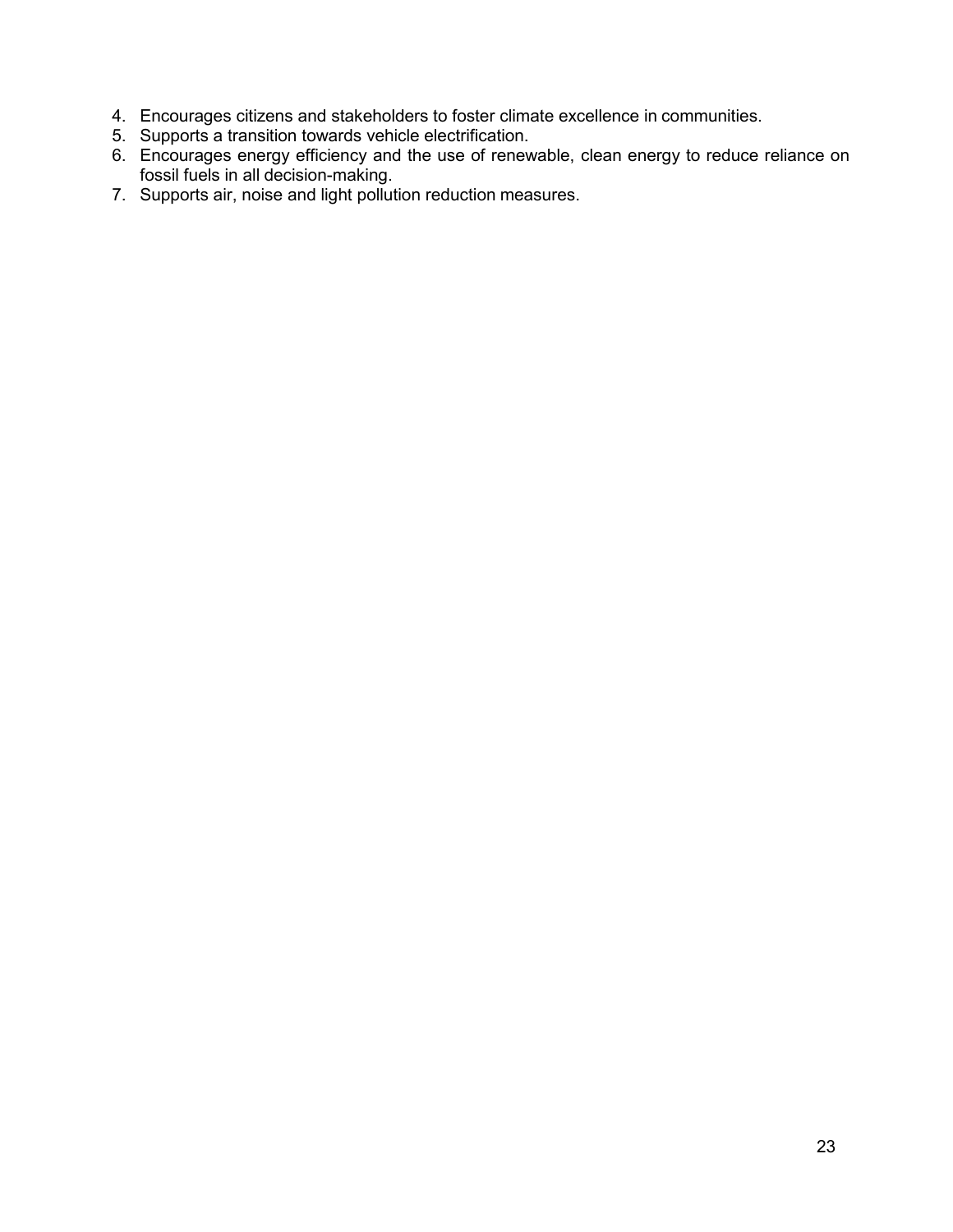#### <span id="page-31-1"></span>Table 3-2. Greenhouse Gas Emission Targets

| <b>Reduction (from 2007 levels)</b> | <b>Target Date</b> |
|-------------------------------------|--------------------|
| 33%                                 | 2020               |
| 80%                                 | 2050               |

<span id="page-31-0"></span>Goal 10. Strengthen Relationships with First Nations Communities

#### 3.2.6.3 Objectives

- 1. Consider First Nations with lands within or adjacent to regional district boundaries for harmonization agreements.
- 2. Establish harmonization objectives and a staff-level contact to work on understanding the respective land use management regimes.
- 3. Identify any conflicts and explore opportunities on how they are going to be harmonized.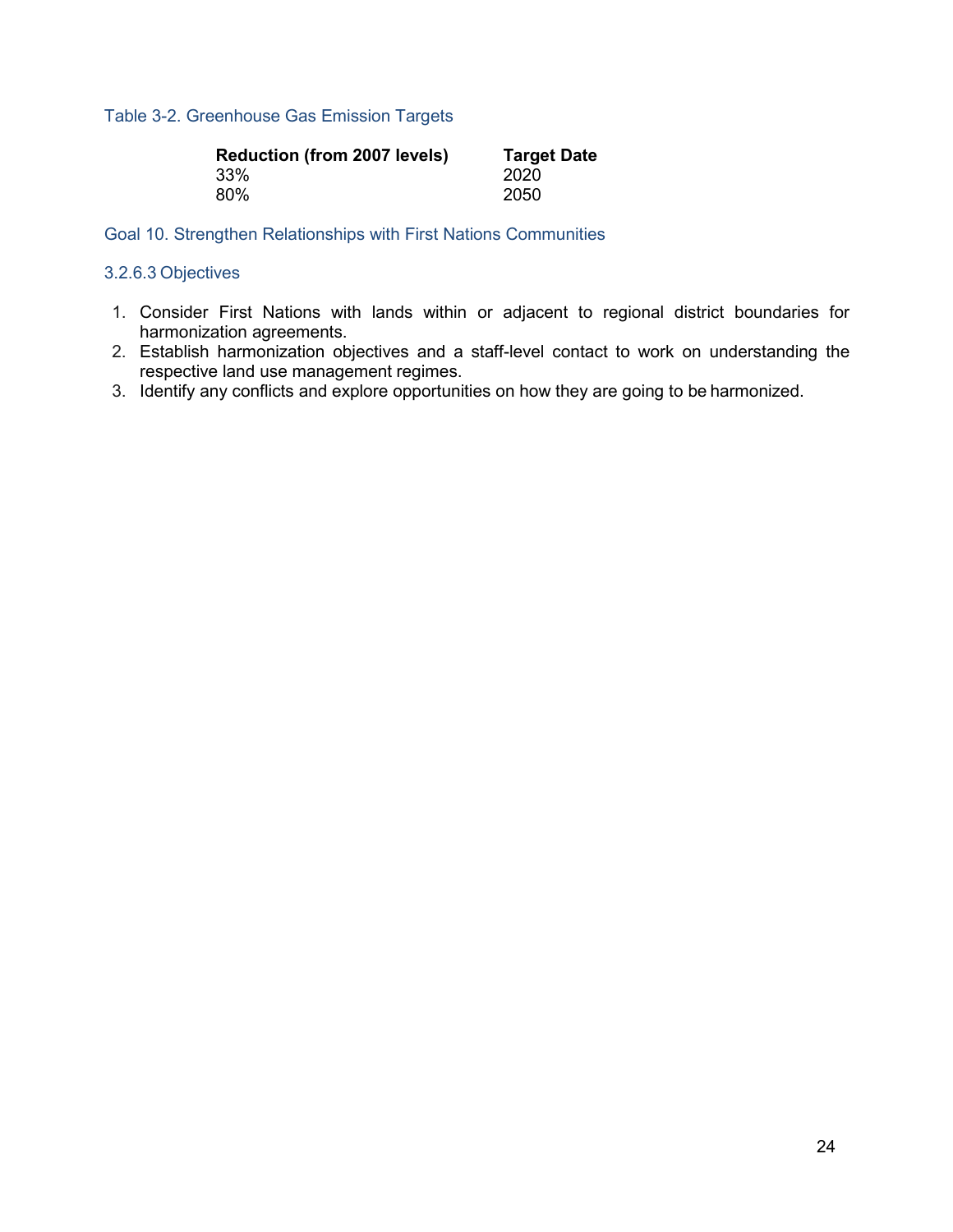#### <span id="page-32-0"></span>**PART 4 LAND USE DESIGNATIONS AND POLICIES**

The total area of land within the growth containment boundary is 2,745 hectares (ha) or approximately 1% of the plan area, while the total outside that boundary is 311,216 ha or approximately 99% of the plan area.

Except as shown on the Land Use Designation maps (see Schedule L and L1 map series), land use designations generally follow parcel boundaries and though not shown on the maps, the land use designations extend to the centre line of adjacent roads. Where land use designations split parcels, the boundary will be considered approximate.

The designations under this plan are shown on Schedule L, L1 map series, and include the following: Renewable Resource – Agriculture, Renewable Resource – Forestry, Commercial, Industrial, Institutional, Parks, Residential, Marine and Freshwater.

Schedule G, G1 map series includes the designations as well as the growth containment boundaries and the settlement nodes. Future growth areas are identified to ensure development is consistent with the policies and objectives set out in this plan and that sufficient services and infrastructure are in place to meet development needs.

The general purpose of lands designated Renewable Resource is to protect the rural resource base. These lands have low-density residential, small-scale commercial uses. Lands within the Renewable Resource (Agriculture and Forestry) designations are capable of resource production or extraction or have the potential to support resource-based industries including agriculture, forestry and sand, gravel or mineral extraction. Urban levels of development are not intended for these areas and to ensure this, sewer services are not extended into these areas. Rural lands provide environmental benefits and can be used for food production. The rural settlement areas encompass the greatest diversity of land use within the plan area. Managing growth policies direct that the rural settlement areas are to grow at a rate of no more than 10% of any new residential development in the regional district over the next 50 years.

The Rural Protection Area concept and associated policies will be considered and developed in the modernization phase of the plan. The existing land use designations will be under review in the MOCP and, if changed, may render existing development non-conforming.

Settlement centres are identified on Schedule G, G1 Growth Management Concept Index – Regional. Future growth areas are shown on Schedule F, F1 Future Land Use – Regional. Designated lands are shown on Schedule L, L1 map series. Note that sub-designations and growth containment boundaries are identified on Schedule G.

Subdivision policies, where currently identified, are outlined in the LAPs in Schedule B. Subdivision guidelines are set out in the development permit area guidelines to be moved to the zoning bylaws.

#### <span id="page-32-1"></span>4.1 General Development

#### 4.1.1 Objectives

1. Proposed sewage disposal systems should be designed to minimize any risk to groundwater quality.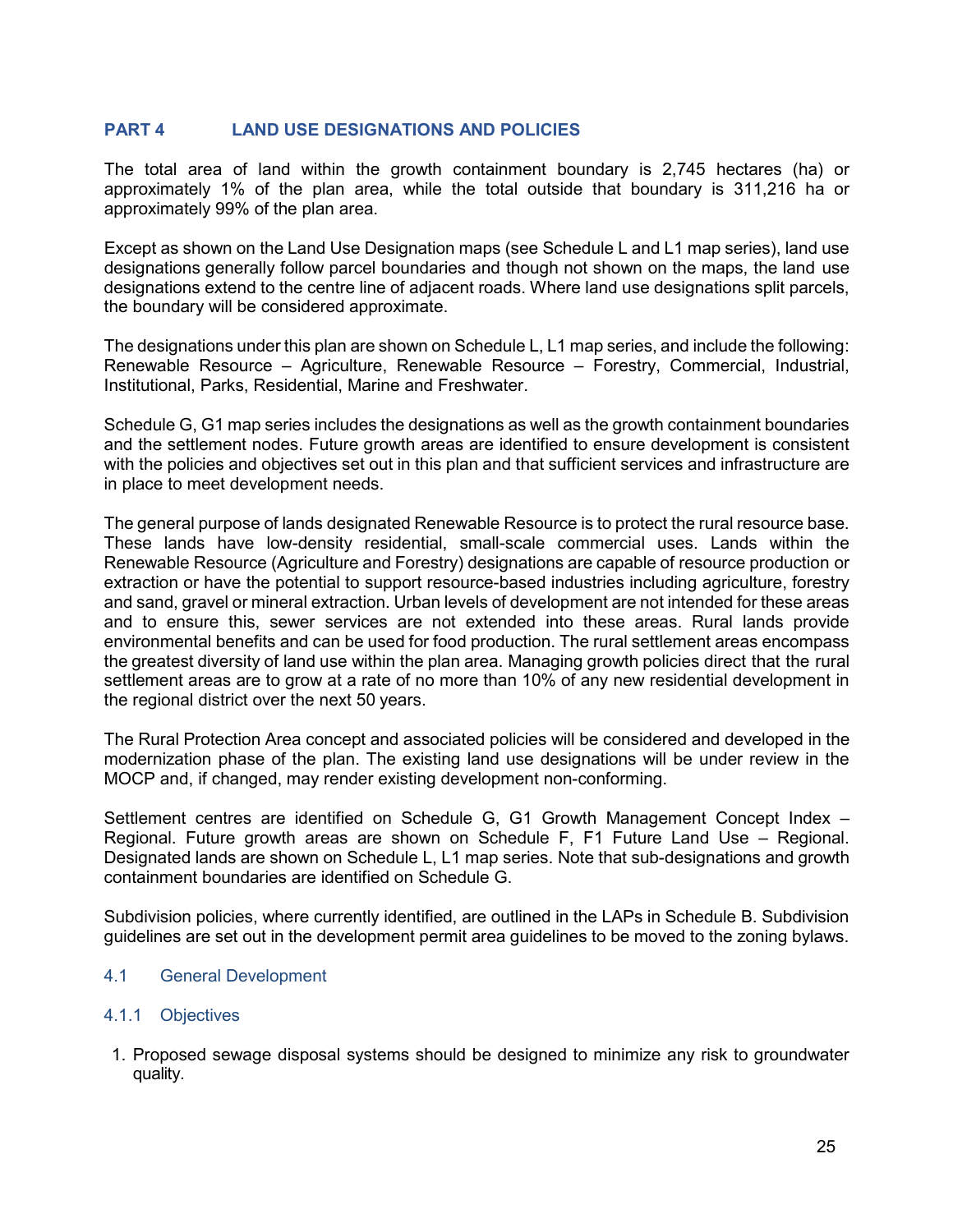- 2. New roads, utility corridors and community uses, such as schools and recreation facilities, should be directed to non-agricultural lands unless no alternative exists, in which case community uses may be supported in fringe areas where the impact on agriculture is either mitigated or minimized.
- 3. New development consideration of treatment and disposal sites on a lot adjacent to the lot where the sewage is generated should be consolidated except for an independent system established to address a health problem in an existing residentialdevelopment.
- 4. New road should support the existing road network and identify gaps in local, collector and arterial roads to support new development, local travel and regional travel.

#### 4.1.2 Policies

To comply with the requirements of the OCP:

- 1. Any development should minimize the impact on the natural environment and existing neighbourhoods. Any development should be designed to prevent pollutants from entering into any water system, including surface-water runoff channels, aquifers, groundwater areas. recharge areas and the ocean.
- 2. Water purveyors should ensure water quantity and quality are adequate for future growth of the area including community water connections and consistency with zoning build-out.
- 3. Development should be consistent with the retention of the visual landscape of natural areas, especially on or near the waterfront, hilltops and ridges and main transportation corridors.
- 4. Development should limit the removal of, or damage to, any of the existing natural vegetation cover.
- 5. Stream crossings should be located to minimize the disturbance of banks, channels and vegetative cover. Where a stream crossing is necessary, the use of a bridge as opposed to a culvert is strongly recommended.
- 6. No development or site alteration should be permitted on a wetland, in a riparian area or within the buffer zone specified in this bylaw for wetlands and riparian areas.
- 7. If any temporary watercourse alteration or diversion takes place, streams should be rerouted through their original channels with approvals from provincial and or local authorities.
- 8. Given that there are both known and potential archaeological sites located in the plan area, applicants are responsible for contacting the Archaeology Branch of the Ministry of Forests, Lands, Natural Resource Operations and Rural Development to satisfy any legislative requirements related to the protection of archaeological resources.
- 9. Development proposals should address the requirements for suburban and rural firefighting.
- 10. Development and rezoning applications should comply with waste management requirements. The CVRD, in evaluating development or rezoning applications, will consult the recommendations outlined in the applicable Liquid Waste Management Plan and Waste Management Plan.
- 11. Creation of split-zoned parcels is discouraged.
- 12. Non-permeable surfaces should be kept to a minimum.
- 13. Greenspace for community gathering and environmental protection should be incorporated in designs.
- 14. Provision should be made for pedestrian and non-motorized routes.

#### <span id="page-33-0"></span>4.2 Communities

#### 4.2.1 Growth Containment Boundary

Growth containment boundaries are one of the most important planning tools to contain growth and protect the natural environment and rural areas. The overall objective is to accommodate 90% of growth within the growth containment boundary (the long-term stable footprint for urban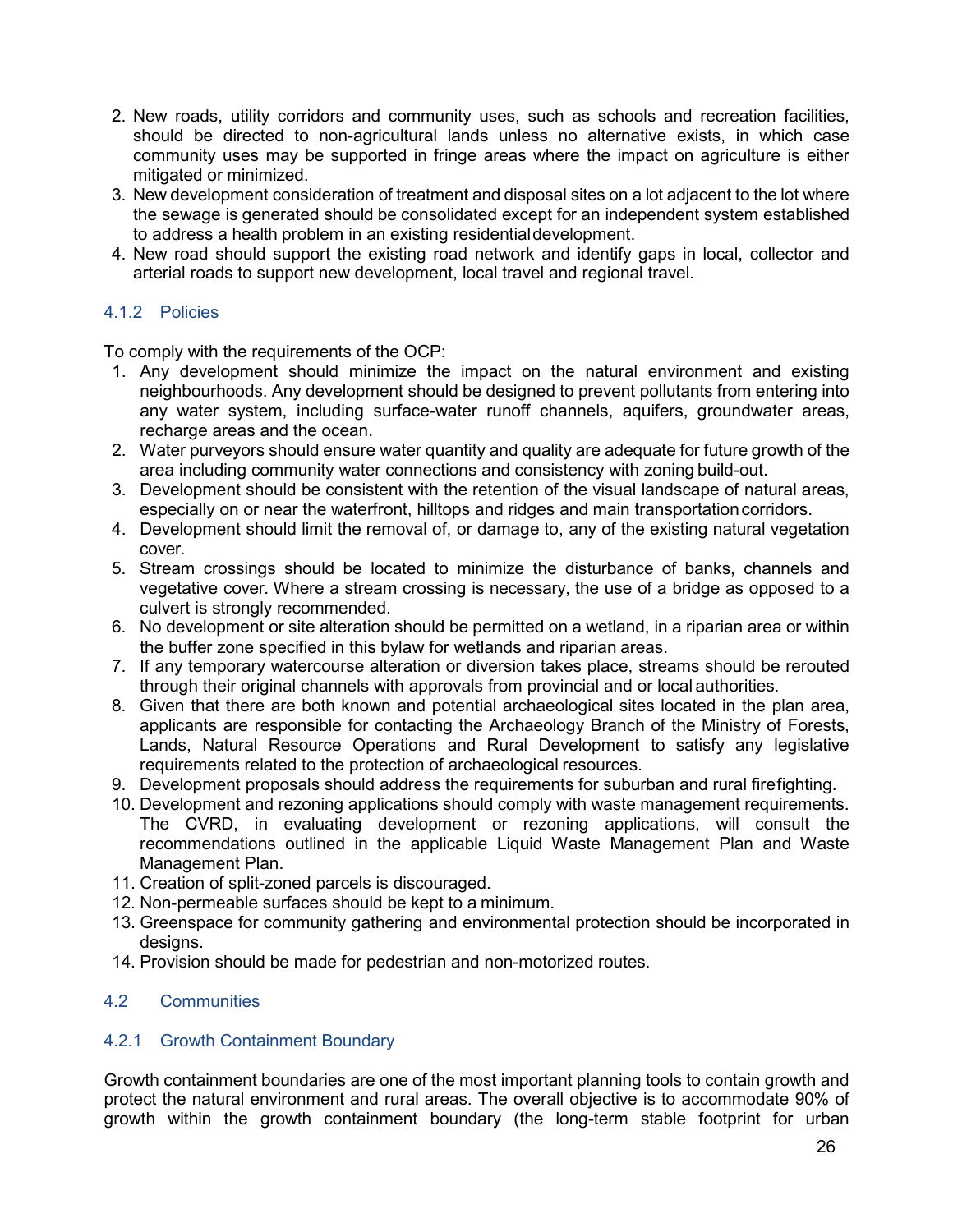development). In most electoral areas it is policy that the growth containment boundary, where identified, will accommodate all or most growth projected. In the MOCP, the growth containment boundaries will be reviewed in conjunction with servicing capacity and build-out of existing land. The plan must identify residential needs for at least five years and may be measured every five years to determine the effectiveness of policies to contain growth within the boundary.

#### <span id="page-34-0"></span>4.3 Renewable Resource – Agriculture Designation

Agriculture is an important sector of the economy and essential to the rural ambience and beauty of the landscape. A primary goal of this plan is to protect agricultural resource lands and the agricultural industry. Lands designated as Agriculture have potential for a wide range of agricultural production, and as of the date of adoption of this plan, there are 18,993 ha or 4.7% of ALR land within the electoral areas, as shown on Schedule D, D1 Agricultural Land Reserve and Agricultural Lands Index – Regional, with the capability for agricultural use. Outside of the ALR, an additional 1,695 ha are classified as farm use in the regional district and 865 ha are in the electoral areas.

The lack of summer moisture is perhaps agriculture's most severe limiting factor in the plan area. When irrigation is used, it significantly increases the quantity and diversity of crops that may be grown. As such, consideration must be given to developing bylaw policies, in consultation with communities of interest (local/provincial/federal), that support water storage for irrigation for agriculture.

Another limiting factor for agriculture is the price of land, which is driven by estate residential uses, either multiple homes or very large homes. However, recent provincial legislative changes to the ALR regarding home size and number is attempting to provide some relief. Regardless, for new entrants to the agricultural industry, accessing farmland often requires the economic help of family and/or partnerships to raise the necessary capital. These economic factors continue to put pressure on farms for additional housing and revenue streams. Farmers are increasingly seeking to diversify their primary and value-added production and add agri-tourism activities and other events to augment their income.

The Agriculture designation in the plan is intended to accommodate and recognize the provincial ALR regulations that permit a variety of farming and non-farming activities, including basic production of agricultural products, value-added production activities and agri-tourism. The Agriculture designation supports the agricultural sector by accommodating supplemental employment opportunities, such as home-based businesses and value-added opportunities, to maintain the viability of farm businesses.

Growth policies in the plan direct that the rural settlement areas are to grow at a rate of no more than 10% of any new residential development in the regional district over the next 50 years. While land use changes and community growth may be inevitable, negative impacts to agricultural land are not. The future viability of our agricultural lands depends heavily on policies that encourage farming, protect farmlands and minimize conflicts. In lands designated as ALR, the Regional Board plays an important role in the administration of the ALR, in that the CVRD Board must authorize any landowner ALR application for inclusion, subdivision, non-farm use or non-adhering residential uses for the ALC's review, and it must initiate ALR exclusion applications.

To protect the land base for current and potential agriculture and ensure that growth and development on or near agricultural lands does not disrupt or limit agricultural viability, the following objectives and policies have been adopted.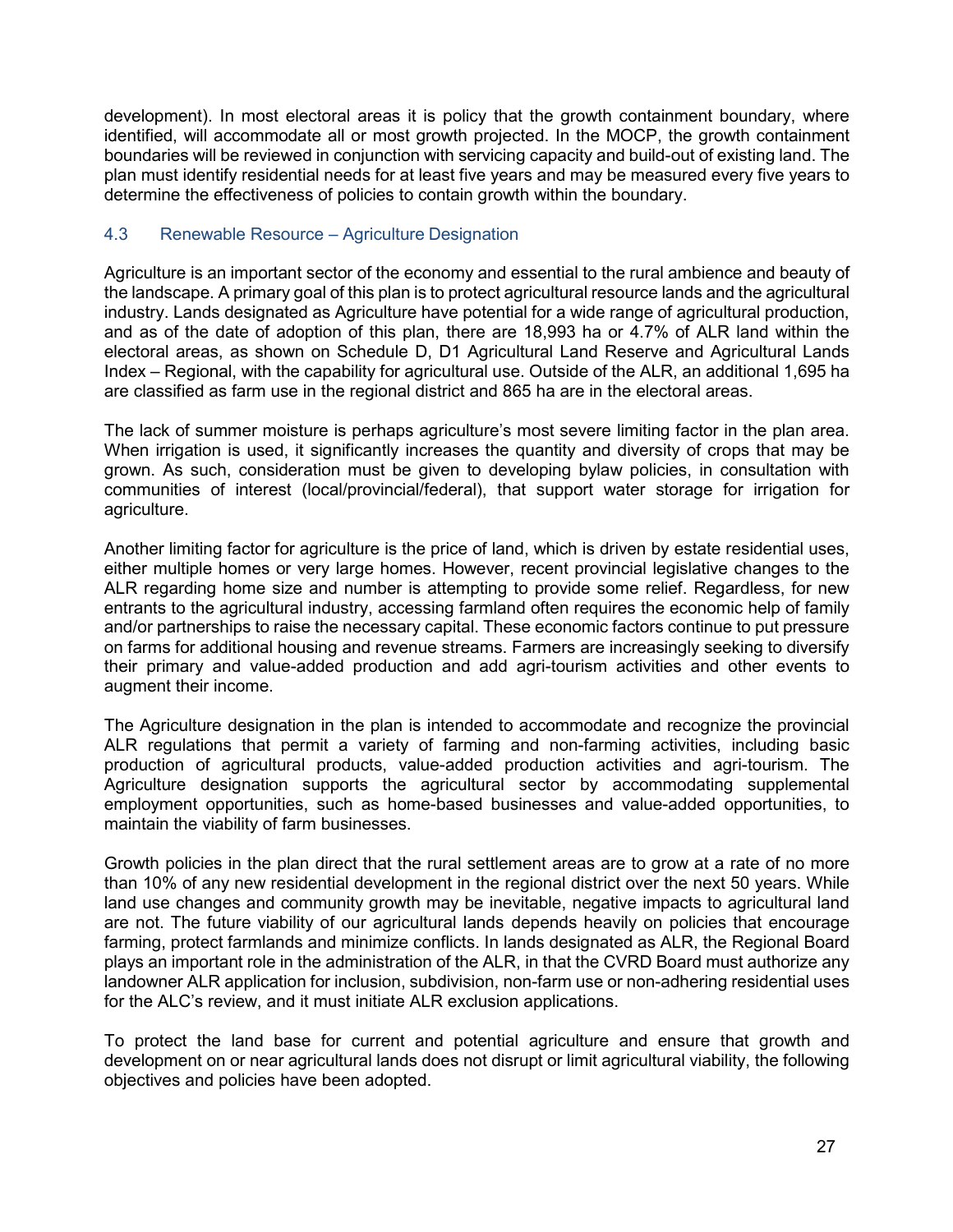#### 4.3.1 Objectives

- 1. Recognize and preserve the agricultural land base of the plan area, including associated farming, orchards, vineyards, ranching and associated value-added activities.
- 2. Prioritize food security on agricultural lands and develop access to markets for local foods.
- 3. Encourage agricultural diversity, including connections between agriculture and tourism, local agricultural processing and value-added agriculture.
- 4. Encourage environmentally friendly agricultural practices, including improved water management.
- 5. Work with the Agricultural Land Commission to facilitate adequate housing for farm labour.
- 6. Encourage agricultural land leasing and the accommodation of lessees of agricultural land.
- 7. Encourage agricultural processing for farmers that is consistent with the Agricultural Land Commission Regulations.
- 8. Maintain or increase the amount of land in the Agriculture/ALR designation and ensure early consultation with the Agricultural Land Commission with respect to any land use changes that affect the ALR.
- 9. Discourage exclusion of ALR land unless it is in part with a community-wide planning process.
- 10. Protect ALR land from uses that are incompatible or inconsistent with agricultural use, and support proposed development adjacent to Agricultural and Rural areas only in accordance with the following criteria:
	- a. the development will
		- i. have minimal impact on the existing human made and natural physical features of the area; and
		- ii. provide a buffer zone between the proposed land use and the agricultural parcels of land, on the non-farm side of the agricultural area consistent with the Ministry of Agriculture's [Guide to Edge Planning.](https://www2.gov.bc.ca/assets/gov/farming-natural-resources-and-industry/agriculture-and-seafood/agricultural-land-and-environment/strengthening-farming/planning-for-agriculture/823100-3_edge_guide_2015.pdf)
- 11. Educate neighbours about normal farm practices such as odor, noise and traffic.
- 12. Discourage non-agricultural development for properties exempt from the *Agricultural Land Commission Act* (ALCA) under section 23(1).
- 13. Discourage residential uses in the ALR that are inconsistent with bylaw designations.
- 14. Discourage subdivision of farm parcels and lands within the ALR unless for farm purposes.
- 15. Consider beekeeping in agriculture and food security.

#### 4.3.2 Policies

The CVRD Board will:

- 1. Support all types of crop and livestock-based agricultural activities on agricultural lands.
- 2. Not accept requests from landowners seeking exclusion unless it is in part with a communitywide planning process.
- 3. Not support any commercial or non-agricultural development on land located in the ALR unless it meets the rural values of the regional district and is approved by the Agricultural Land Commission.
- 4. May permit outdoor recreation uses on non-ALR lands where it can be demonstrated that there is no reduction in the amount of land being used for agricultural purposes and no impact on surrounding agricultural uses on lands designated Agricultural and Rural.
- 5. Retain agricultural zoning designations for properties exempted from the *Agricultural Land Commission Act* under Section 23(1) of the ALCA.
- 6. Require non-agricultural zoning bylaws adjacent to the ALR boundary to establish a suitable buffer strip for agricultural protection.
- 7. Not support applications to the ALC for houses larger than 500  $m<sub>2</sub>$  on parcels not used for agriculture.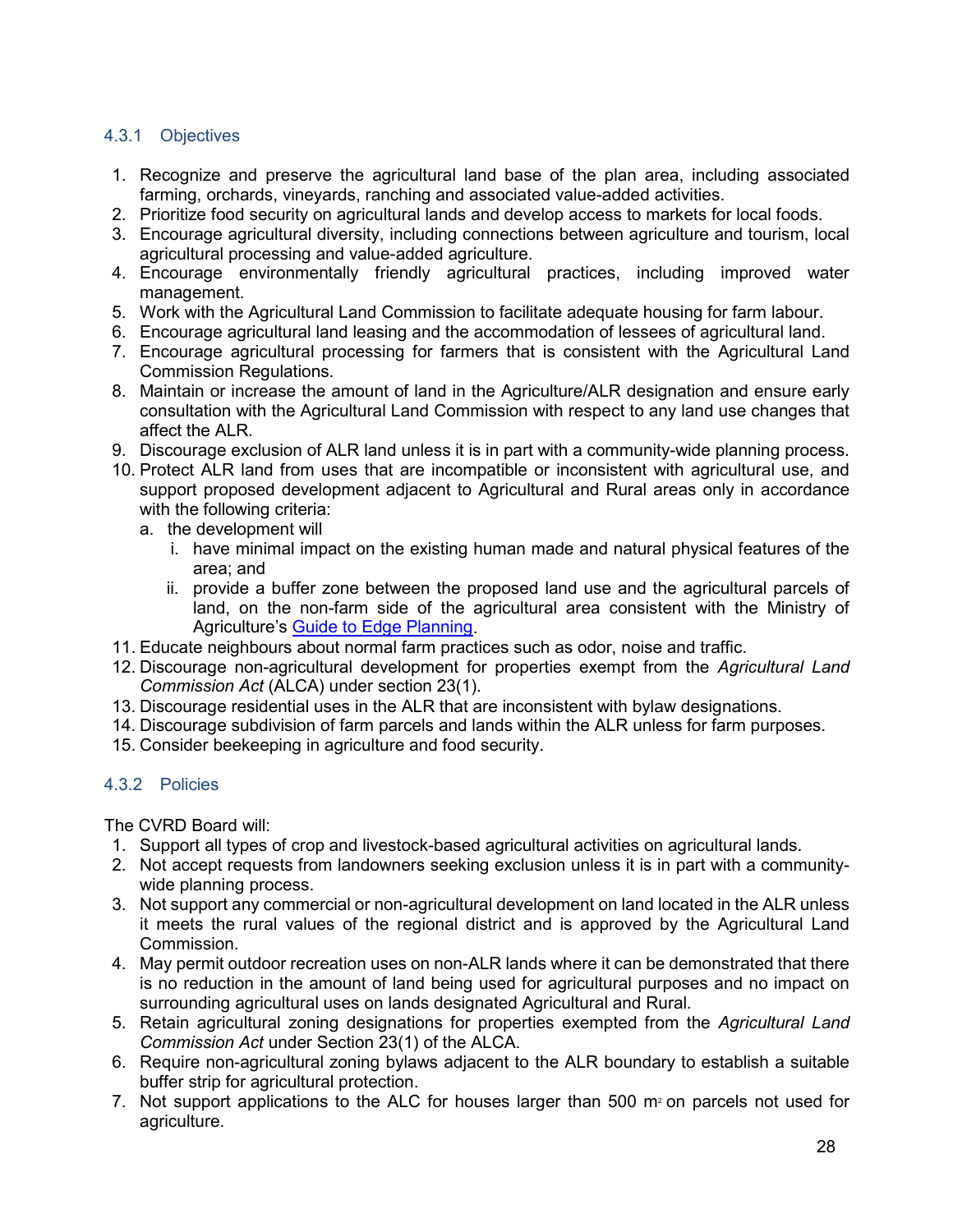- 8. Only forward applications for farm worker housing to the ALC on parcels that have BC Assessment farm status.
- 9. Only support subdivision applications that meet the criteria of the Agricultural Land [Commission's Homesite Severance](https://www.alc.gov.bc.ca/assets/alc/assets/legislation-and-regulation/policies/alc_-_policy_l-11_-_homesite_severance_on_alr_lands.pdf) policy.
- 10. Only support non-farm uses that are beneficial to agriculture on parcels that have BC Assessment farm status.

#### <span id="page-36-0"></span>4.4 Renewable Resource – Forestry Designation

Vancouver Island rainforests are characterized by a maritime climate with warm, dry summers, mild winters and abundant precipitation, and they include some of the most biodiverse watersheds in the world. Species such as Coastal Douglas fir, Western Hemlock and Western Red Cedar make these forests important not only to the economy but also to the natural environment, water supplies, fish and wildlife habitat, and carbon sequestration.

Historically, the local forest resource was linked to local manufacturing facilities and mills, providing employment and representing the most influential sector of the local economy. Today, many of the economic ties no longer exist between the forest resource and the local community. The economy is diversifying, and the relative importance of the service and tourism sectors is growing and is dependent on the scenic and recreational values of forestry. Forestry will remain an important natural resource industry but may continue to decrease, due to global economic forces.

While the importance of forestry to the local economy has decreased, it will remain a critical economic sector over the long term, as a new generation of trees matures. Forestry management is a provincial responsibility which should focus on supporting the sustainability of the industry, the resource and the natural environment. Climate change will likely have significant implications for diversity of tree species commercially and on community livelihoods. These factors will be considered in the MOCP.

Private forest lands within tree farm licences (TFL) cannot be used for other purposes, such as housing developments, and are assessed at low tax rates. The Province has released large tracts of private forest lands from TFLs. The *Private Managed Forest Land Act* (PMFLA) constrains the CVRD's land use management policies. Private forest lands are a result of the E&N land grant and fall under the PMFL legislation roughly half of the CVRD forestry designated lands. This will be considered in the MOCP.

Lands designated as Forestry are shown in this plan as Renewable Resource – Forestry and include lands suitable for forestry and some lands not suitable for forestry use due to poor forest growth capabilities or proximity to poor forest growth capabilities or conflicting land uses, which may have secondary forestry capability. Lands within the Renewable Resource – Forestry designation are capable of resource production or extraction or have the potential to support resource-based industries including agriculture, forestry and sand, gravel or mineral extraction.

#### 4.4.1 Objectives

- 1. Recognize forests as a renewable resource and protect forest lands for long-term forest management and wilderness values.
- 2. Minimize the occurrences of wildfire interface events (where residential and wildfires meet) by minimizing the creation of new wildfire interface areas (forest lands fragmented by residential development).
- 3. Protect resource lands underlain by gravel and other mineral and aggregate resources from on-site and adjacent surface developments that could render them inaccessible.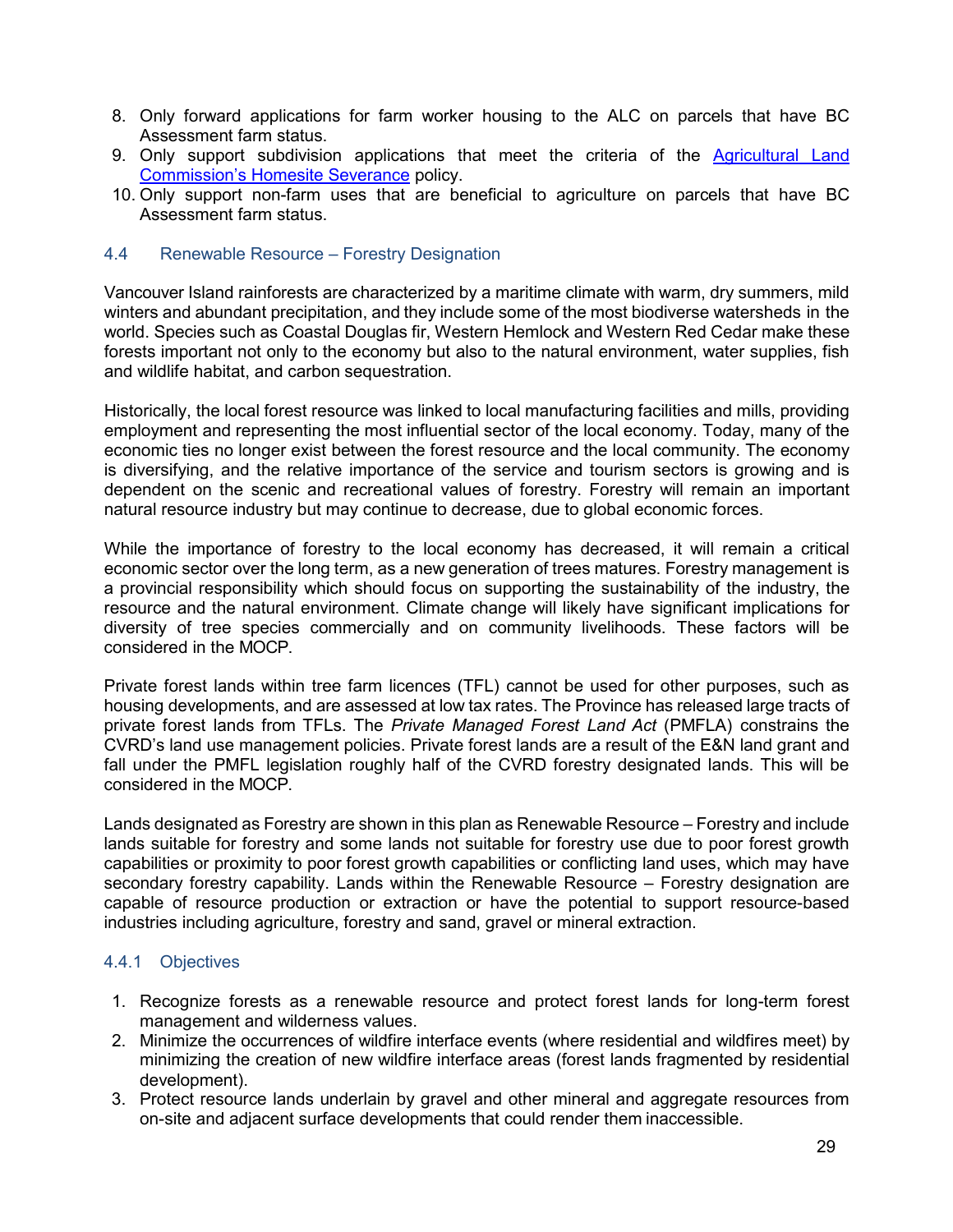- 4. Protect the potential for outdoor recreation, including wilderness recreation, that exists in the natural woodlands of the region for continuous use by future generations in conjunction with the management of the forest.
- 5. Protect forestry lands for their importance to the economy and sequestration.
- 6. Protect freshwater and drainage systems and all other watercourses during primary resource activities.
- 7. Enact bylaws dealing with the deposit of contaminated soils on Renewable Resource lands.

#### 4.4.2 Policies

The CVRD Board:

- 1. Supports the commercial harvesting of timber and aggregate resource extraction, consistent with the provincial best management practices for natural environment protection.
- 2. Encourages the retention of the most productive private forest lands within the managed forest classification.
- 3. Encourages the area's forest lands to be made available for recreational enjoyment and education.
- 4. Encourages the secondary processing of forestry and agricultural resources.
- 5. Supports wilderness activities that do not require permanent structures.
- 6. Supports inclusion in the ALR of forestry lands considered to have agricultural capability and supports their re-designation through application.
- 7. Prefers a minimum parcel size of 80 ha for all zones within the Renewable Resource Forestry designation.
- 8. Encourages expansion of value-added forestry.

#### <span id="page-37-0"></span>4.5 Industrial Designation

The OCP supports industrial development that fosters co-operation among various lands as important contributors to the sustainability of the community, including industries where waste products are recycled and resource use is constrained. There is a mutually reinforcing relationship between the development of employment and quality of life. Employment growth has the potential to contribute to social objectives such as employment creation, poverty reduction and greater access to health care and education.

A strong, diverse local economy requires that the OCP provide a policy framework that encourages industry and at the same time ensures that new industrial development contributes to an improved quality of life for residents and responds to the highest and best use of lands and resources.

#### 4.5.1 Objectives

- 1. Identify future lands available for advanced manufacturing, value-added forestry, sector clusters in technology, food processing and other emerging sectors, in support of a strong, diverse economy and high-paying job creation.
- 2. Support employment land development that corresponds with the rural, residential, agricultural and recreational values of the plan area.
- 3. Encourage buildings of a scale and design acceptable to local communities and the development of industrial and commercial infrastructure that is well integrated with adjacent rural and residential use through buffering, low-impact lighting and the maintenance of public view corridors and transportation access.
- 4. Encourage business activities and processes that maximize the conservation of resources and efficient energy use.
- 5. Ensure industrial uses are located where there are minimal negative impacts of increased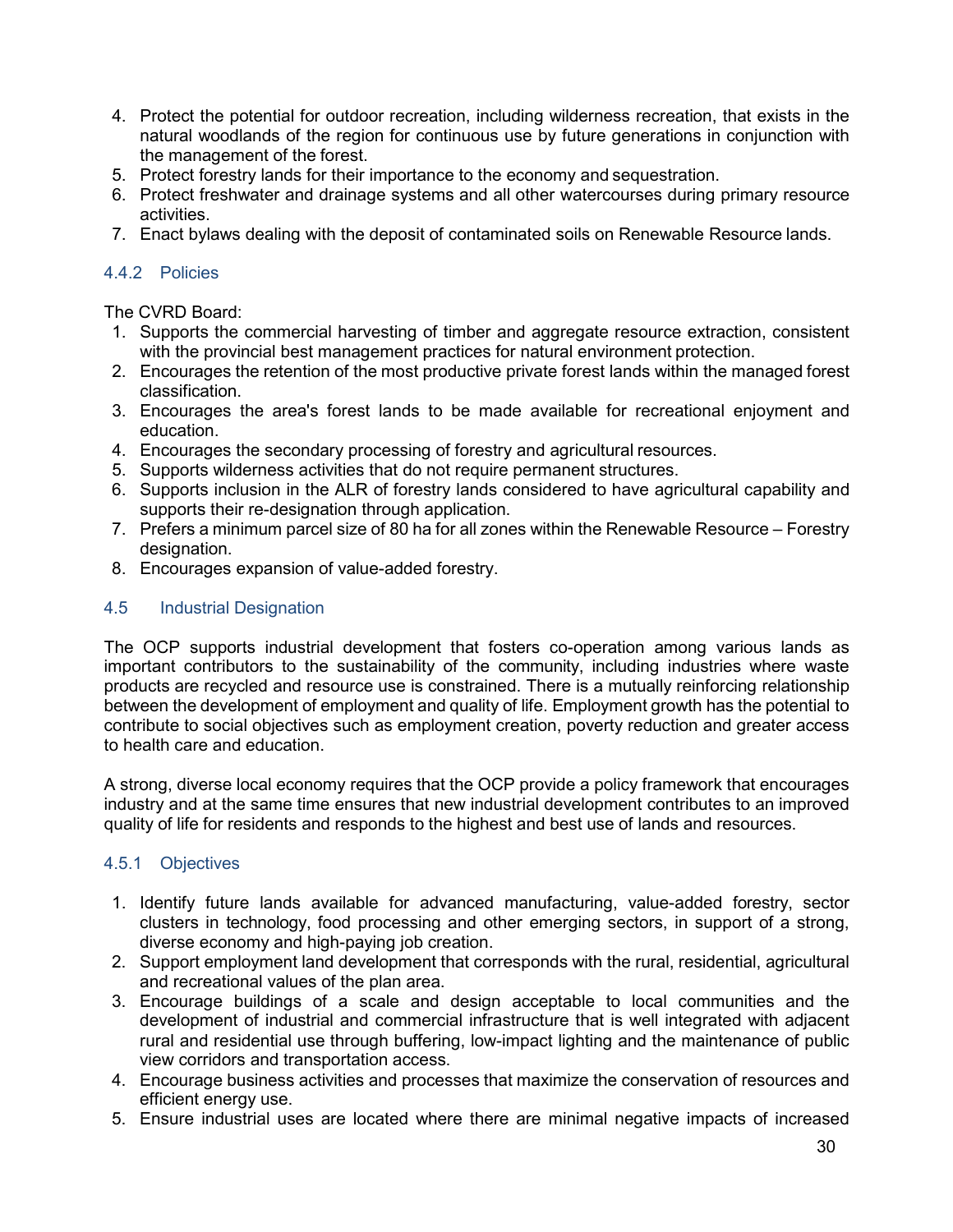noise, traffic or servicing costs or loss of environmental quality to the surrounding neighbourhood or the municipality.

#### 4.5.2 Policies

The CVRD Board:

- 1. Encourages a diverse economy by providing for a wide range of industrial businesses within appropriate industrial areas.
- 2. Supports clean technology industries.

#### <span id="page-38-0"></span>4.6 Institutional Designation

Increased population growth and changing demographics in the regional district have resulted in increased demands for recreation services, library services, police protection, adult education facilities and health services. School enrolment has been declining in some areas, resulting in the closure of schools and consolidation of education services. Many of these public services are provided on a regional basis by other agencies, including School District 68 (Nanaimo-Ladysmith) and School District 79 (Cowichan). There are approximately 7,800 enrolled students in the Cowichan Valley.

Requirements for present and proposed public facilities, including schools, parks and waste treatment and disposal sites, should generally be addressed in the context of the entire region to reflect the way in which these services are provided. The role of this plan is to communicate community core values, anticipated growth rates and patterns to the relevant agencies.

Private schools such as Shawnigan Lake School, Brookes Shawnigan Lake and Brentwood College have experienced steadily growing enrolment for several years, are vital parts of their communities and are big economic drivers in the region.

Lands designated as Institutional include existing and future sites for school and civic/institutional uses such as recreation facilities, community halls, fire halls and utility structures. Uses such as seniors' housing facilities, which may be publicly owned or operated, are considered residential uses in this plan to more accurately reflect their planning requirements.

#### 4.6.1 Objectives

- 1. In appropriate locations, develop institutional uses that provide civic, social, cultural, recreational, environmental, educational, emergency, health and housing services to community members.
- 2. Ensure there are sufficient land areas required to meet projected needs for community services, infrastructure and community-based uses.
- 3. Encourage school district properties may be made available for greater communitybenefit.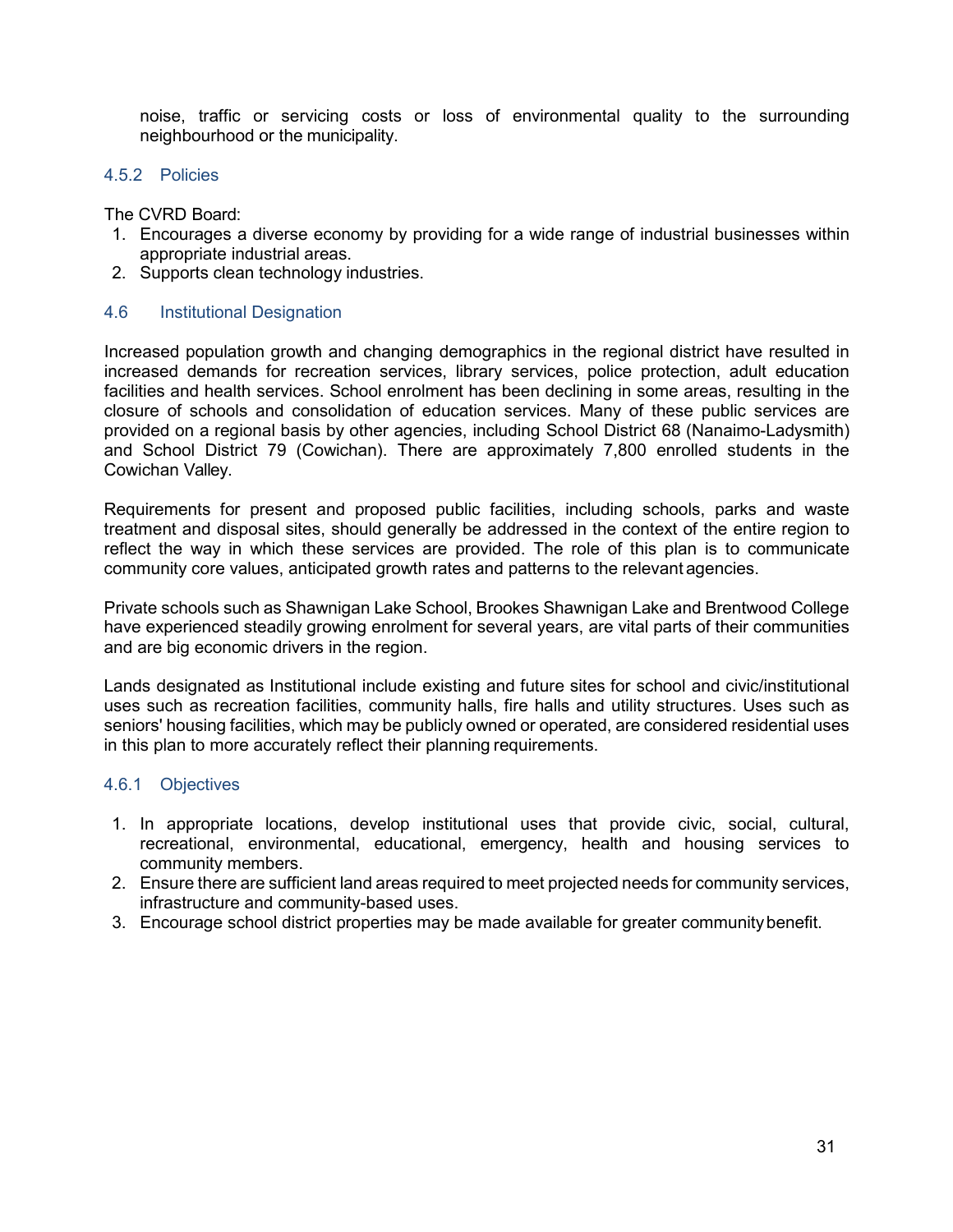#### 4.6.2 Policies

The CVRD Board:

1. Supports the development of youth and adult education services to meet the needs of the community and encourages joint use of public school and community facilities to provide greater benefit to residents.

#### <span id="page-39-0"></span>4.7 Parks Designation

Outdoor recreational opportunities are abundant in the plan area, with forested uplands, coastal mountain alpine, ocean and lake shorelines, and scenic river and wetland corridors. These landscape features represent important ecological systems that provide domestic water and habitat for fish, plant and wildlife species. The intention of this plan is to provide for appropriate and sustainable outdoor recreational opportunities while maintaining and supporting enhancement of the various ecosystems across the region.

There are many parks and trails in the regional district, and the CVRD actively encourages additional acquisitions as suitable lands become available. Parks and trails provide an opportunity for individuals to pursue leisure and active outdoor recreation activities contributing to physical, social, intellectual and creative development. The existence and use of parks help foster an awareness of the natural environment and the desire to conserve green space and preserve ecologically sensitive areas.

The CVRD wishes to ensure that public parks and trails are responsive to community need, diversified in the opportunities they provide and efficient in their utilization of community resources. In addition to regional and electoral area parks and trails, the CVRD also has a diversity of parks and recreational space under the governance of the provincial and federal governments, community groups and societies, as well as those providers within the member municipalities of the CVRD.

Lands designated Parks provide a system of parks, trails, beach access points and community recreation facilities and protect ecologically sensitive areas and other green spaces to meet the changing needs of community residents. The Plan also acknowledges that the Regional District manages and administers lands owned by others (inclusive of lands owned by the Province) for the purposes of parks and trails and recognizes they may not necessarily be designated parks. In the modernization, these "parks" will be identified accordingly. Additionally, policies in this section provide opportunities for enjoyment of outdoor resources as well as participation in community social and cultural events.

#### 4.7.1 Objectives

- 1. Maximize opportunities for outdoor recreation and active living and recognize them as being essential to personal health and healthy communities.
- 2. Provide a diverse range of indoor/outdoor recreational opportunities.
- 3. Encourage outdoor recreational activities that advance tourism and bolster the economy.
- 4. Encourage diverse community and regional parks and trails.
- 5. Establish and maintain parks, trails and outdoor recreational uses throughout the plan area to provide healthy social, cultural, recreational and environmental education opportunities that support the local economy, support natural features and processes and reduce GHG emissions.
- 6. Identify the priorities, location and type of future park requirements.
- 7. Improve public beach access, recreational trails and open space opportunities.
- 8. Recognize and support community members who are undertaking voluntary conservation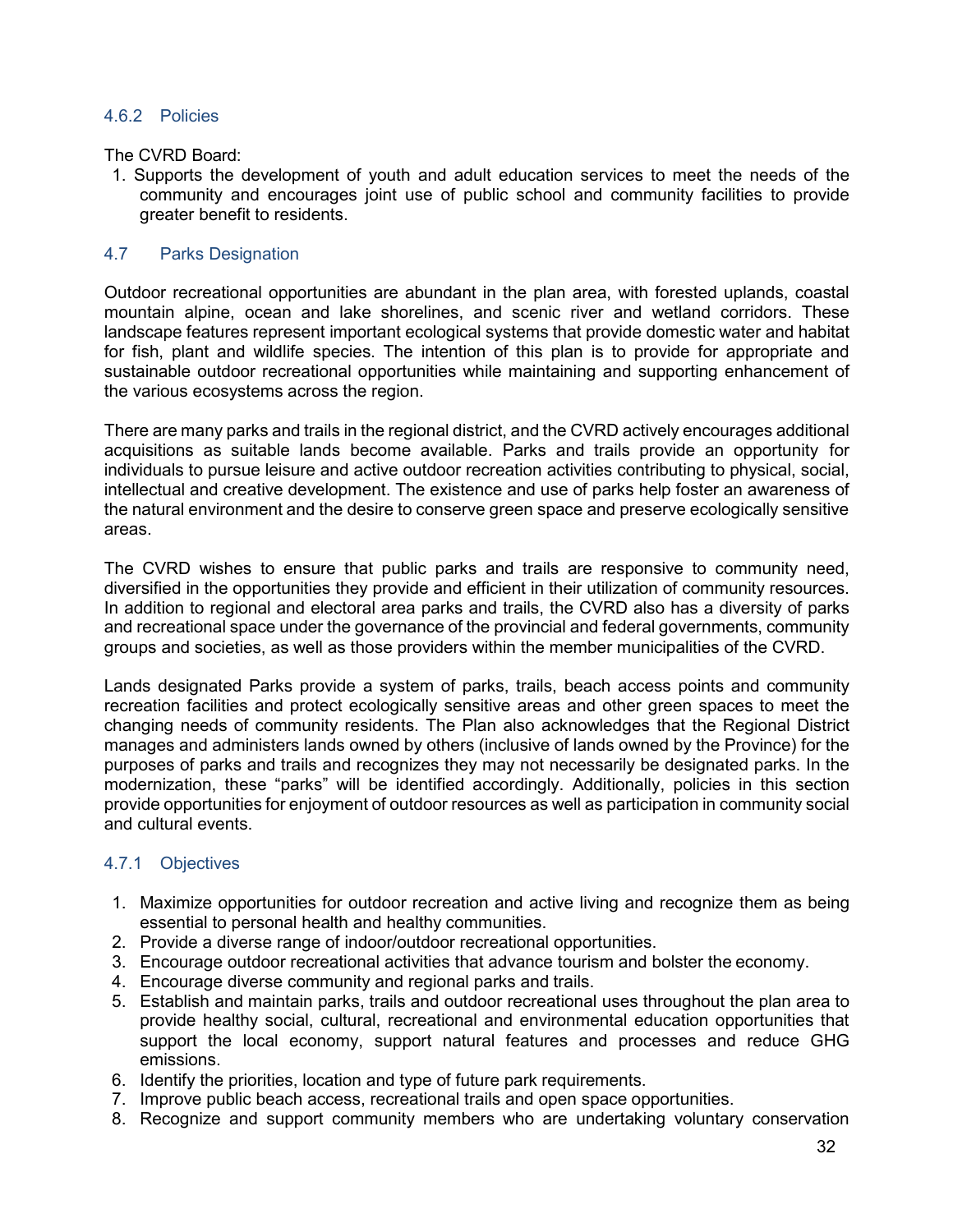activities, natural stewardship and cultural leadership of public or private lands.

9. Protect ecological values and strengthen greenspaces.

#### 4.7.2 Policies

The CVRD Board:

- 1. Prioritizes the acquisition of park land for
	- a. waterfront parks to provide public access to rivers, lakes and the ocean;
	- b. playgrounds;
	- c. community parks;
	- d. sports fields;
	- e. nature/interpretive parks;
	- f. green space and protection of ecologically sensitive areas; and
	- g. any combination of the above.
- 2. Encourages eco-tourism, ecological education and establishment of nature parks as well as opportunities to protect natural ecosystems.
- 3. Will acquire parkland as guided by Community Parks and [Trails Master](https://www.cvrd.bc.ca/303/Community-Parks-and-Trails-Master-Plans) Plans to support both active outdoor recreation and habitat conservation through consideration of the following factors:
	- a. the present and future park needs of the neighbourhood;
	- b. the environmental sensitivity of the land;
	- c. the capability of the land for park and open space use;
	- d. the need for trails (pedestrian, equestrian and cycling connections);
	- e. the size, topography and configuration of the land; and
	- f. any other matter deemed important by the Regional District.
- 4. Supports a long-range goal to improve public access and/or protection of the waterfront.
- 5. Supports considering accommodating horse-friendly parks and trails and facilities close to parks, schools and other community destinations.
- 6. Supports designing parks and trail facilities as well as institutional buildings to accommodate the needs of all segments of the community for accessibility, including persons of all ages and abilities.

#### <span id="page-40-0"></span>4.8 Marine and Freshwater Designations

The plan includes two water designations—Marine designation and Freshwater designation—to ensure that lake water is conserved, freshwater habitat is protected and marine waters are managed and protected to the highest degree possible. The marine foreshore is a highly valued part of the natural environment in the community, encompassing a wide range of physical environments, shoreline types and human-made facilities. Although the marine foreshore is a provincial resource, the Regional District provides guidance for the allocation of uses in foreshore areas through OCP policies and zoning bylaw regulations.

Special attention is needed to protect marine resources and reconcile the many demands for use and conservation of shore areas. Inadequate shoreline protection risks a loss or interruption of wildlife habitat as well as increased pollution from spills of gasoline, diesel, paint, a septage and other contaminants. Groynes and breakwaters can interrupt tidal flow resulting in disruption of silt movement including the potential destruction of intertidal habitat.

The marina developments in Cowichan Bay, Genoa Bay, Maple Bay and Mill Bay reflect the social value of commercial fishing and recreational boating in the region. As areas physically suitable for marinas become less available in the region, there is increasing demand to alter physical environments through dredging and breakwaters to create or expand marina developments.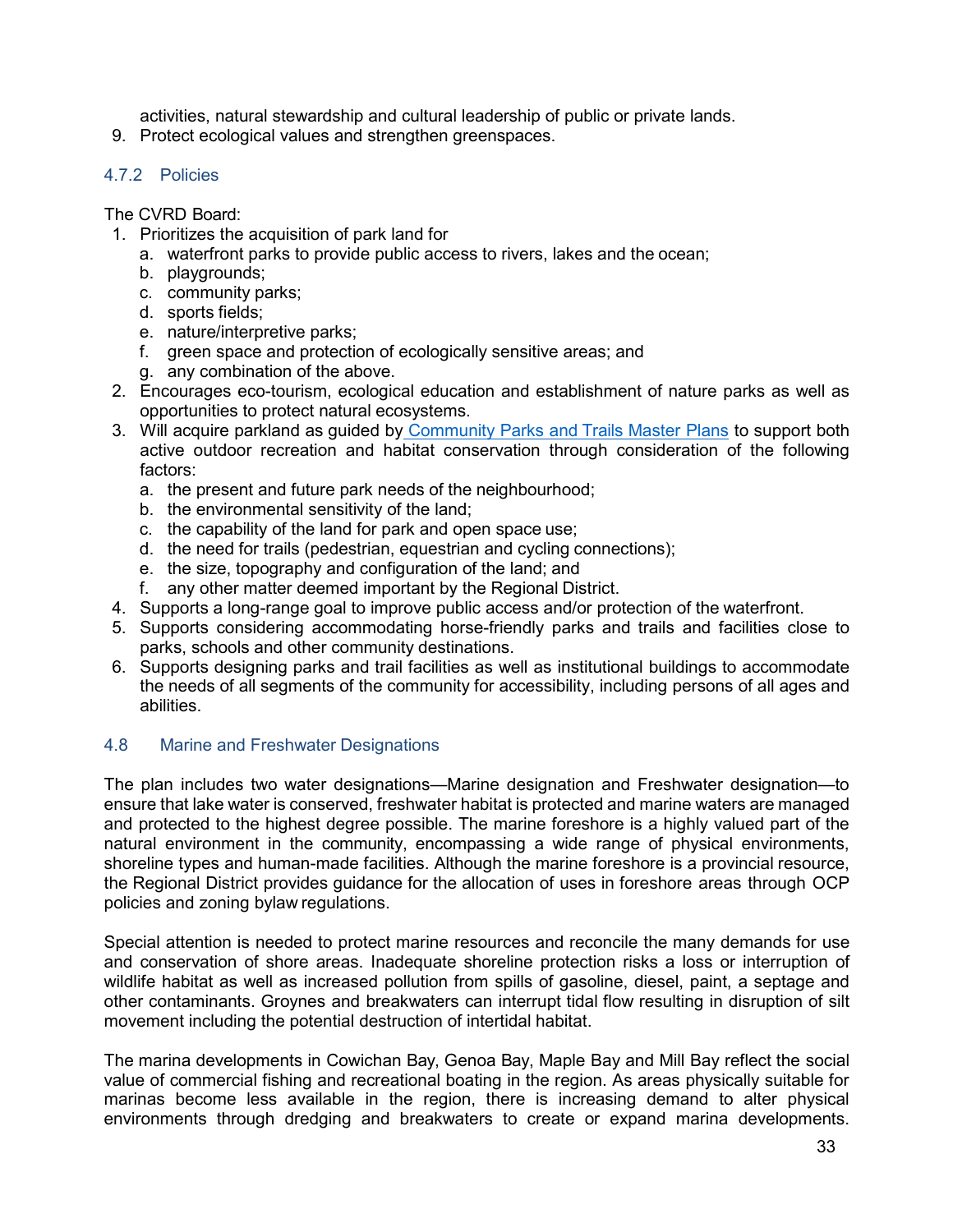Generally, these sheltered environments are also the most environmentally sensitive areas, and boating facilities may have negative effects on fish, bird or wildlife habitat.

Nearly the entire shoreline of the CVRD is exposed to a growing flood hazard related to the expected effects of climate change-related sea level rise. The flood hazard occurs primarily to private properties and differs considerably in character around the shoreline. The most exposed areas of the eastern shoreline are in Cowichan Bay and Mill Bay.

Marine designation areas of the regional district generally extend 300 m from parcel boundaries along the marine shoreline.

Freshwater designation areas of the regional district include all lakes named in the [ProvincialFreshwater Atlas,](https://www2.gov.bc.ca/gov/content/data/geographic-data-services/topographic-data/freshwater) as shown on Schedule L, L1 Land Use Designations Index – Regional.

#### Freshwater Designation

The lakes within the plan area include, but are not limited to, Cowichan Lake, Dougan Lake, Rat Lake, Oliphant Lake, Spectacle Lake, Stebbings Lake, Devereux Lake and Shawnigan Lake. This plan also recognizes the extensive developments for recreational boating in areas such as Cowichan Lake and Shawnigan Lake. The LAPs in Schedule B include objectives and policies respecting lakes. Waters designated Freshwater are shown on Schedule L, L1 Land Use Designations Index – Regional.

#### 4.8.1 Objectives

- 1. Reduce and prevent potential pollution, sediment and nutrient loading on lakes.
- 2. Conserve, manage and protect water supplies for human use and natural ecosystems.
- 3. Preserve natural vegetation and wildlife habitat adjacent to foreshore.
- 4. Encourage public recreational uses consistent with the suitability of each shore type for the proposed use.
- 5. Support shoreline restoration.
- 5. Develop a community education program to enhance public awareness of green alternatives to herbicides, pesticides and household chemicals.
- 6. Prevent noxious weeds.

#### 4.8.2 Policies

The CVRD Board:

- 1. Supports public access to the shoreline.
- 2. Protects the natural environment, its ecosystems and biodiversity.
- 3. Educates and provides guidelines.

#### Marine Designation

The purpose of this designation is to ensure that aquatic habitat is protected and that the marine waters are managed and protected to the highest degree possible. The marine waters include coastal portions of electoral areas A, C, D, F, G and H. The CVRD has about 76 km of marine shoreline on the east coast and 32 km of marine shoreline on the west coast. The waters accommodate and sustain many bird, aquatic and mammal species, including several rare and endangered species. This area has international significance and is important to fisheries, tourism, biodiversity and food security, as well as to the population of Vancouver Island and Gulf Islands. The waters designated Marine are shown on Schedule M, M1 Marine Area – Regional.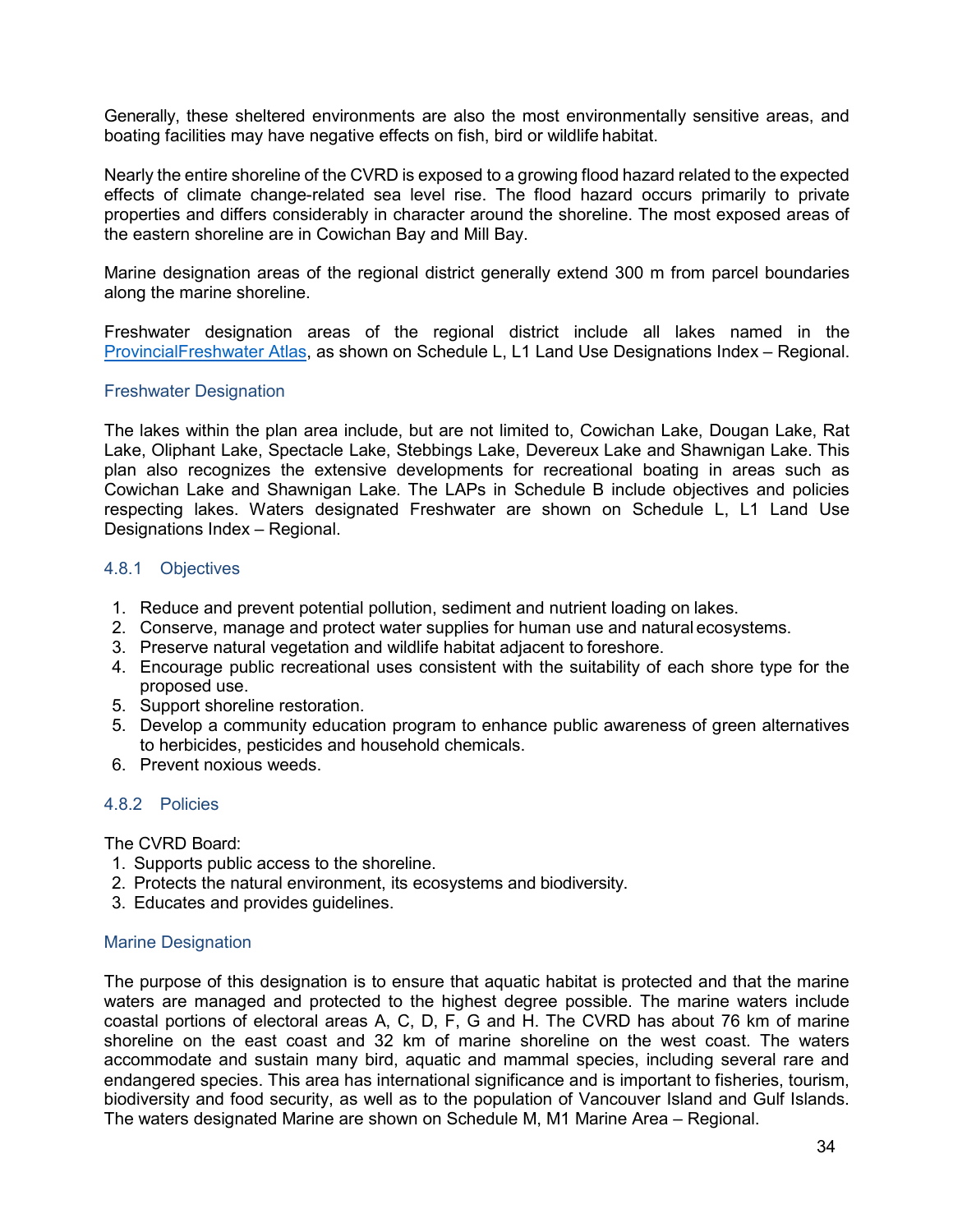#### 4.8.3 Objectives

- 1. Conserve, manage and protect water supplies for human use and natural ecosystems.
- 2. Protect the health of marine ecosystems that support fisheries, biodiversity, food selfsufficiency, marine and eco-tourism, and social and cultural activities.
- 3. Ensure marine foreshore areas are protected from the impacts of humandevelopments.
- 4. Reduce the number and impact of physical obstructions into the foreshore and restrict such developments to the least environmentally and visually sensitive areas.
- 5. Preserve natural vegetation and wildlife habitat in the development of uplands and adjacent foreshore areas for public use.
- 6. Ensure public recreational uses of marine shore lands are consistent with the suitability of each shore type for the proposed use.
- 7. Preserve the beauty of an unspoiled shoreline for future generations.
- 8. Preserve natural features in any development contemplated along the shoreline.
- 9. Limit new development along watercourses and the sea where ongoing erosion threatens stability.
- 10. Preserve the natural appearance of the rocky shoreline.
- 12. Support the modernization of the Cowichan Estuary Environmental Management Plan (CEEMP).
- 13. Recognize the Cowichan Estuary as a globally significant important bird area and juvenile salmon rearing habitat.
- 14. Encourage measures to protect coastal bird populations.
- 15. Develop sea level rise and shoreline restoration policies and adaptation measures.
- 16. Minimize interference with the natural shore zone drift sectors and natural beach processes.

#### 4.8.4 Policies

#### The CVRD Board:

- 1. Recognizes the international importance of the marine foreshore areas for fisheries, food, social, cultural, security, tourism and marine wildlife.
- 2. Generally does not support the building of structures or soil removal or deposit within 15 m of the estimated future natural boundary (estimated sea level rise of .5 m by 2050, 1 m by 2100), except where it can be demonstrated to the Regional District's satisfaction that a lesser distance is acceptable or where works are intended and designed to both preserve the shoreline character and limit coastal flood-related effects. Allow for flexibility to change these estimates as new climate and sea level rise projections are developed. NHC Risk Assessment maps areas affected under several scenarios exceeding 1m and can provide guidance on likely extent of impacts.
- 3. Encourages development to consider expected coastal flooding, incorporate appropriate adaptation measures and conform to any applicable floodplain bylaw.
- 4. Supports public access to the shoreline and systematic development of beach access points.
- 5. Seeks to ensure that residential developments are compatible with the physical site conditions of slope, soil types and drainage patterns, and that natural features such as views, tree cover and variety in terrain are retained.
- 6. Encourages buildings, roads and utilities to be sited in a manner that preserves the natural landscape and does not negatively affect sensitive natural areas of the site. An exception for slope alteration will be considered if it is designed to help reduce effects of coastalflooding.
- 7. Does not support permitting development or site alteration on a wetland, a riparian area or within the buffer zone or a floodplain setback, for wetlands and riparian areas, unless approved by the Regional District as a sea level rise adaptation measure.
- 8. Supports the adoption of a floodplain bylaw for the protection of development from the growing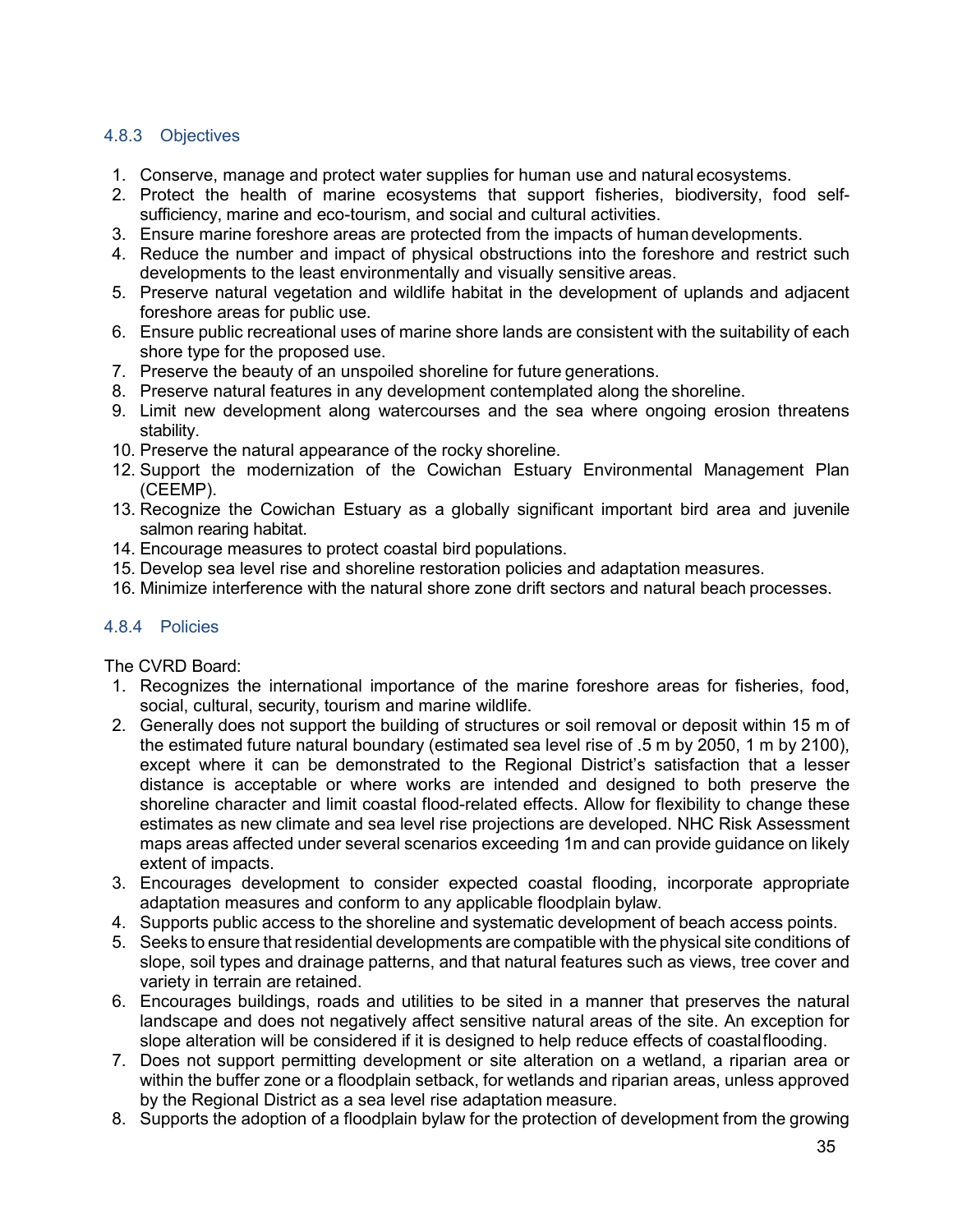flood hazard related to sea level rise.

- 9. Supports recognition of ecologically sensitive areas by identifying and conserving special wildlife, plant and marine shore environments in their natural state. Modifications to environmentally sensitive areas that assist in building resilience to the effects of sea level rise will be permitted.
- 10. Supports appropriate non-toxic and green materials in construction and operation in the marine and marine foreshore.
- 11. Recognizes the cultural significance of the Cowichan Estuary and foreshore to First Nations and will consult with Cowichan Tribes and Malahat on development proposals and otherland use matters concerning the estuary and foreshore.
- 12. Generally does not support expansion of marina facilities, in order to preserve the environmental and scenic qualities of sheltered areas.

#### <span id="page-43-0"></span>4.9 Commercial Designation

Traditional commercial development of retail, business and personal services, and affordable housing plays a role in the settlement nodes in the regional district land use pattern. It is anticipated that increased demand for various types of commercial uses will develop, particularly for

- highway-oriented commercial uses adjacent to the Trans-Canada, particularly at major intersections;
- hospitality services such as restaurants, pubs, quest houses or agri-tourism facilities in scenic locations, particularly shoreline areas;
- an increase in the type and number of neighbourhood commercial services as residential growth evolves;
- additional commercial recreation uses, potentially golf courses, marinas and their associated land-based commercial uses; and
- increased home business activity due to the changing nature of the workplace and information technology.

Lands designated as Commercial generally consist of a diverse range of small-scale neighbourhood or village commercial uses*,* and personal services including services within existing marinas and marine-related activities of a commercial nature.

#### 4.9.1 Objectives

- 1. Support mixed-use commercial establishments that are consistent with the rural ambienceof settlement nodes.
- 2. Provide a range of commercial uses, including retail, tourist, commercial and highway commercial.
- 3. Develop commercial areas where they can be appropriately serviced and best serve the needs of the local community.
- 4. Encourage buffering of buildings or structures from adjacent rural and residential uses.
- 5. Preserve of access and views from adjacent rural and residential uses.
- 6. Develop commercial areas with access that limits impacts to major transportation networks**.**

#### 4.9.2 Policies

The CVRD Board:

1. Supports commercial development consistent with local heritage.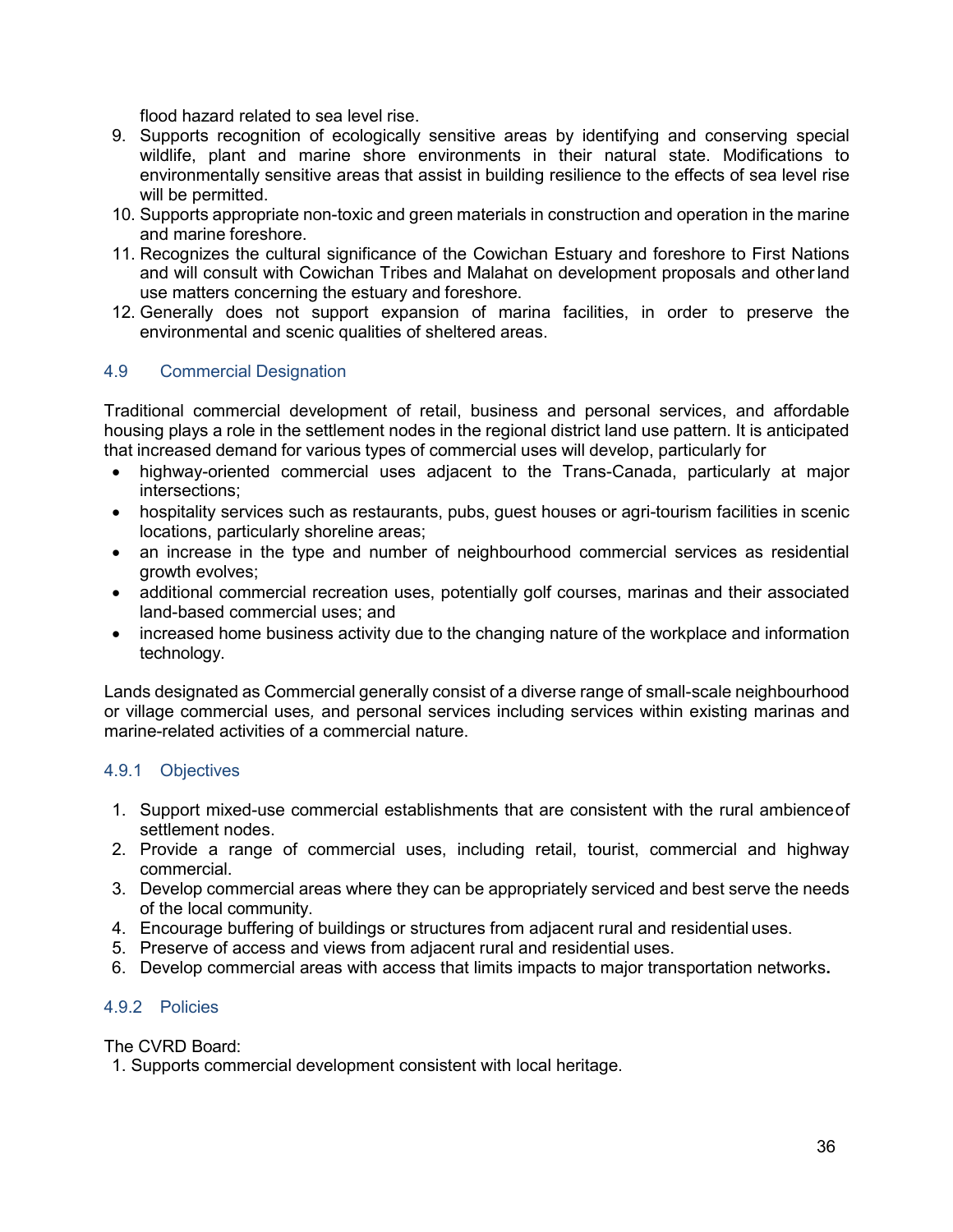#### <span id="page-44-0"></span>4.10 Residential Designation

Due to the unique geography and community values within the regional district, there are several land use designations where the predominant use is residential. The OCP considers the overarching Residential designation, and the LAPs (Schedule B) will consider remaining Residential designations.

The OCP is required by law to ensure there is sufficient area available in the plan for residential development to meet anticipated housing needs for at least five years. Residential housing may include but is not limited to market ownership and rental housing, special needs housing, seniors' housing, emergency housing and affordable housing. In the rural areas, outside of growth containment boundaries, the plan policies support large lot sizes.

Policies in this section of the plan are intended to maintain and generate, through redevelopment, a range of lot sizes that support low and medium density residential development throughout regional district electoral areas, in addition to supporting hobby farm and other rural activities adjacent to agricultural areas. The general policies apply to lands within and outside of the growth containment boundaries and all settlement nodes.

Lands designated Residential provide a wide range of housing and lifestyle options for various stages of life and different community lifestyles, as community demographics continue to change. The plan supports housing for seniors, special needs and affordable housing in all residential lands where appropriate. A Housing Needs Assessment (2014) and an Affordable Housing Strategy (2010) are being updated.

#### 4.10.1 Objectives

- 1. Provide a wide range of housing and lifestyle options for various stages of life and different community lifestyles, as the community demographics continue to change.
- 2. Provide a rural residential lifestyle option that provides a buffer between resource lands and residential areas.
- 3. Preserve the rural character of rural areas in residential development.
- 4. Ensure residential developments are compatible with physical site conditions of slope, soil types and drainage patterns and that natural features such as views, tree cover and variety in terrain are retained and enhanced, with buildings, roads and utilities sited in a manner that preserves the natural landscape and does not negatively affect sensitive natural areas. An exception for slope alteration will be considered if it is designed to help reduce effects of coastal flooding while simultaneously enhancing environmental conditions.
- 5. Ensure that on-site parking is appropriate to the scale of the development.
- 6. Provide safe, affordable rental and special needs housing.
- 7. Support bed and breakfasts that provide small-scale transient accommodation that is appropriate to the character of the local community and does not diminish the quality of residential neighbourhoods.
- 8. Support neighbourhood meeting centres and greenspaces that provide small-scale gathering places.
- 9. Ensure access is developed to limit impacts to existing transportation networks.

#### 4.10.2 Policies

#### The CVRD Board:

1. Encourages innovative housing and subdivision designs such as clustered residential developments, particularly for sloped upland areas; the Regional District will provide flexibility in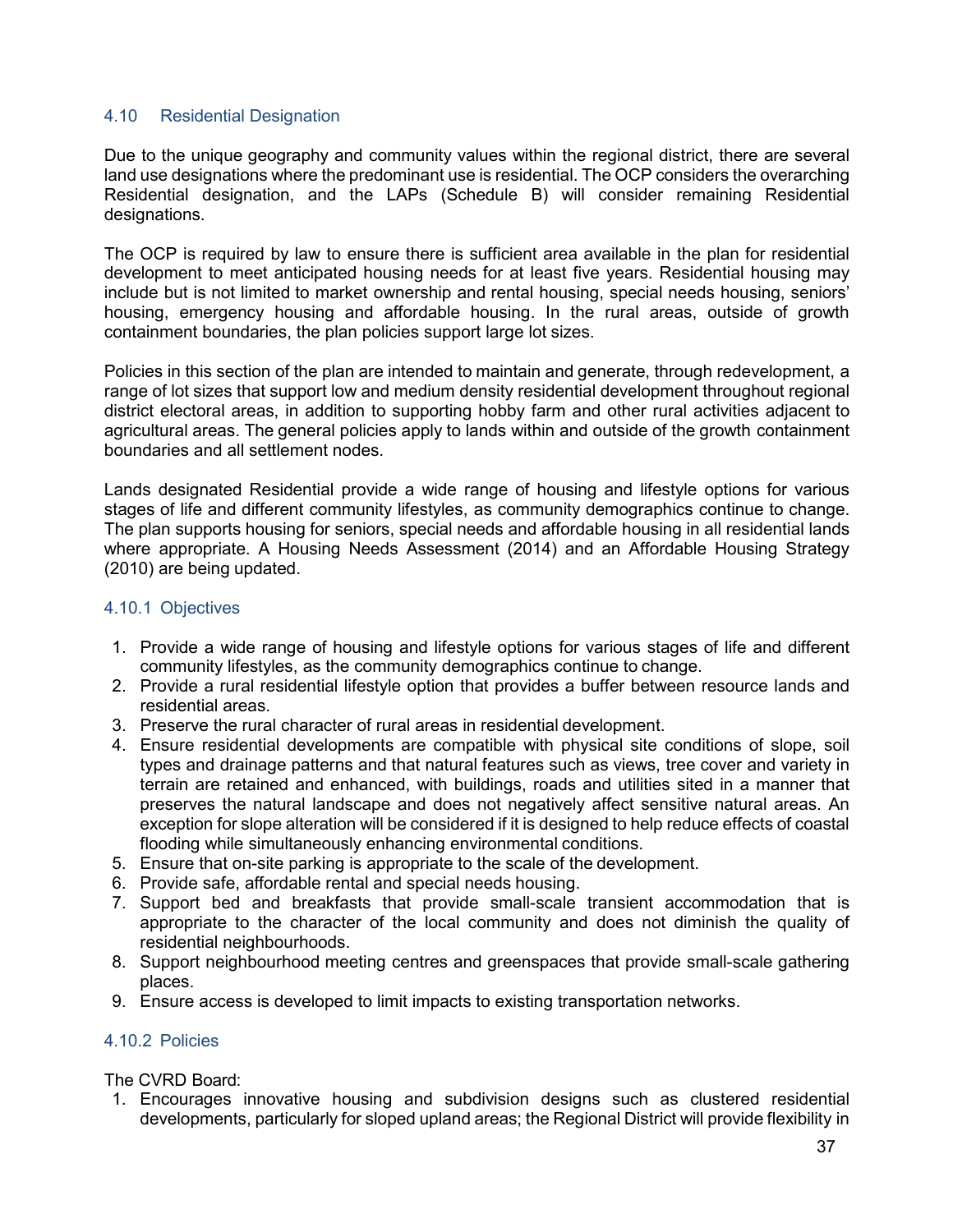regulatory bylaws.

- 2. Encourages affordable housing in all communities.
- 3. Encourages secondary suites or second dwelling units in service areas.
- 4. Encourages development of multi-family housing in a manner that is clustered and is not disruptive to the environment and existing adjacent human-made structures.
- 5. Supports environmental design criteria for building materials, lighting, landscaping and access and egress, designed to maintain or improve safety for pedestrians, cyclists and motorists.

#### <span id="page-45-0"></span>4.11 Settlement Nodes

The settlement nodes, each of which offers a unique context for the Cowichan region, are described under the land use policy areas in Part 3 of this plan and apply to lands within and outside of the growth containment boundary. They include regional centres (outside of the scope of this plan), Major Village Centres, Neighbourhood Nodes, Rural/Centres and Rural Settlement Areas. Future Growth Areas are identified.

LAPs establish the objectives and policies for residential, commercial, park, industrial and institutional land uses, including a range of residential types and densities consistent with the OCP and service capacity. Policies ensure that the design of the built environment strengthens and enhances the characters of existing distinctive locations and neighbourhoods and that proposals for intensification and infill are designed to be compatible with and enhance existing neighbourhood character. LAPs include the subdivision policies for designations.

#### 4.11.1 Policies

The CVRD Board:

- 1. Supports the provision of water and sewer services that will meet the needs of existing residents within settlement nodes and protect public health and the natural environment.
- 2. Supports a consistent community amenity policy in the electoralareas.
- 3. Encourages assisted and special needs housing in newdevelopments.
- 4. Supports temporary use permit areas in circumstances where a proposed commercial or industrial land use may be necessary or desirable but does not fit within the current OCP designation.

#### <span id="page-45-1"></span>4.12 Future Growth Areas

The settlement expansion areas have been identified as future growth areas adjacent to or in settlement nodes in some LAPs. The OCP must identify future residential growth areas. These will be considered in the MOCP. Development is limited in these areas to ensure the phased and timely development of lands should be consistent with the policy directions and objectives of this plan. Development in these areas should generally maintain the rural character in rural settlement nodes and be consistent with the Liquid Waste Management Plan.

#### 4.12.1 Policies

The CVRD Board:

- 1. Supports development in the expansion areas only with an approved growth boundary expansion and as part of a comprehensive development.
- 2. Does not envision significant change to existing land use or further subdivision that increases density, impact or intensity of use of land until sufficient comprehensive planning has been approved, except in those areas where public infrastructure is required to address environmental issues.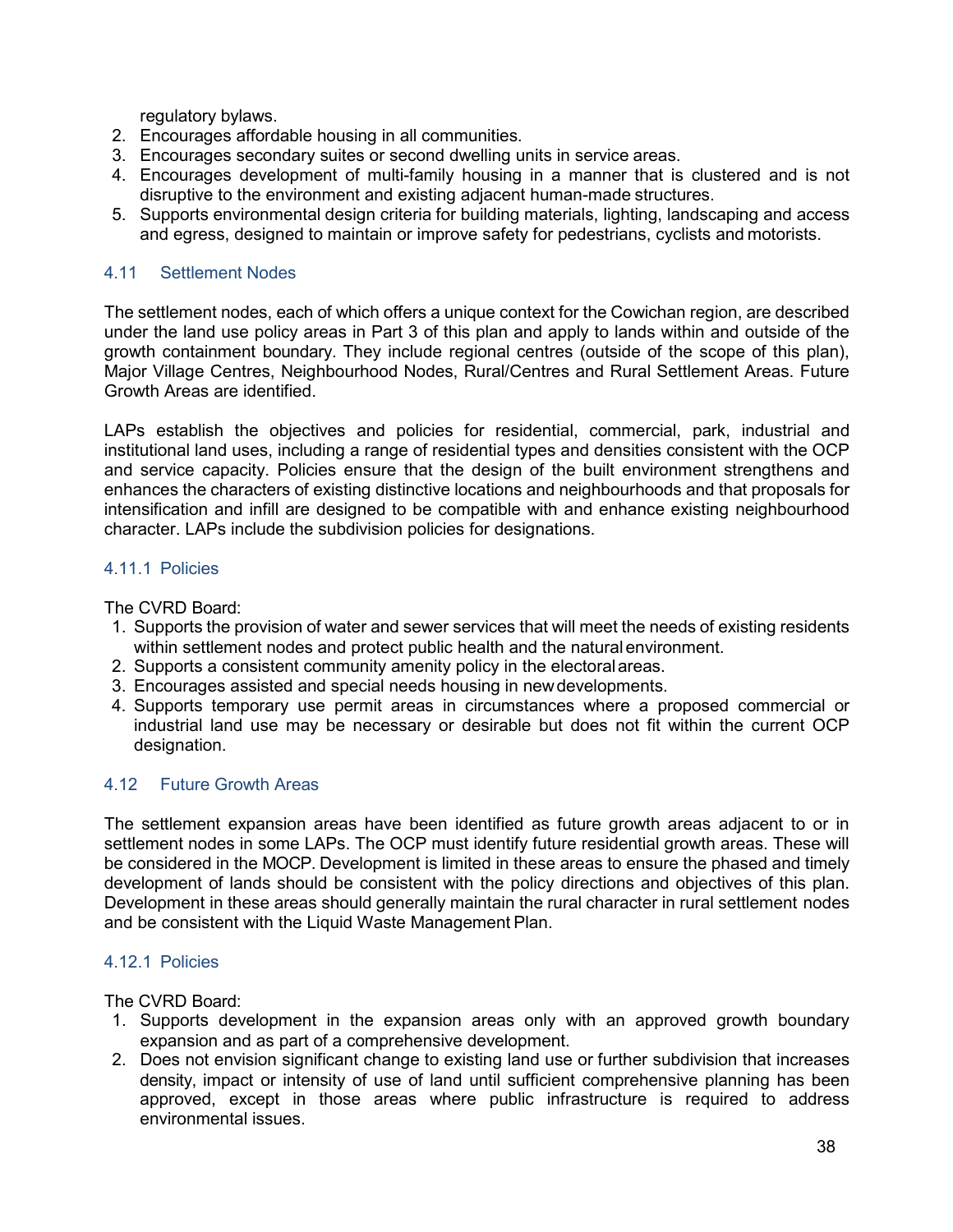- 3. Supports future development adjacent to existing communities where transportation and services such as road maintenance, utilities, school transportation and emergency response can be most efficiently provided.
- 4. Supports expansion or changes to existing commercial development that are compatible with the OCP, applicable LAPs and adjacent jurisdictions.

#### <span id="page-46-0"></span>4.13 Roads and Servicing

The provision of new roads, the upgrading of existing roads and the provision of water and waste management services, including waste treatment and disposal sites, plays a role in shaping land use development patterns in the regional district. The proposed major road network for the regional district is outlined on Schedule T, T1 map series. The road network will be developed in a manner that encourages the use of a public transportation system along major routes where practical, and which

- includes development and identification of gaps in the supporting road network of local, collector and arterial roads supporting new development, local travel and regional travel;
- minimizes traffic impact on residential and agricultural areas;
- ensures a high level of protection for the environment;
- reflects the rural character of the regional district;
- encourages roadside paths and infrastructure for pedestrians and cyclists; and
- encourages commuter car-share and co-op programs.

#### 4.13.1 Policies

The CVRD Board:

- 1. Currently plans no new major roads.
- 2. Plans no major expansions of services and no expansion of services outside the areas identified on Schedule S, S1 map series, except for health, fire safety, agricultural support or sea level rise adaptation reasons. Future service areas are identified on Schedule F.
- 3. Supports zero waste initiatives: refuse, reduce, reuse, recycle, recover.

#### <span id="page-46-1"></span>4.14 Temporary Use Permits

Land must be designated as a temporary use permit area in order for temporary use permits to be considered. Temporary use permits may be considered by the CVRD Board to allow specific land uses to occur for a short period of time. The permit can contain detailed requirements such as the buildings that can be used, the time frame of the permit and other conditions.

Such permits are provided at the discretion of the CVRD Board and are only in effect for a limited time. The designation of land for temporary use for the electoral areas will be considered in the MOCP.

#### 4.14.1 Policies

The CVRD Board:

1. Would consider holding a public meeting prior to deciding to issue a temporary use permit.

#### <span id="page-46-2"></span>4.15 Development Permit Areas

The development permit areas are a harmonization of the 44 DPAs that existed in the individual official community plans and were replaced or combined, as attached in Schedule C.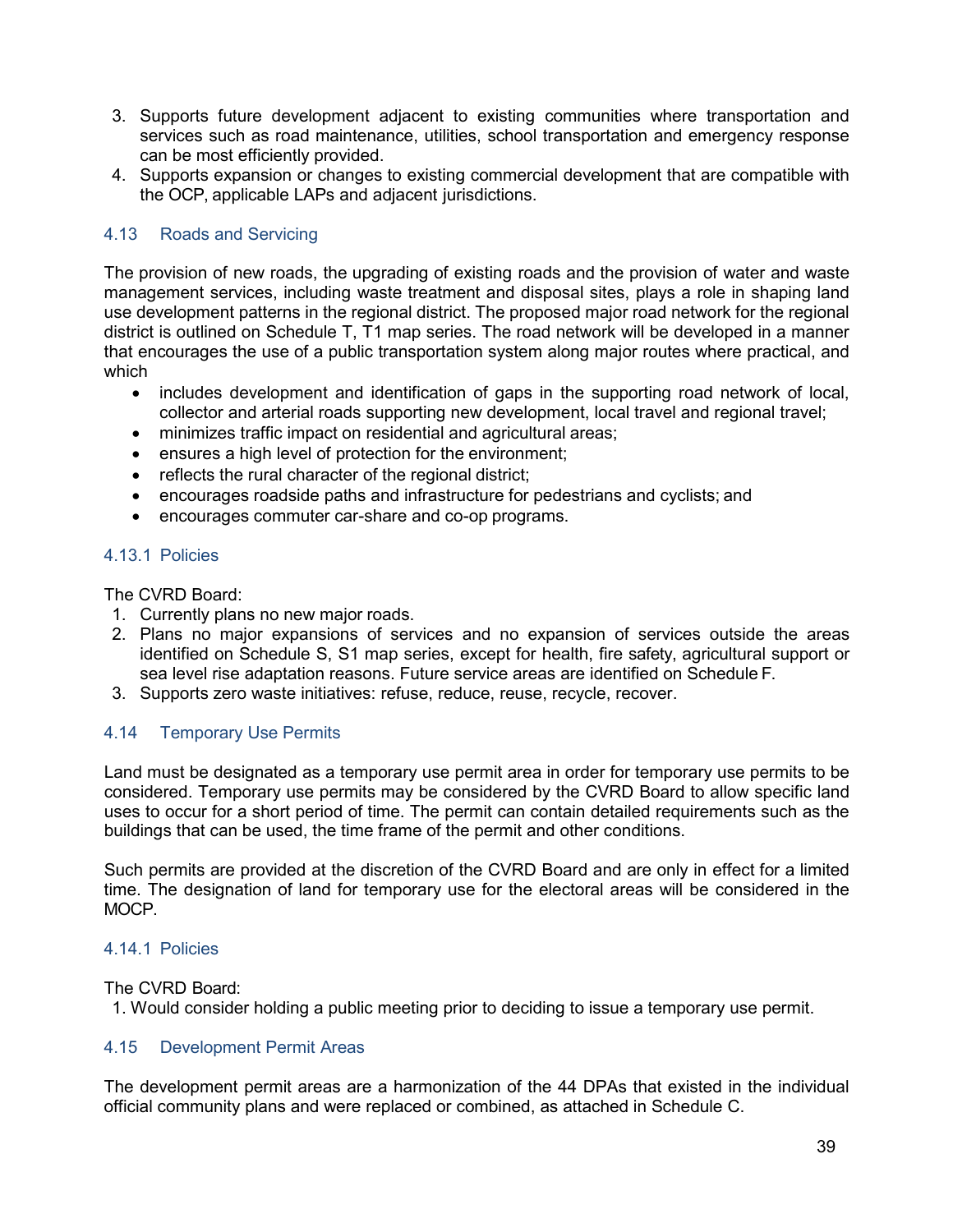Schedule C – Development Permit Areas is organized into 13 DPAs with reference to Schedule U – Development Permit Area maps.

#### <span id="page-47-0"></span>4.16 Development Approval Information

The CVRD is designated as a development approval information area. The CVRD may require, by bylaw, information on the anticipated impact of a proposed activity or development on the community, including, without limiting this, information regarding impacts on such matters as the following:

- transportation patterns including traffic flow;
- local infrastructure;
- public facilities including schools and parks;
- community services; and
- the natural environment of the area affected.

#### 4.16.1 Policies

The CVRD Board:

- 1. Ensures that any new development incurs all costs associated with any required infrastructure upgrades or servicing requirements.
- 2. Supports, in recognition of several of the electoral areas being rural communities with agricultural uses, obtaining, for any development of non-farm uses and subdivision within the ALR or any developments within 300 m of ALR lands, where appropriate an assessment of the likely impact of the development on surrounding agricultural uses, including a report prepared by a professional agrologist.
- 3. Supports drainage impact assessments at the cost of development for any wetlands, creeks and sensitive areas.

#### **Justification**

- 1. The natural environment of the CVRD supports an ecosystem of great diversity, including rare species of plants, plant communities and animals. It also supports human habitation. Information may be required to understand conditions and put in place mitigation strategies to limit or reduce any potential impact that development may have.
- 2. Any new development could increase the traffic flows along any road within the regional district. Many of the electoral area roads are designed for limited traffic flows. They do not have curbs and gutters or sidewalks. Information may be required to understand the potential impact that increased traffic generated by new development may have upon transportation patterns, including traffic flows, transit and associated infrastructure, and other non-vehicular road users.
- 3. New development may affect the provision of fire and police protection in the regional district. The regional district is served by volunteer fire departments. Policing is provided by the RCMP. As development could have a significant impact on fire services and increase the cost to the Regional District of providing the service, information may be required on the possible impact that development may have upon the provision of these two services.
- 4. New development may affect the provision of basic infrastructure services—water, sewer, drainage, solid waste management, parks and schools. As development could have a significant impact on these services and increase associated costs to the Regional District, information may be required on the possible impact that development may have upon the provision of these services.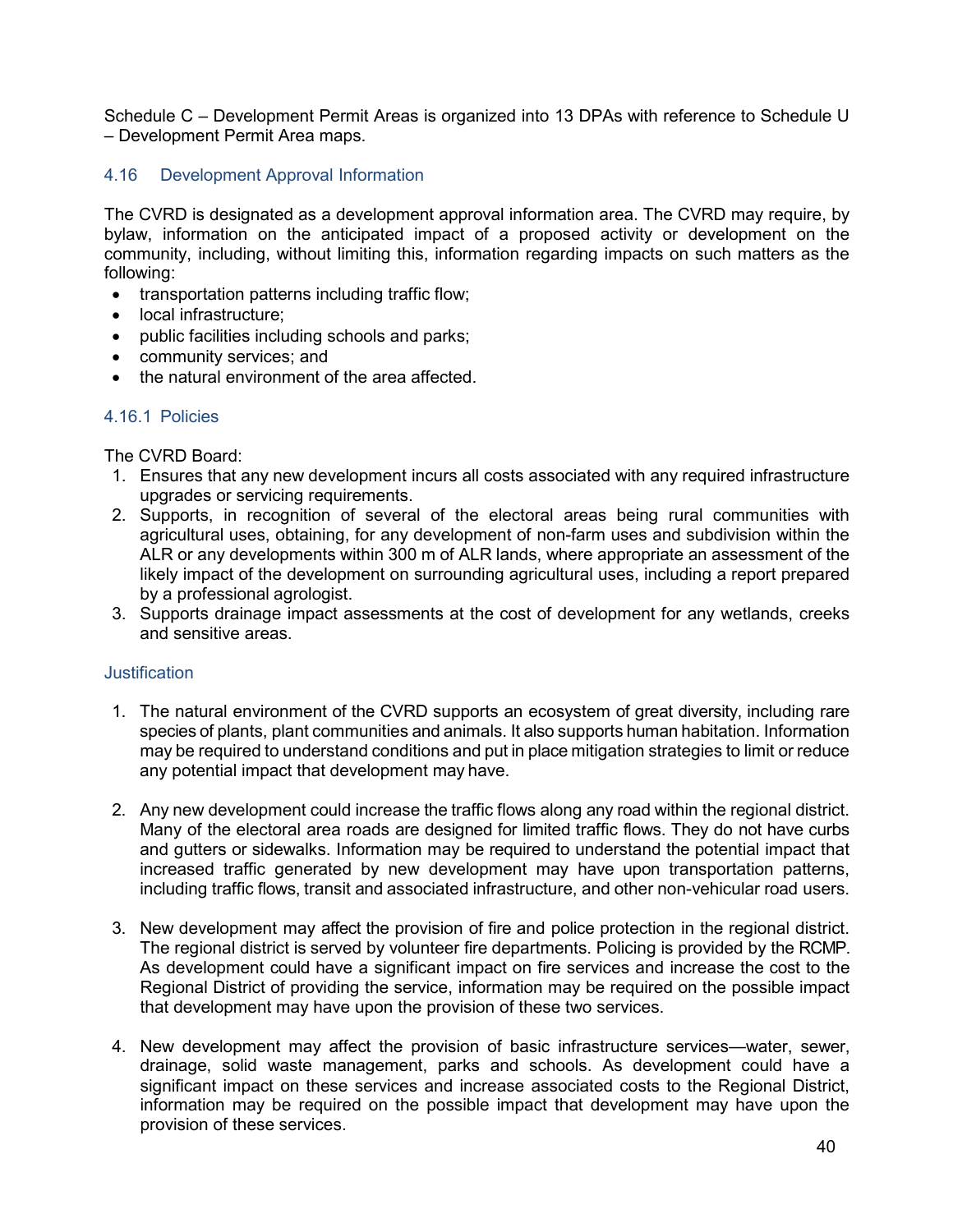5. Given the topography and the rich biodiversity of the regional district, the plan area has numerous environmentally sensitive features that may require a thorough analysis prior to development. This might include an analysis of any liquid waste systems, water and drainage to ensure that there is no adverse effect on human health or the naturalenvironment.

#### <span id="page-48-0"></span>4.17 Community Amenity Objectives

The OCP does not include amenity policies. As amenity needs may differ from area to area, that detail is left to the LAPs to express in the sections that deal with the density policies for the zones in which the *Local Government Act* section 482 powers will be used. An amenity policy for the electoral areas will be developed for an overall consistent approach with the details specific to LAPs and new developments.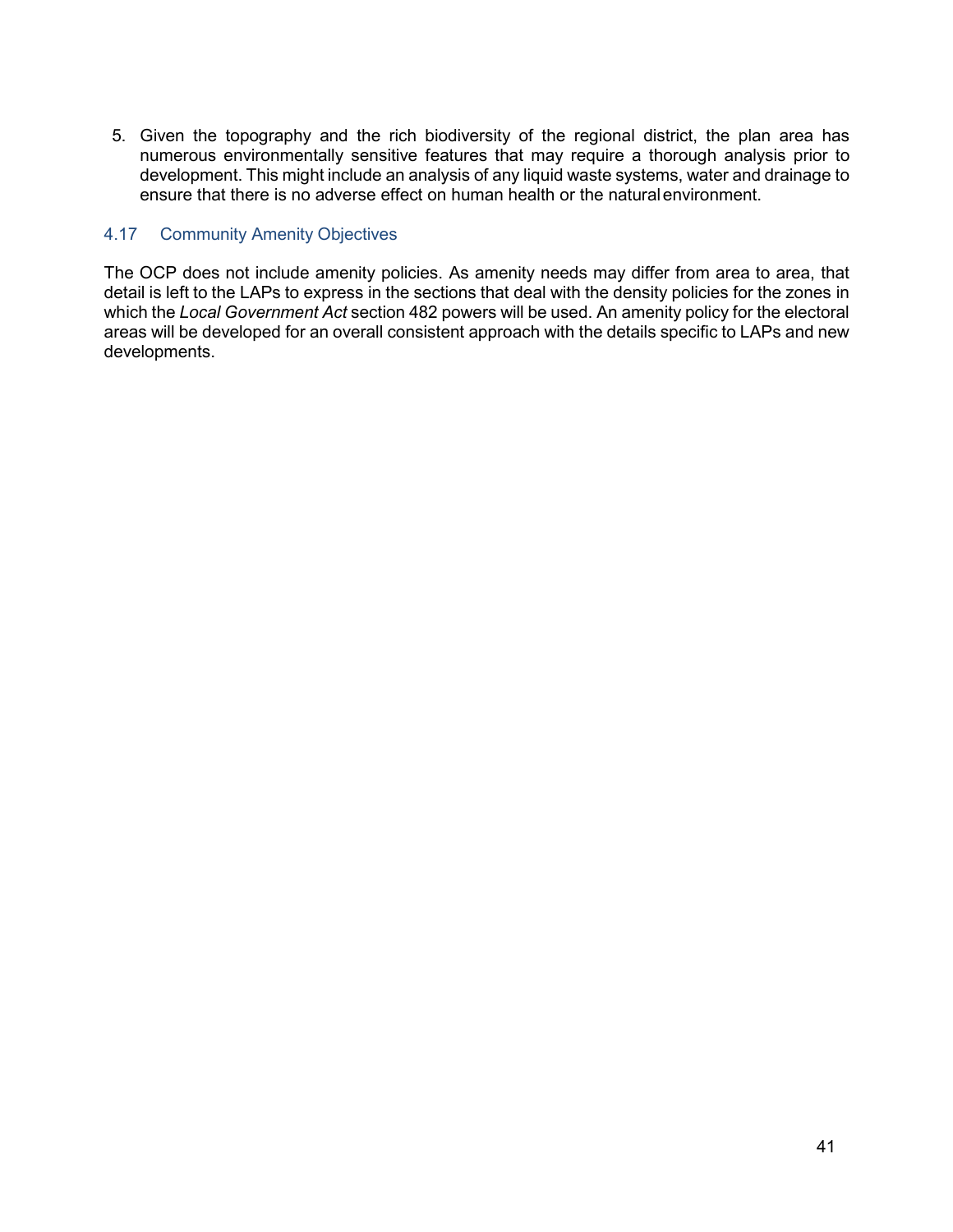#### <span id="page-49-0"></span>**PART 5 IMPLEMENTATION AND EVALUATION**

This OCP sets out broad goals, objectives and policies for the plan area. Implementation of those policies requires additional tools. The purpose of this section is to describe specific steps the Regional District can take to ensure implementation occurs effectively. Implementation and evaluation tools include refining the plan, changing existing bylaws, adopting new bylaws, conducting studies to obtain more information and direction, and working closely with other jurisdictions and government agencies. Some of the specific steps are set out in the subsections below.

#### <span id="page-49-1"></span>**5.1 Monitoring and Review of the Plan**

The modernization of the OCP will begin at final reading of this bylaw and will include updating the plan as necessary to ensure its policies remain relevant, clear and easily implemented.

OCP amendments are usually triggered by site-specific rezoning proposals that are inconsistent with the OCP. Other changes to the OCP may be proposed to keep the plan up to date and to meet the needs of a changing community. This OCP is intended as an interim OCP with the modernization phase to begin at the final reading of this bylaw.

Refinements to an OCP may include the following:

- 1. Periodic assessment of the OCP to determine area revisions;
- 2. Coordination with changes to provincial legislation (e.g. *Local Government Act*, *[Community](http://www.bclaws.ca/civix/document/id/complete/statreg/03026_00) [Charter](http://www.bclaws.ca/civix/document/id/complete/statreg/03026_00)*, *Agricultural Land Commission Act*, etc.);
- 3. Coordination with new or revised provincial plans and policies that relate to land use, water quality and community issues in the plan area;
- 4. Coordination with new or revised regional plans and policies (e.g. Regional Growth [Strategy\)](http://www.bclaws.ca/Recon/document/ID/freeside/77_192_98); and;
- 5. Changes to the known geographic extents of development permit areas, as determined through the review of plans, reports and applications submitted by project proponents to the Regional District.

In the modernization, the following will be considered further to board resolution (19-224) that identified hazards in the 2018-2019 risk assessments, as detailed in the Environmental Services Division's April 10, 2019 staff report be integrated in the following documents currently in preparation:

- a. Modernized Official Community Plan for the Electoral Areas (MOCP) and related bylaws as Natural Hazards PlanningAreas;
- b. CVRD Asset [Management](https://www.cvrd.bc.ca/DocumentCenter/View/92889/Asset-Management-Policy-Feb-2019?bidId) Strategy as Climate Risk Hazards;
- c. CVRD Drinking Water [andWatershed](https://www.cvrd.bc.ca/DocumentCenter/View/90699/4202) Protection Plan as key information;
- d. CVRD Conservation Strategy; and
- e. Environmentally sensitive areas.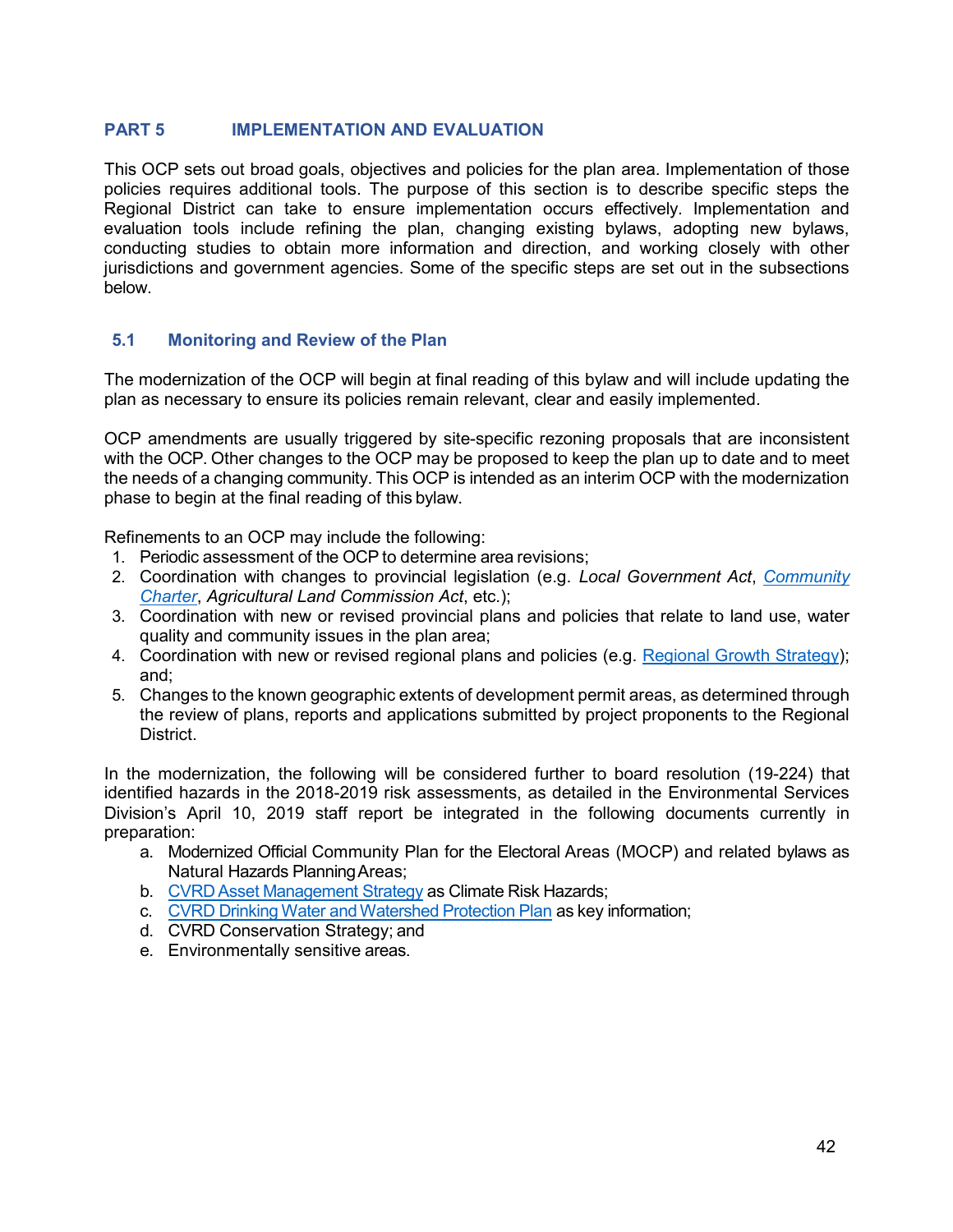#### <span id="page-50-0"></span>**5.2 Performance Measures**

This section provides a means by which to measure the success of the OCP in terms of the effectiveness of its objectives and policies. The land use inventory statistics will outline the amount of land in the plan area, which is currently 313,887 ha (775,632 ac), shown on Schedule L and on Table 5-2. Regional Performance Measures as follows:

#### A. Renewable Resource – Agriculture

The current amount of land designated for Renewable Resource – Agriculture use is approximately 11,382 ha (28,127 ac), or 3.6263% of the plan area.

#### B. Renewable Resource – Forestry

The current amount of land designated for Renewable Resource – Forestry use is approximately 265,334 ha (655,653 ac), or 84.5316% of the plan area.

#### C. Industrial

The current amount of land designated for Industrial use is approximately 461 ha (1,138 ac), or 0.1467% of the plan area.

#### D. Institutional

The current amount of land designated for Institutional use is approximately 312 ha (770 ac), or 0.0993% of the plan area.

#### E. Park

The current amount of land designated as Park is approximately 26,716 ha (66,018 ac), or 8.5115% of the plan area.

#### F. Freshwater

The current amount of the plan area designated as Freshwater is approximately 8,860 ha (21,893 ac).

#### G. Marine

The current amount of the plan area designated as Marine area is approximately 22,304 ha (55,115 ac).

#### H. Commercial

The current amount of land designated for Commercial use is approximately 317 ha (784 ac), or 0.1011% of the plan area.

#### I. Residential

The current amount of land designated for Residential use is approximately 9,269 ha (22,904 ac), or 2.9529% of the plan area.

#### J. Railway Transportation

The current amount of land designated for Railway Transportation use is approximately 96 ha (237 ac), or 0.0306% of the plan area.

#### K. Growth Containment Boundary

The current amount of land in the GCB is approximately 2,786 ha (6,885 ac), or 0.8877% of the plan area.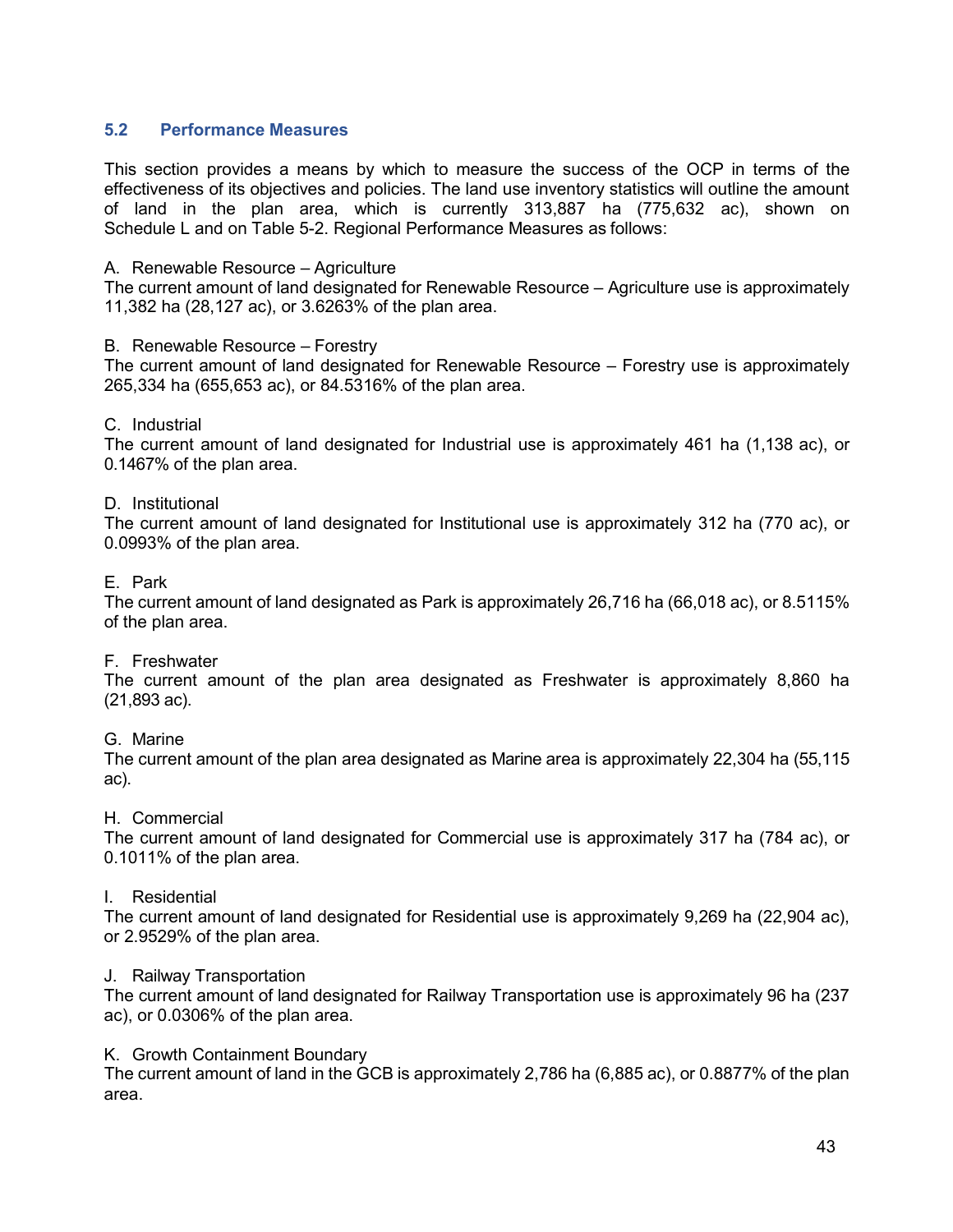- 1. When calculating the land use designations, land within the ALR is included in the designation within which it sits.
- 2. In the plan area, the total amount of ALR land is approximately 12,304 ha, or 3%.
- 3. In the plan area, the total amount of land within the growth containment boundaries is approximately 2,786 ha, or 0.8877%.
- 4. In calculating the total plan areas and percentages, Marine and Freshwater were not included.

The performance of the plan will be measured through a performance measures index to be fully developed at the modernization phase as set out by the OCP directions, objectives and policies. The following indicators are identified at a high level in [Table 5-1, Performance Measures and Policy](#page-52-0) [Areas,](#page-52-0) and Table 5-2, Regional [Performance](#page-55-0) Measures, which identifies land designations. Table 5- 1 will provide a basis for discussion during modernization, and Table 5-2 forms the basis of the amount of land in each designation to track in the future. Content and gaps will be reviewed during the modernization.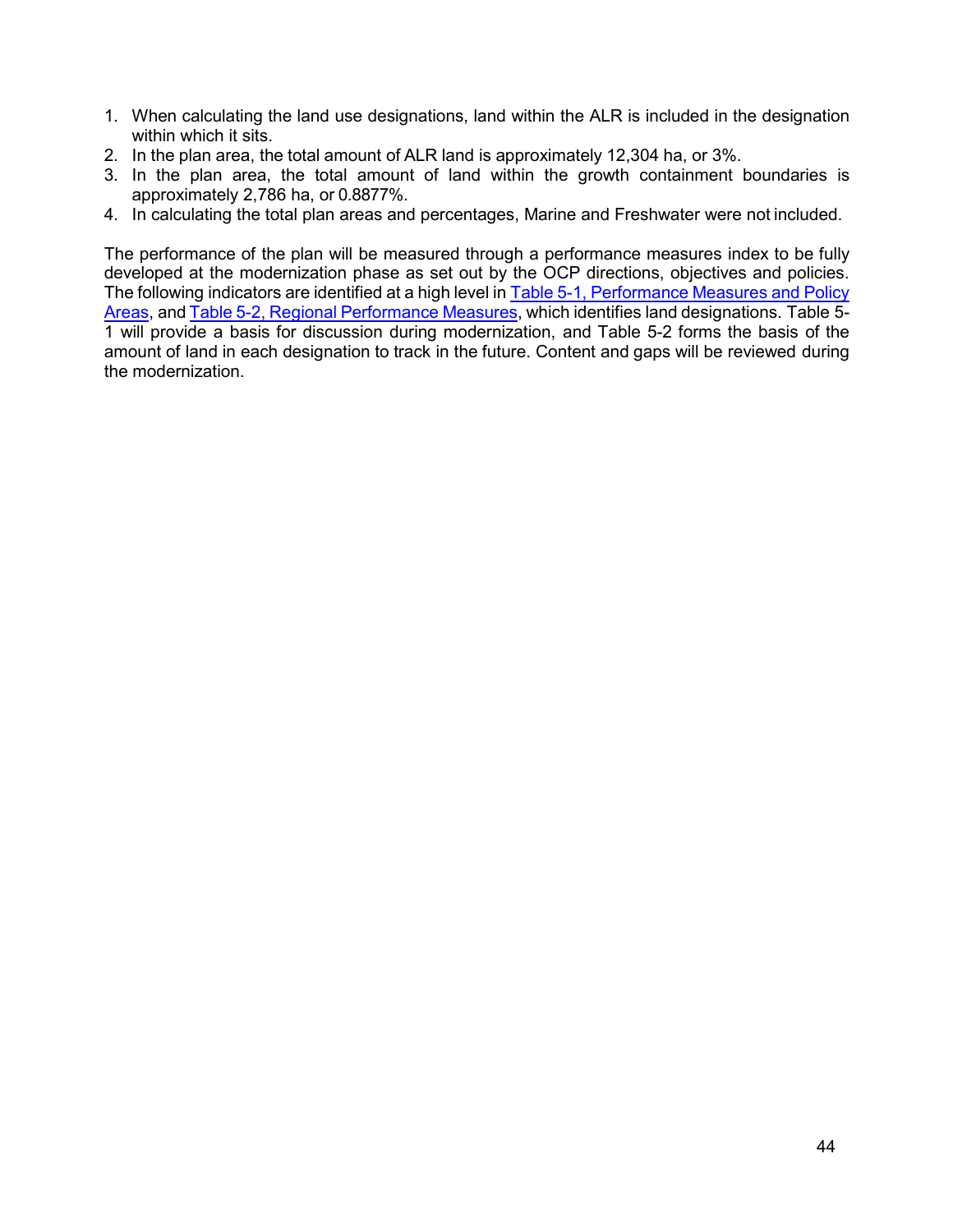### Table 5-1 Performance Measures and Policy Areas

<span id="page-52-0"></span>

| <b>Policy Area</b> | Growth                  | <b>Natural</b>             | Infrastructure | Livelihoods                                         | <b>Well-being</b> | <b>Climate Change</b>                     | <b>First Nations</b> |
|--------------------|-------------------------|----------------------------|----------------|-----------------------------------------------------|-------------------|-------------------------------------------|----------------------|
|                    | <b>Management</b>       | <b>Systems</b>             |                |                                                     |                   |                                           |                      |
| Growth             | Percentage of new       | Protection of              | Asset          | Mode of journey to Commuting time Transit ridership |                   |                                           | Consultation on      |
| <b>Containment</b> | dwelling units inside   | natural systems management |                | work                                                |                   | reduced between Reduction of GHG land use |                      |
| <b>Boundary</b>    | the growth              |                            | plan           | Greater                                             | home and work     | emissions                                 | planning             |
|                    | containment             |                            |                | accessibility to                                    | More inclusive,   |                                           |                      |
|                    | boundary with a         |                            |                | jobs (e.g. Remote                                   | equitable         |                                           |                      |
|                    | target of 90% (current  |                            |                | working), goods,                                    | communities -     |                                           |                      |
|                    | plans state all) growth |                            |                | services and                                        | stated as general |                                           |                      |
|                    | in GCB every five       |                            |                | amenities                                           | policies          |                                           |                      |
|                    | years                   |                            |                | Increase in green                                   |                   |                                           |                      |
|                    | Not consistent for all  |                            |                | businesses                                          |                   |                                           |                      |
|                    | electoral areas         |                            |                |                                                     |                   |                                           |                      |
|                    | Sub-designations to     |                            |                |                                                     |                   |                                           |                      |
|                    | include targeted        |                            |                |                                                     |                   |                                           |                      |
|                    | range of densities &    |                            |                |                                                     |                   |                                           |                      |
|                    | whether boundary is     |                            |                |                                                     |                   |                                           |                      |
|                    | hard or permeable       |                            |                |                                                     |                   |                                           |                      |
| <b>Settlement</b>  | Population density      |                            | Growth aligned | Decrease in                                         | Range of          |                                           |                      |
| <b>Centres</b>     | Population/jobs         |                            | with services  | conversion of                                       | housing choices   |                                           |                      |
|                    | density in the major    |                            |                | industrial lands for                                | improved          |                                           |                      |
|                    | rural and rural         |                            |                | other purposes                                      | - needs clarity   |                                           |                      |
|                    | settlement nodes (Not   |                            |                | Revise the allowed                                  |                   |                                           |                      |
|                    | consistent for all      |                            |                | use within                                          |                   |                                           |                      |
|                    | electoral areas)        |                            |                | industrial lands to                                 |                   |                                           |                      |
|                    |                         |                            |                | maximize                                            |                   |                                           |                      |
|                    |                         |                            |                | employment                                          |                   |                                           |                      |
|                    |                         |                            |                | opportunities                                       |                   |                                           |                      |
|                    |                         |                            |                | Manage the                                          |                   |                                           |                      |
|                    |                         |                            |                | landscape                                           |                   |                                           |                      |
|                    |                         |                            |                | between                                             |                   |                                           |                      |
|                    |                         |                            |                | working centres                                     |                   |                                           |                      |
|                    |                         |                            |                | and residential use                                 |                   |                                           |                      |
| <b>Rural Lands</b> | Reduced loss of rural   | <b>Rural Protection</b>    |                | Appropriate                                         |                   |                                           |                      |
|                    | and natural resource    | Area remains               |                | balance between                                     |                   |                                           |                      |
|                    | lands (derived from     | intact                     |                | rural communities                                   |                   |                                           |                      |
|                    | calculations)           | - needs more               |                | and GCB - not                                       |                   |                                           |                      |
|                    |                         | clarity                    |                | clearly                                             |                   |                                           |                      |
|                    |                         |                            |                | stated policy                                       |                   |                                           |                      |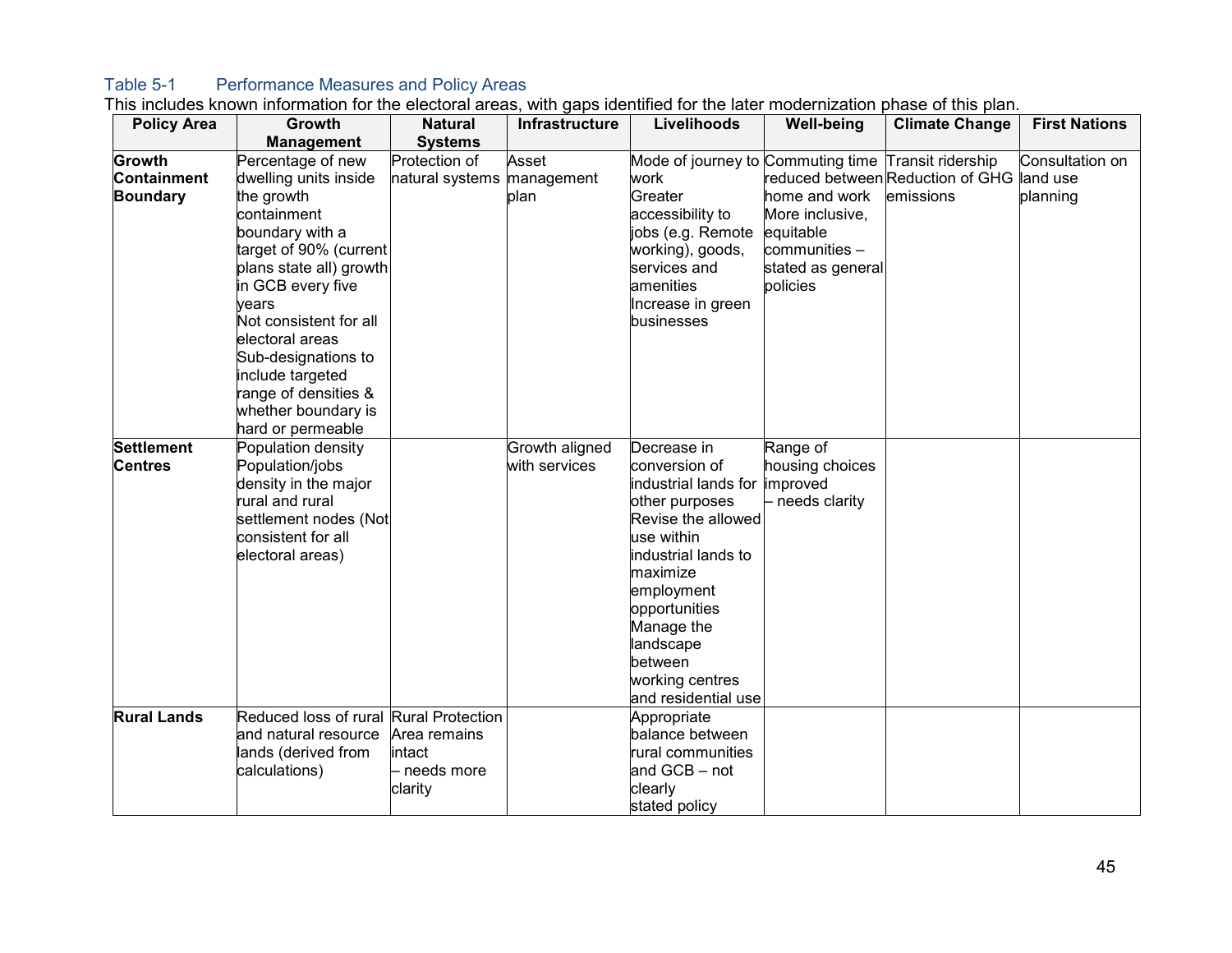| <b>Policy Area</b>                                | Growth<br><b>Management</b>                                                                                   | <b>Natural</b><br><b>Systems</b>                                                  | Infrastructure                                                                                                                     | Livelihoods                                                                                                                                                    | Wellbeing                                                 | <b>Climate</b><br>Change                                                                                             | <b>First Nations</b> |
|---------------------------------------------------|---------------------------------------------------------------------------------------------------------------|-----------------------------------------------------------------------------------|------------------------------------------------------------------------------------------------------------------------------------|----------------------------------------------------------------------------------------------------------------------------------------------------------------|-----------------------------------------------------------|----------------------------------------------------------------------------------------------------------------------|----------------------|
| <b>Rural</b><br><b>Settlement</b><br><b>Areas</b> | Growth in<br>containment<br>boundaries                                                                        |                                                                                   | Growth linked to<br>service areas                                                                                                  |                                                                                                                                                                |                                                           |                                                                                                                      |                      |
| <b>Future Growth</b><br>Area                      | Included in some<br>plans, future areas<br>must be identified in<br>all plans and mapped<br>legal requirement |                                                                                   | provision                                                                                                                          | Linked to service  Increase of industrial Community design<br>lands (not clear in<br>electoral area plans) healthy lifestyles                                  | that supports                                             | Any lands<br>rezoned are<br>within the<br>containment<br>boundary and<br>Transit ready<br>contained in<br>some plans |                      |
| Services &<br>Infrastructure                      | Regional District<br>Water; Liquid Waste;<br>Solid Waste                                                      |                                                                                   | Services &<br>Infrastructure<br>provided in cost-<br>effective manner<br>over long term<br>including<br>operating<br>& maintenance | Establish universal<br>access to telephone<br>and broadband<br>infrastructure and<br>develop a<br>consultation plan for<br>telecommunications                  |                                                           | Asset<br>management                                                                                                  |                      |
| <b>ALR</b>                                        | No net loss of the<br><b>ALR</b>                                                                              | Interfaces<br>between GCB &<br>Agriculture are<br>buffered                        |                                                                                                                                    | Increase in farmers<br>& young people in<br>farming<br>Increase farm use<br>land in and outside<br>the ALR from 46% of<br>total ALR land in<br>farm production |                                                           | Increase<br>carbon<br>sequestration<br>Increase land<br>in crop<br>production                                        |                      |
| <b>Forestry</b>                                   |                                                                                                               | Forestry<br>practices that<br>protect<br>environmentally<br>sensitive areas       |                                                                                                                                    |                                                                                                                                                                |                                                           | <b>Considers</b><br>impacts of<br>climate<br>change on<br>species                                                    |                      |
| Industrial                                        |                                                                                                               | Resource<br>extraction<br>minimizes<br>impact of naturaleconomy within<br>systems | Support a<br>transition to clean and use<br>tech and circular<br>the<br>industrial sector                                          | Increase industrial                                                                                                                                            |                                                           |                                                                                                                      |                      |
| <b>Green Space</b>                                |                                                                                                               | Protection of<br>sensitive<br>ecosystems                                          |                                                                                                                                    |                                                                                                                                                                | Encourage green<br>space use for<br>recreational activity |                                                                                                                      |                      |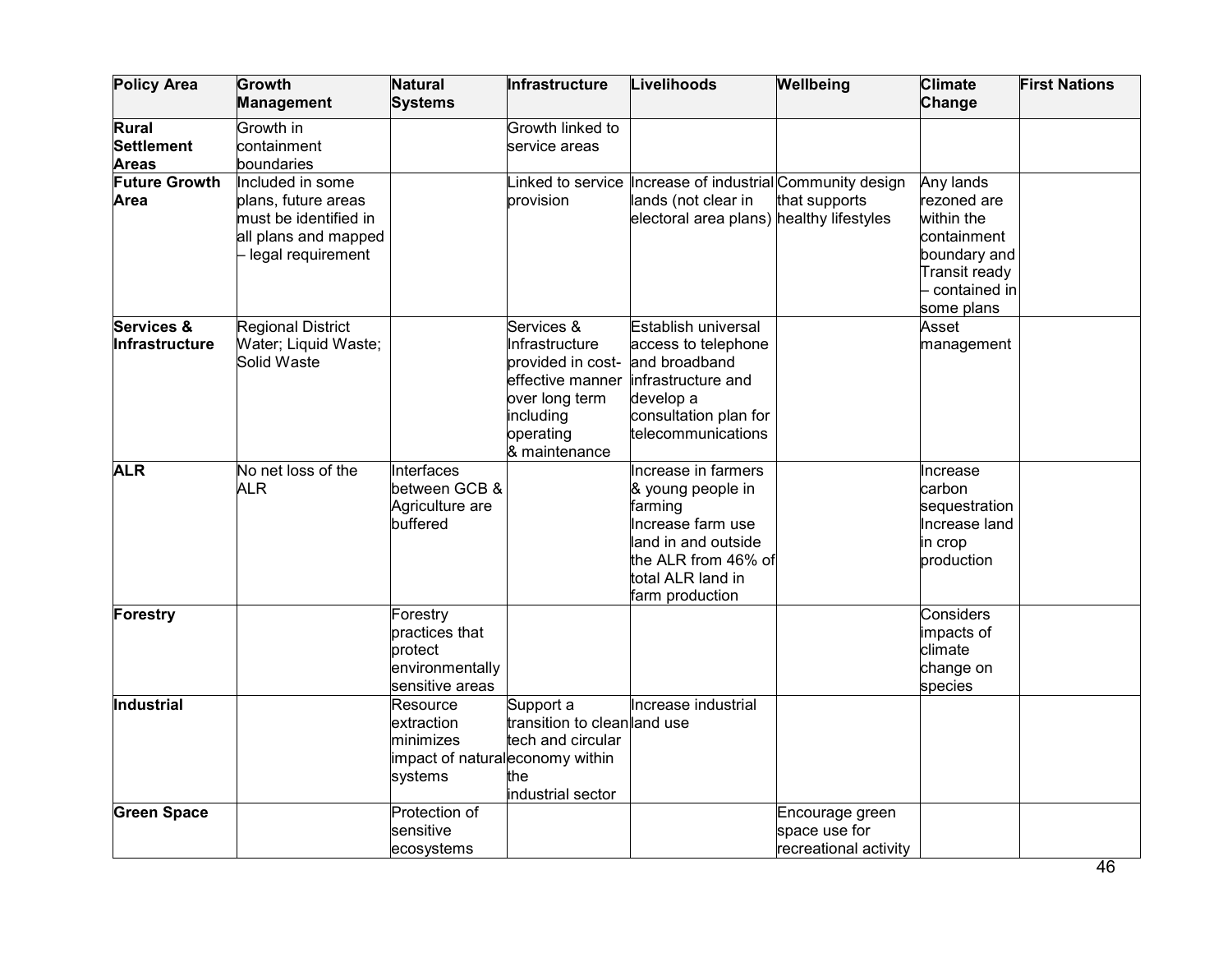| <b>Policy Area</b> | Growth            | <b>Natural</b> | <b>Infrastructure</b> | Livelihoods | Wellbeing | <b>Climate</b>   | <b>First Nations</b> |
|--------------------|-------------------|----------------|-----------------------|-------------|-----------|------------------|----------------------|
|                    | <b>Management</b> | <b>Systems</b> |                       |             |           | Change           |                      |
| <b>Blue Space</b>  |                   | Protection of  |                       |             |           | <b>Considers</b> |                      |
| (water)            |                   | blue space     |                       |             |           | impacts of       |                      |
|                    |                   |                |                       |             |           | climate          |                      |
|                    |                   |                |                       |             |           | change           |                      |
|                    |                   |                |                       |             |           | such as sea      |                      |
|                    |                   |                |                       |             |           | level rise       |                      |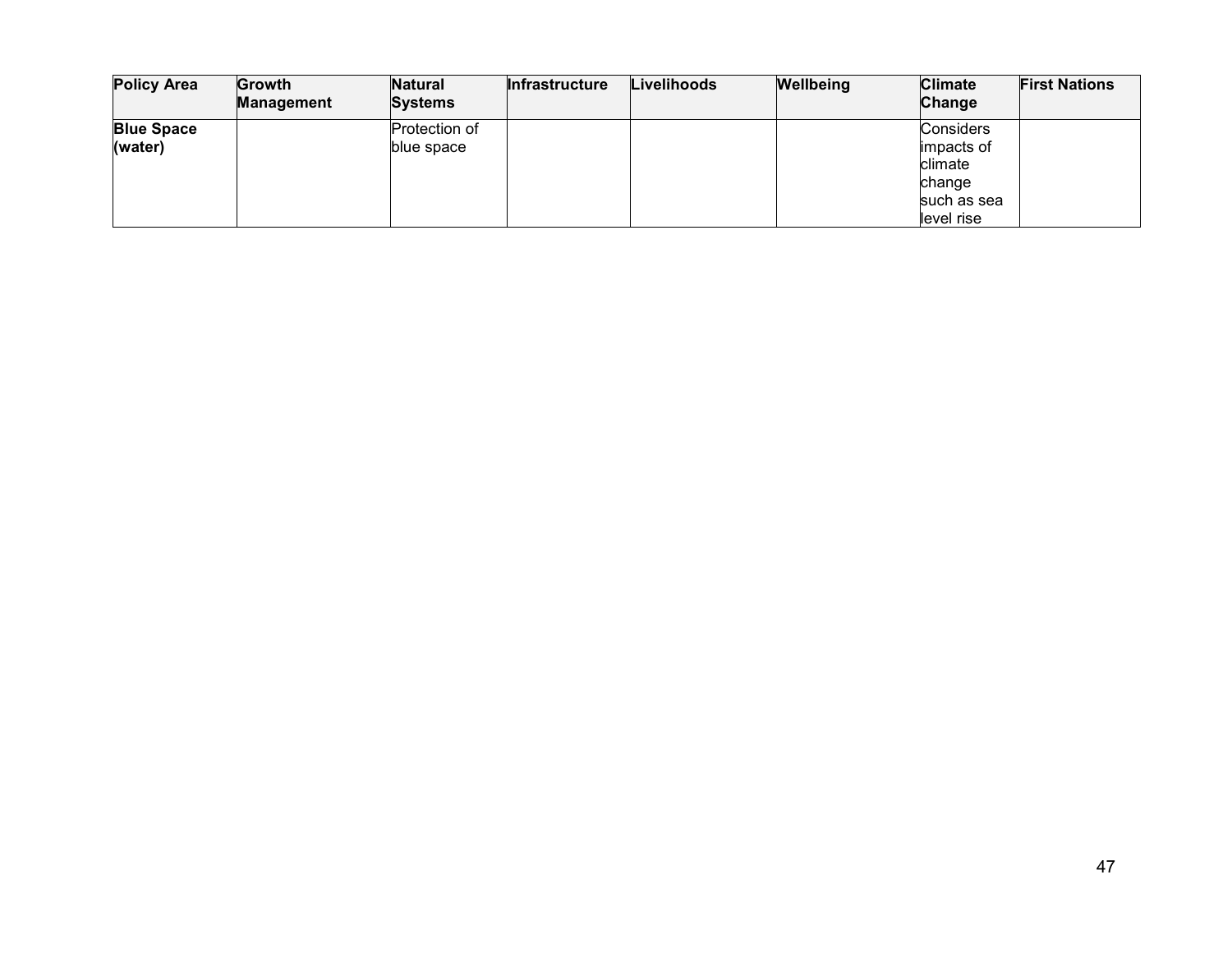### Table 5-2 Regional Performance Measures

<span id="page-55-0"></span>

| <b>Land Use Designations</b>     | <b>Rural Area</b> |              | <b>Rural Area</b><br>% of Local<br>Plan | Growth<br><b>Containment</b><br><b>Boundary Area</b> |              | <b>Growth</b><br><b>Containment</b><br><b>Boundary Area</b><br>% of Local Plan |
|----------------------------------|-------------------|--------------|-----------------------------------------|------------------------------------------------------|--------------|--------------------------------------------------------------------------------|
|                                  | <b>Hectares</b>   | <b>Acres</b> |                                         | <b>Hectares</b>                                      | <b>Acres</b> |                                                                                |
| Renewable Resource - Agriculture | 11,380            | 28,121       | 3.6256                                  | $\overline{2}$                                       | 5            | 0.0007                                                                         |
| Renewable Resource - Forestry    | 265,328           | 655,639      | 84.5297                                 | 6                                                    | 15           | 0.0019                                                                         |
| Industrial                       | 445               | 1,098        | 0.1416                                  | 16                                                   | 40           | 0.0051                                                                         |
| Institutional                    | 158               | 390          | 0.0503                                  | 154                                                  | 380          | 0.0490                                                                         |
| Parks                            | 26,464            | 65,394       | 8.4311                                  | 252                                                  | 624          | 0.0804                                                                         |
| Freshwater                       | 8,860             | 21,893       |                                         | $\Omega$                                             | $\Omega$     |                                                                                |
| <b>Marine</b>                    | 22,294            | 55,089       |                                         | 11                                                   | 26           |                                                                                |
| Commercial                       | 169               | 417          | 0.0538                                  | 148                                                  | 367          | 0.0473                                                                         |
| <b>Residential</b>               | 7,071             | 17,474       | 2.2529                                  | 2,197                                                | 5,430        | 0.7001                                                                         |
| Railway Transportation           | 86                | 212          | 0.0273                                  | 10                                                   | 25           | 0.0032                                                                         |
| <b>Total</b>                     | 311,101           | 768,747      | 99.112                                  | 2,786                                                | 6,885        | 0.888                                                                          |

#### **Regional Plan Area for the Electoral Areas**

|                                         | <b>Hectares</b> | <b>Acres</b> |
|-----------------------------------------|-----------------|--------------|
| Rural Area                              | 311,101         | 768.747      |
| <b>Growth Containment Boundary Area</b> | 2,786           | 6,885        |
| <b>Grand Total</b>                      | 313,887         | 775,632      |

1. When calculating the land use designations, land within the ALR is included in the designation within which it sits.

2. The regional plan area comprises the rural and village/growth containment areas for all electoral areas.

3. In the plan area, the total amount of ALR land is approximately 12,304 ha, or 3%.

4. In the plan area, the total amount of land within the growth containment boundaries is approximately 2,786 ha, or0.8877%.

5. In calculating the total plan areas and percentages, Marine and Freshwater were not included.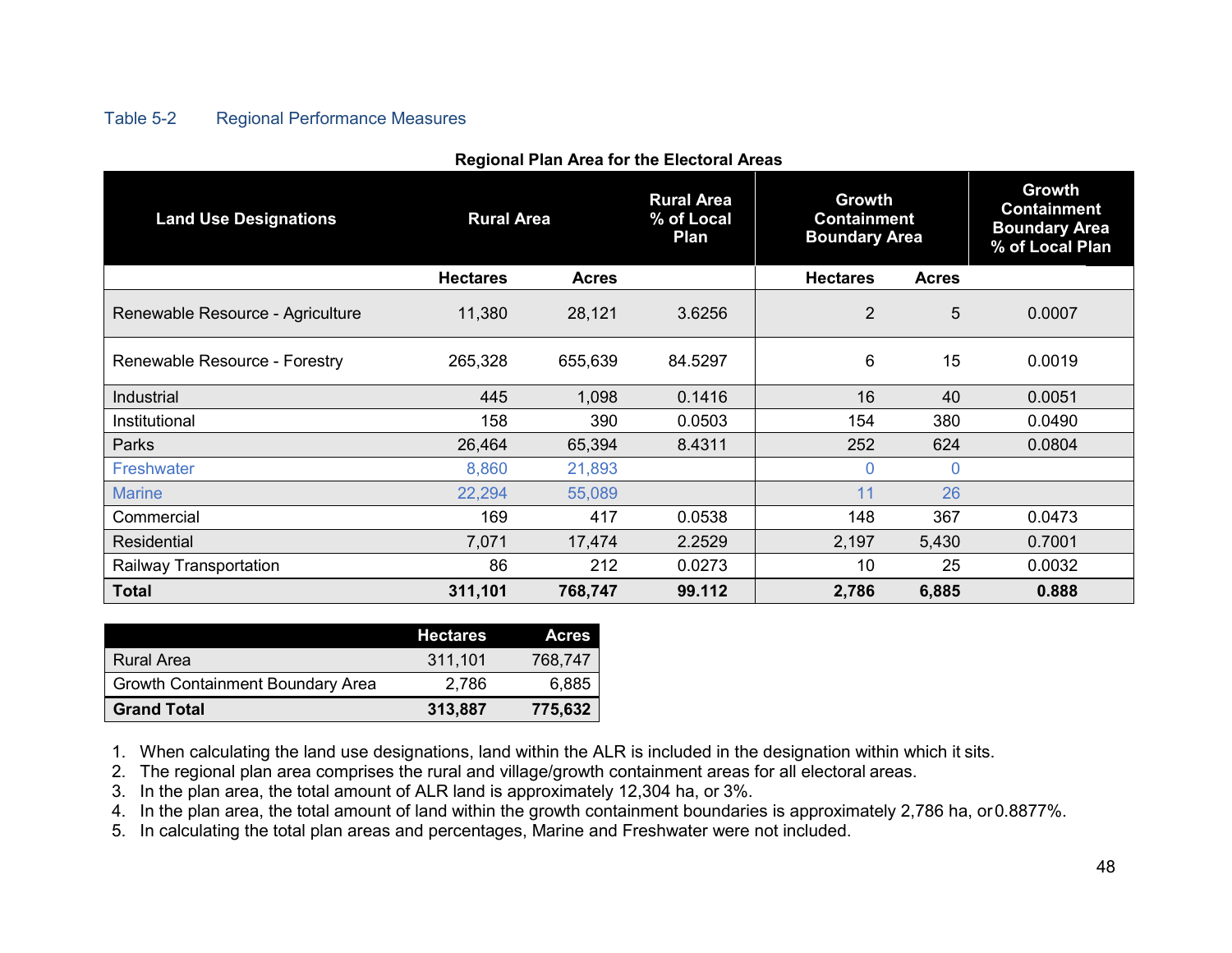#### <span id="page-56-0"></span>**LIST OF TABLES**

- 3-1 [Settlement Node](#page-13-0) Typologies<br>3-2 Greenhouse Gas Emission T
- 3-2 [Greenhouse Gas Emission](#page-31-1) Targets<br>5-1 Performance Measures and Policy
- [Performance Measures and Policy Areas](#page-52-0)
- 5-2 [Regional Performance](#page-55-0) Measures

#### <span id="page-56-1"></span>**APPENDICES**

Appendix I. Populations, Housing Needs and Future Housing

- Appendix II. [CVRD Corporate Strategic](https://cvrd.ca/DocumentCenter/View/98958/CVRD-Corporate-Strategic-Plan-2020-2022) Plan
- Appendix III. OCP Indicator Dashboard

#### <span id="page-56-2"></span>**SCHEDULE B – LOCAL AREA PLANS**

Area A Mill Bay/Malahat Local Area Plan

Area B Shawnigan Lake Local Area Plan

Area C Cobble Hill Local Area Plan

Area D Cowichan Bay Local Area Plan

Area E Cowichan Station/Sahtlam/Glenora Local Area Plan

Area F Cowichan Lake South/Skutz Falls Local Area Plan

Area G Saltair/Gulf Islands Local Area Plan

Area H North Oyster/Diamond Local Area Plan

Area I Youbou/Meade Creek Local Area Plan

#### <span id="page-56-3"></span>**SCHEDULE C – DEVELOPMENT PERMIT AREAS**

<span id="page-56-4"></span>**SCHEDULE D – AGRICULTURAL LANDS MAPS** 

<span id="page-56-5"></span>**SCHEDULE E – FIRE PROTECTION MAPS** 

<span id="page-56-6"></span>**SCHEDULE F – FUTURE LAND USE MAPS**

<span id="page-56-7"></span>**SCHEDULE G – GROWTH MANAGEMENT CONCEPTS MAPS** 

<span id="page-56-8"></span>**SCHEDULE H – HERITAGE DESIGNATIONS MAPS** 

<span id="page-56-9"></span>**SCHEDULE I – FORESHORE AND MAJOR CREEKS MAPS** 

<span id="page-56-10"></span>**SCHEDULE J – SAND AND GRAVEL DEPOSITS MAPS** 

<span id="page-56-11"></span>**SCHEDULE L – LAND USE DESIGNATIONS MAPS** 

<span id="page-56-12"></span>**SCHEDULE M – MARINE AREA MAPS**

<span id="page-56-13"></span>**SCHEDULE N – FIRST NATIONS MAPS** 

<span id="page-56-14"></span>**SCHEDULE O – FLOODPLAIN AND DAM DESIGNATION MAPPING**

<span id="page-56-15"></span>**SCHEDULE P – TERRESTRIAL PARKS** 

<span id="page-56-16"></span>**SCHEDULE S – SERVICE AREAS MAPS**

<span id="page-56-17"></span>**SCHEDULE T – TRANSPORTATION AND MAJOR ROADS MAPS**